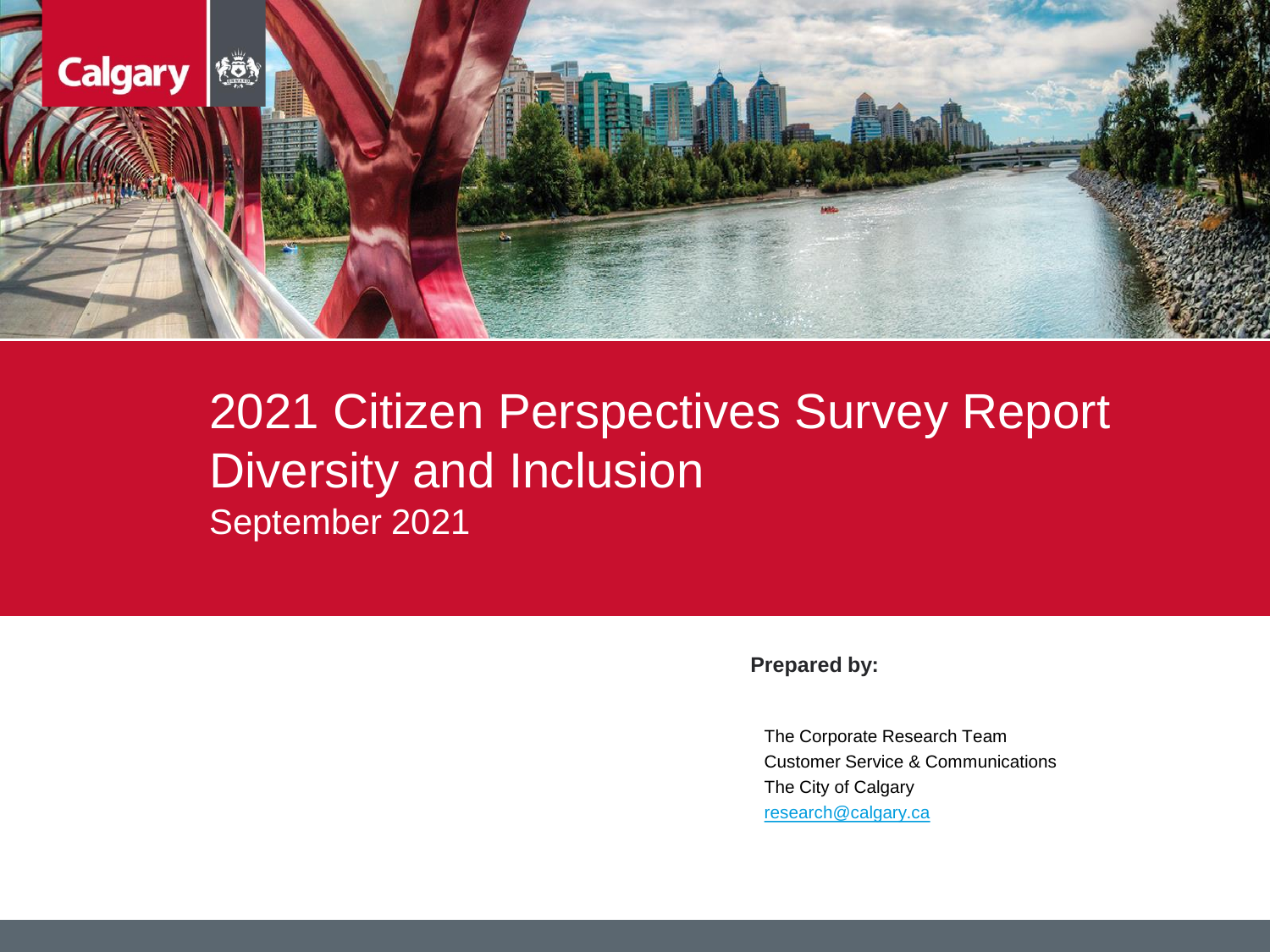# Highlights at a Glance



**Calgary** 

### **The City Meets Needs of Diverse Groups**

Agree that people in Calgary are welcoming and friendly

**72%** People with disabilities

**55%** Low-income households

O

**69%** People of colour

## **85%**

Agree that some people have advantages that allow them to have a better quality of life than others

## **EXPERIENCE WITH INCLUSION CHALLENGES NEIGHBOURHOOD INCLUSION**

## **17%**

Had personal experience of challenges with inclusion when accessing City services, programs, and facilities.



### **Description of inclusion challenges:**

**12%** Discrimination while seeking out mental health support

**12%** Issues while seeking out resources to help/ lack of access to services

**8%** Discrimination while trying to access housing

### **MEETING NEEDS OF CALGARIANS MEETING IN THE RIGHT DIRECTION**

**Agree that The City is moving in the right direction to address…**

**75%** Social well-being **73%** Gender equity **66%** Anti-racism **65%** Truth and Reconciliation **57%** Support for low-income households



**91%**

Feel safe in their neighbourhood



**88%**

Can personally access community facilities in their neighbourhood**.**

## **87%**

Agree that their neighbourhood is safe for all residents and visitors, regardless of things like ethnicity, race, religion, income, or sexual identity.

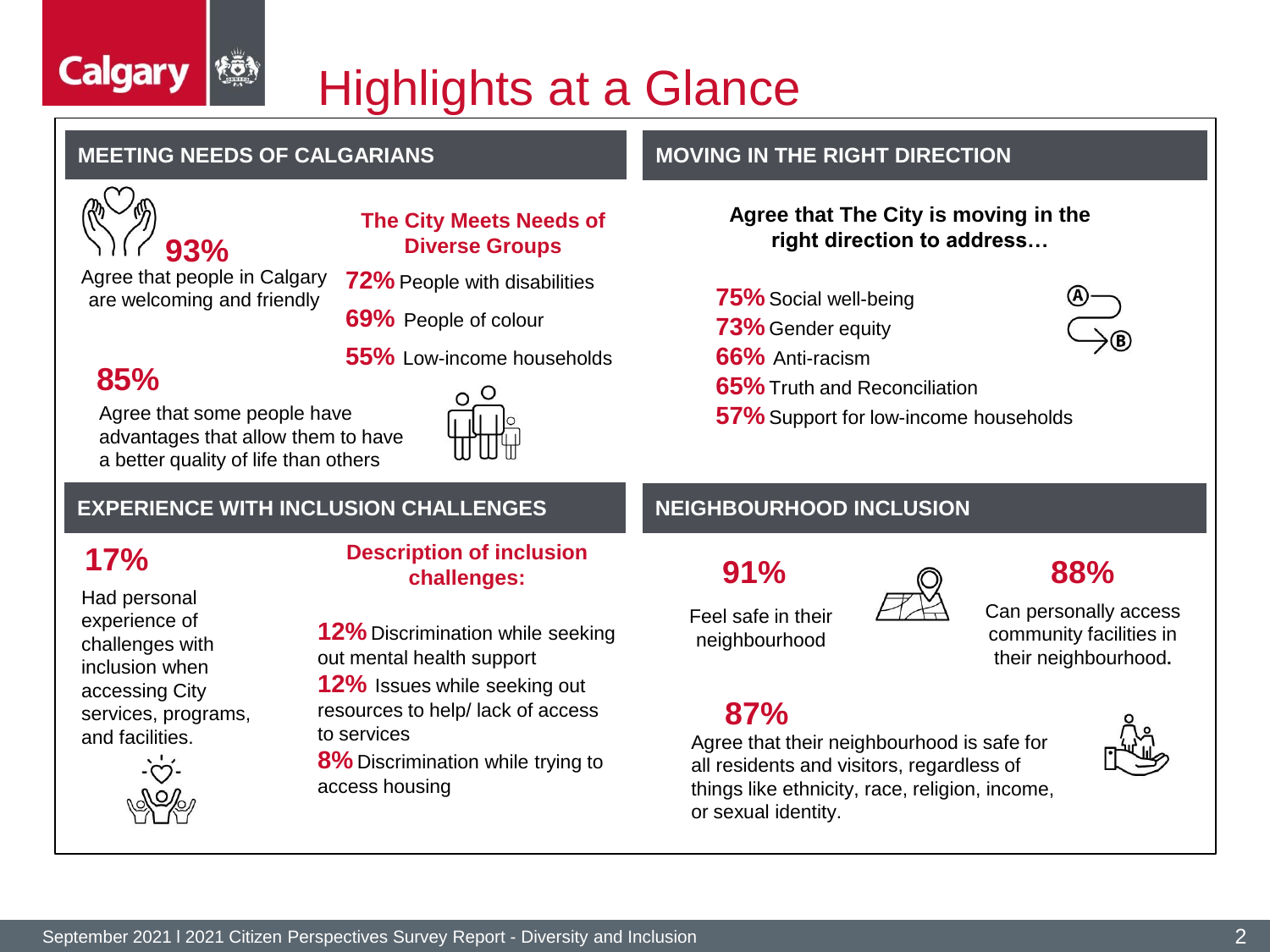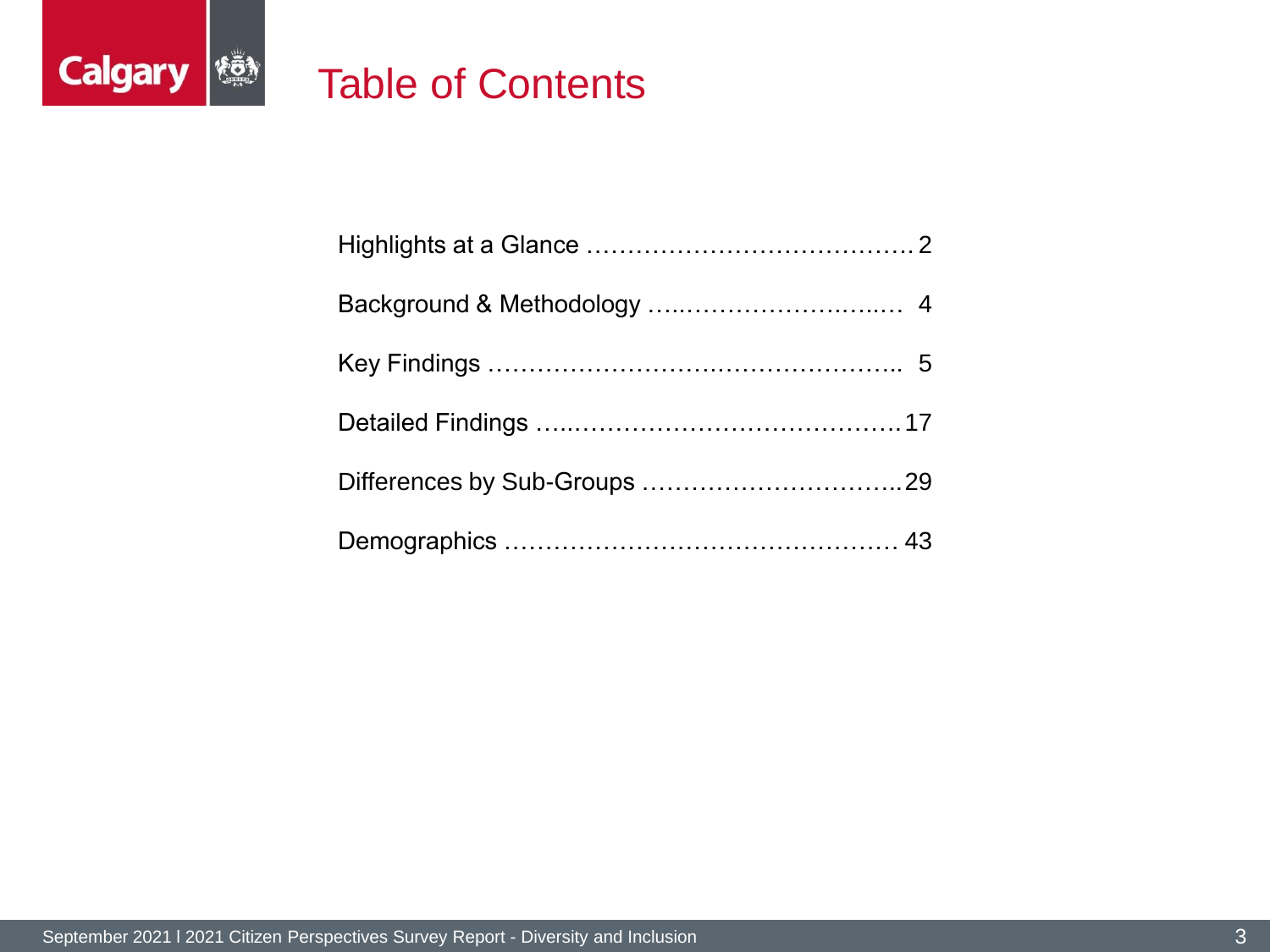

## **Background**

To help support City decisions, The City of Calgary surveys citizens about their opinions, preferences, and attitudes. To help in "making life better every day" for Calgarians, The City conducts the Citizen Perspectives Survey at various intervals through the year.

Calgary is a diverse place in terms of race, ancestry, place of origin, religious beliefs, gender identity, age, disability, marital status, family status, source of income, and sexual orientation. In order to understand how well The City of Calgary meets the needs of diverse groups of Calgarians, a survey focusing on Diversity and Inclusion was conducted in June 2021. In late 2018, a similar Citizen Perspectives survey was conducted, and results will be compared where applicable.

## **Methodology**

The survey was conducted by Leger from June 17 – 23, 2021 with 500 Calgarians via telephone using random digit dialing (RDD). The survey was conducted using numbers from both landlines (53%) and cell phones (47%) to obtain a random and statistically representative sample of Calgarians. The survey averaged 15 minutes in duration. The margin of error (MOE) for the total sample of  $n=500$  is  $\pm 4.38$  percentage points, 19 times out of 20.

To ensure the data was gathered from a representative group of Calgarians, sample quotas were set by age, gender, and city quadrant of the general population aged 18 and older. Data were then weighted to the 2016 Civic Census for age and gender.

Where applicable, results from the 2018 Diversity and Inclusion Survey are shown for comparison purposes. Where a difference from the previous survey is statistically significant, it is noted with an arrow:  $\vee$  or  $\uparrow$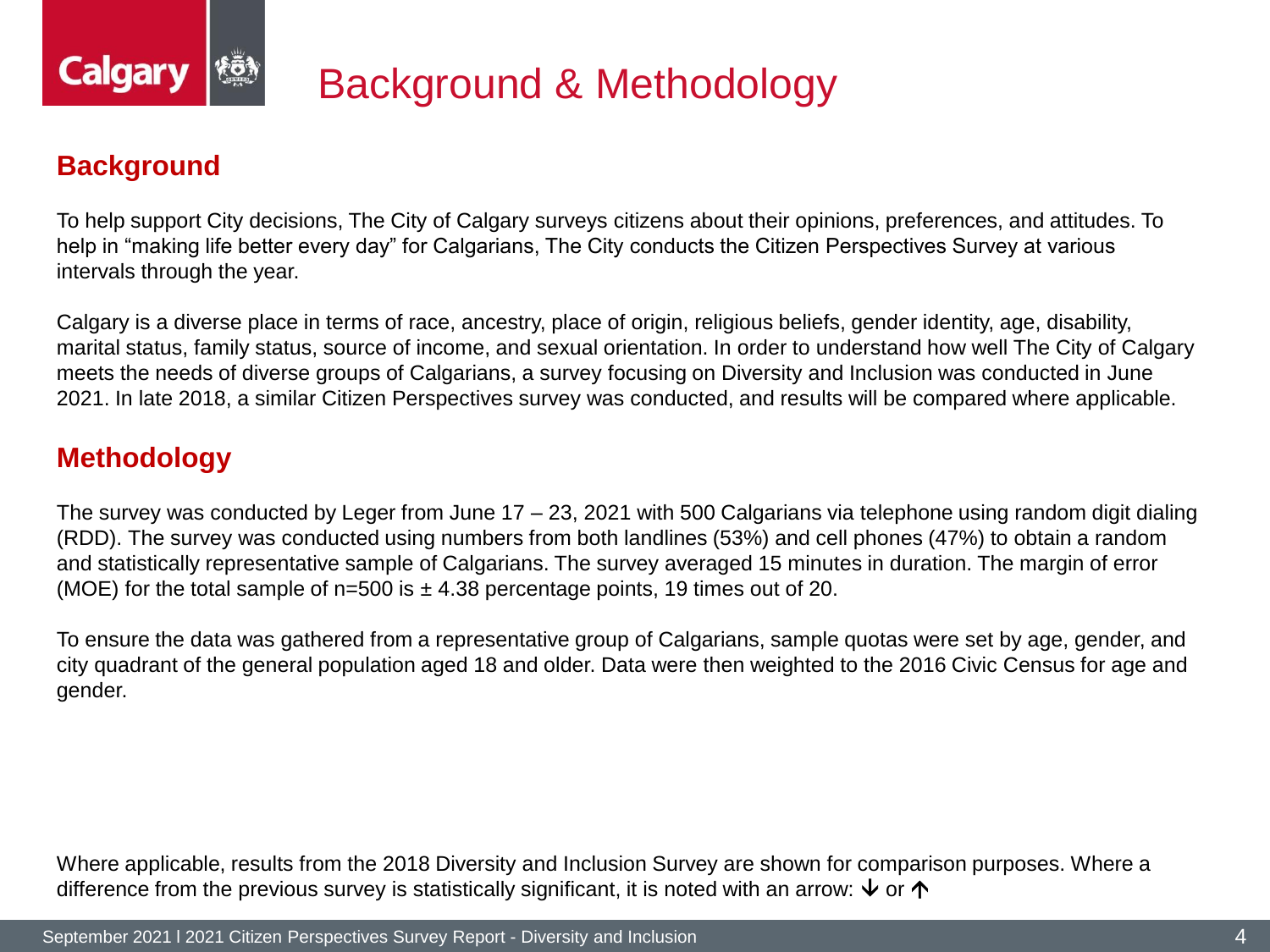

### **Between the 2018 and 2021 surveys, some notable events related to diversity and inclusion have taken place in Calgary and the world.**

- December 2018: Citizen Perspectives Survey: Diversity and Inclusion
- Beginning in early 2020: Increasing efforts from Black Lives Matter activists and allies to defund police and redirect to anti-racism programs and services
- Beginning in early 2020: Increasing anti-Asian racism
- May 2020: Murder of George Floyd
- July 2020: City of Calgary public hearings on systemic racism
- September 2020: Calgary Police Service launches Commitment to Anti-Racism
- Beginning in early 2021: Increasing anti-Muslim racism
- May 2021: Discovery of numerous unmarked graves at former Indigenous residential school sites begins
- June 2021: Citizen Perspectives Survey: Diversity and Inclusion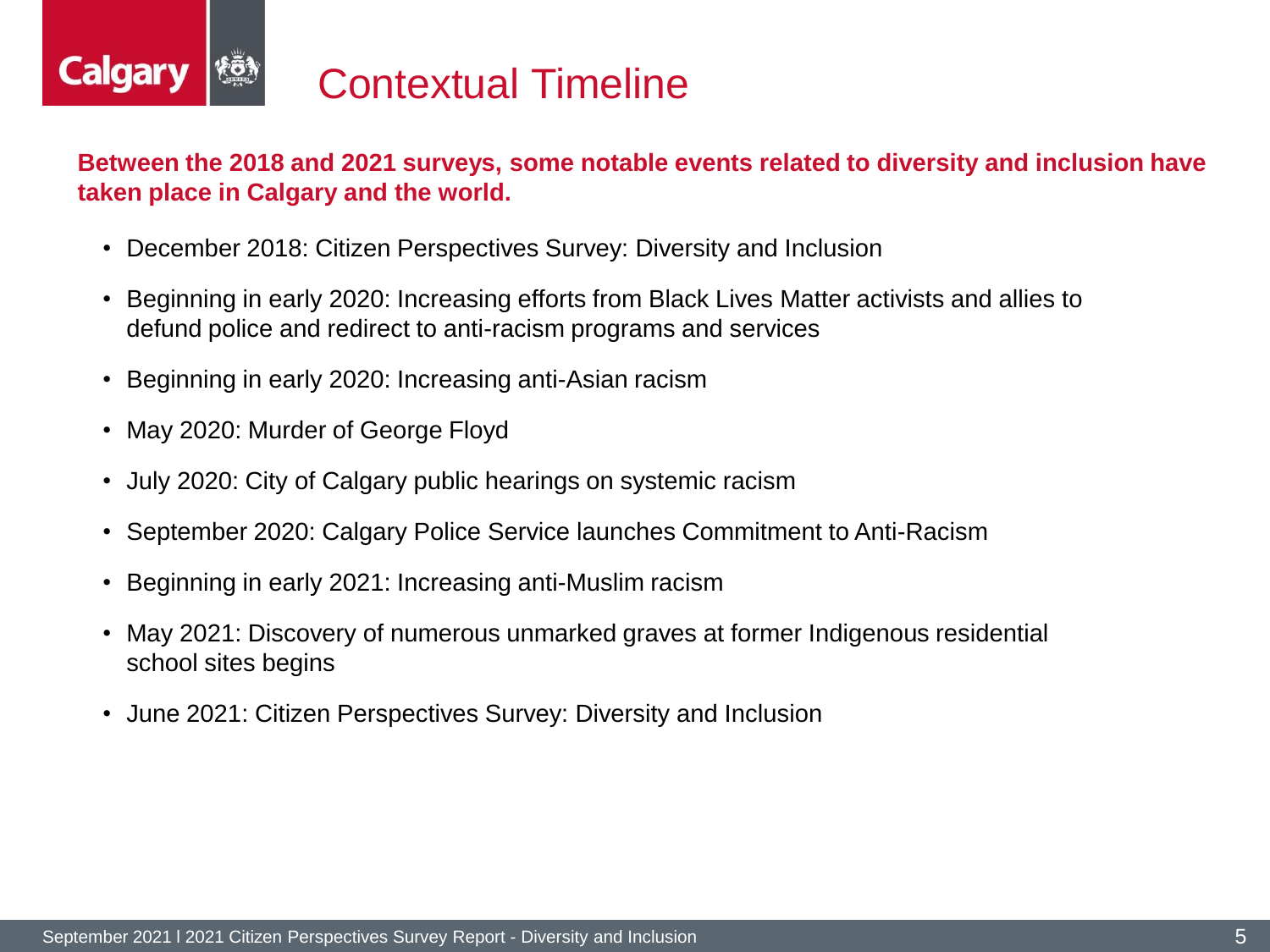

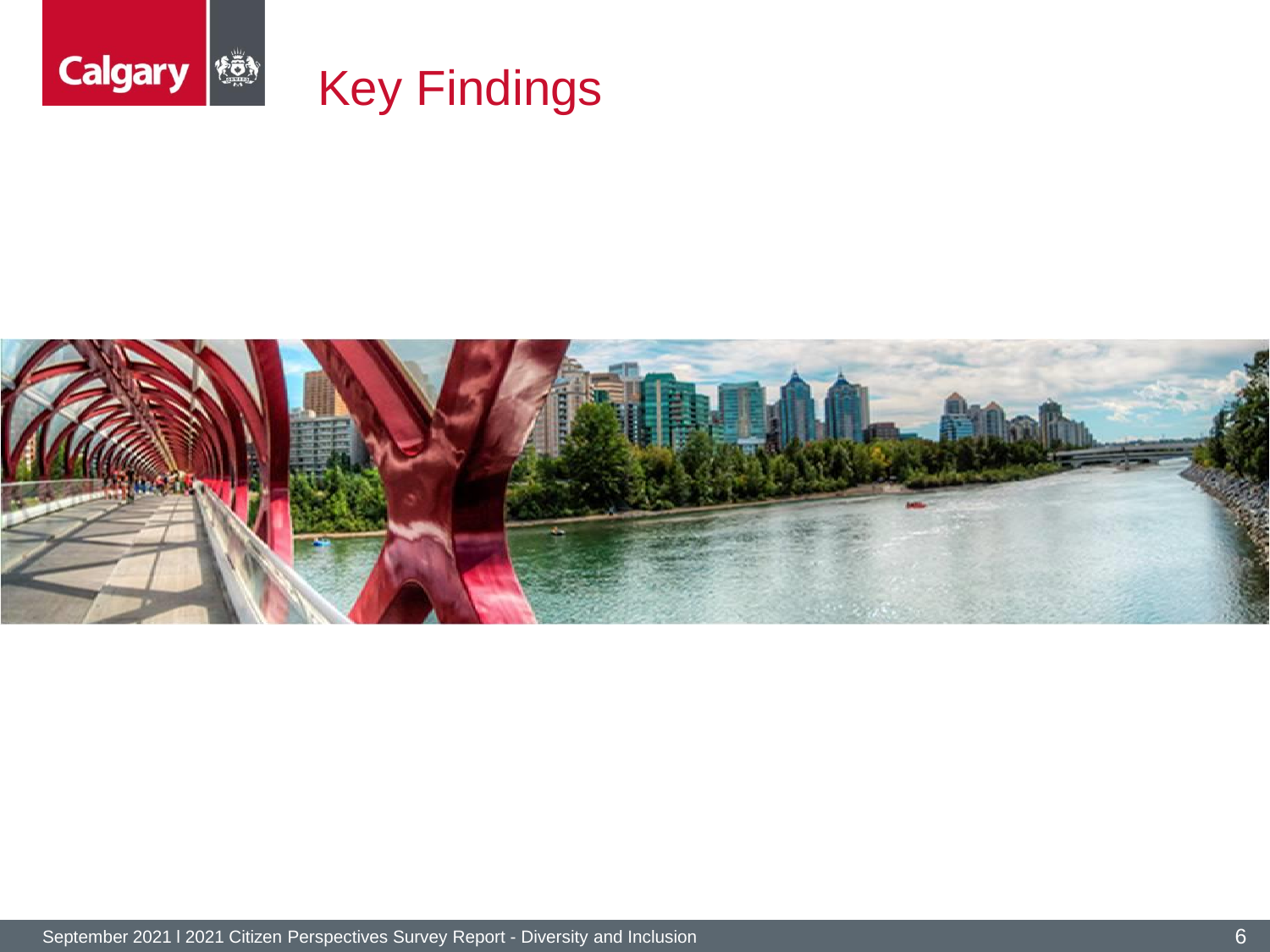

**The overall results from this survey show broad agreement that Calgarians view Calgary as an inclusive and welcoming city. However, when results are viewed from the perspective of various sub-groups of the population, clear differences in opinion are revealed.**

**Over time and with the passage of multiple events related to racism, intolerance, and discrimination, perceptions have generally become more moderate, with more people choosing to agree less strongly with many statements.**

- Almost all Calgarians (94%) agree that people in Calgary have opportunities to express and celebrate their unique cultures.
	- Since 2018, this opinion has become more moderate, with fewer people in 2021 saying they agree strongly, and more agreeing somewhat.
- Nearly all Calgarians (93%) agree that people in Calgary are very welcoming and friendly.
	- More than half agree only somewhat with this sentiment in 2021, while in 2018 more Calgarians agreed strongly.
- Almost nine in ten Calgarians (88%) agree that advancing Truth and Reconciliation is something that all Calgarians should be a part of.
	- More respondents agree strongly with this in 2021 than in 2018.
- The majority (85%) of Calgarians agree that some people have advantages that allow them to have a better quality of life than others.
	- Compared to 2018, more Calgarians now disagree with this statement.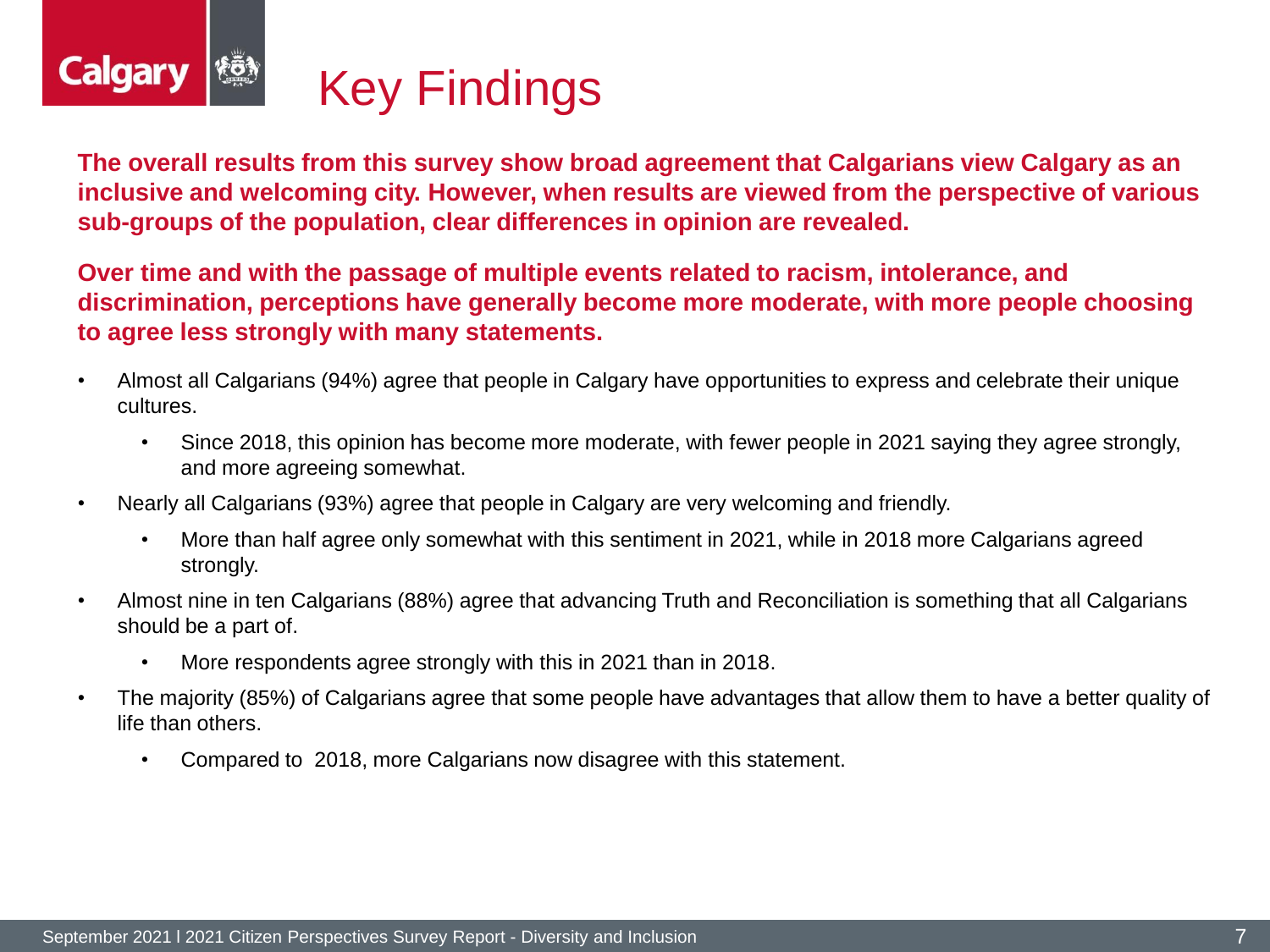

### **Overall, most Calgarians agree that The City of Calgary does a good job of meeting the needs of specific groups of Calgarians.**

- Around three-quarters agree that The City meets the needs of the following groups:
	- People who are recent immigrants (79%).
	- Children aged 12 or younger (81%).
	- Youth aged 13-24 (81%).
	- Older adults aged 65 and older (74%).
	- People who rent their homes (75%).
- Between half and three-quarters agree that The City meets the needs of these Calgarians:
	- People of colour and visible minorities (69%).
	- People who do not speak English as their first language (66%).
	- Indigenous Peoples (58%).
	- People in low-income households (55%).
	- People with disabilities (72%).
	- People who are members of the LGBTQ2S+ community (70%).
	- People experiencing challenges with mental health or addictions (56%).
- Fewer than half agree that The City meets the needs of:
	- People experiencing homelessness (45%).
- Compared to 2018, fewer people now agree that the needs of most groups are being met.
	- Opinions have held steady from 2018 for older adults and for people experiencing challenges with mental health or addictions.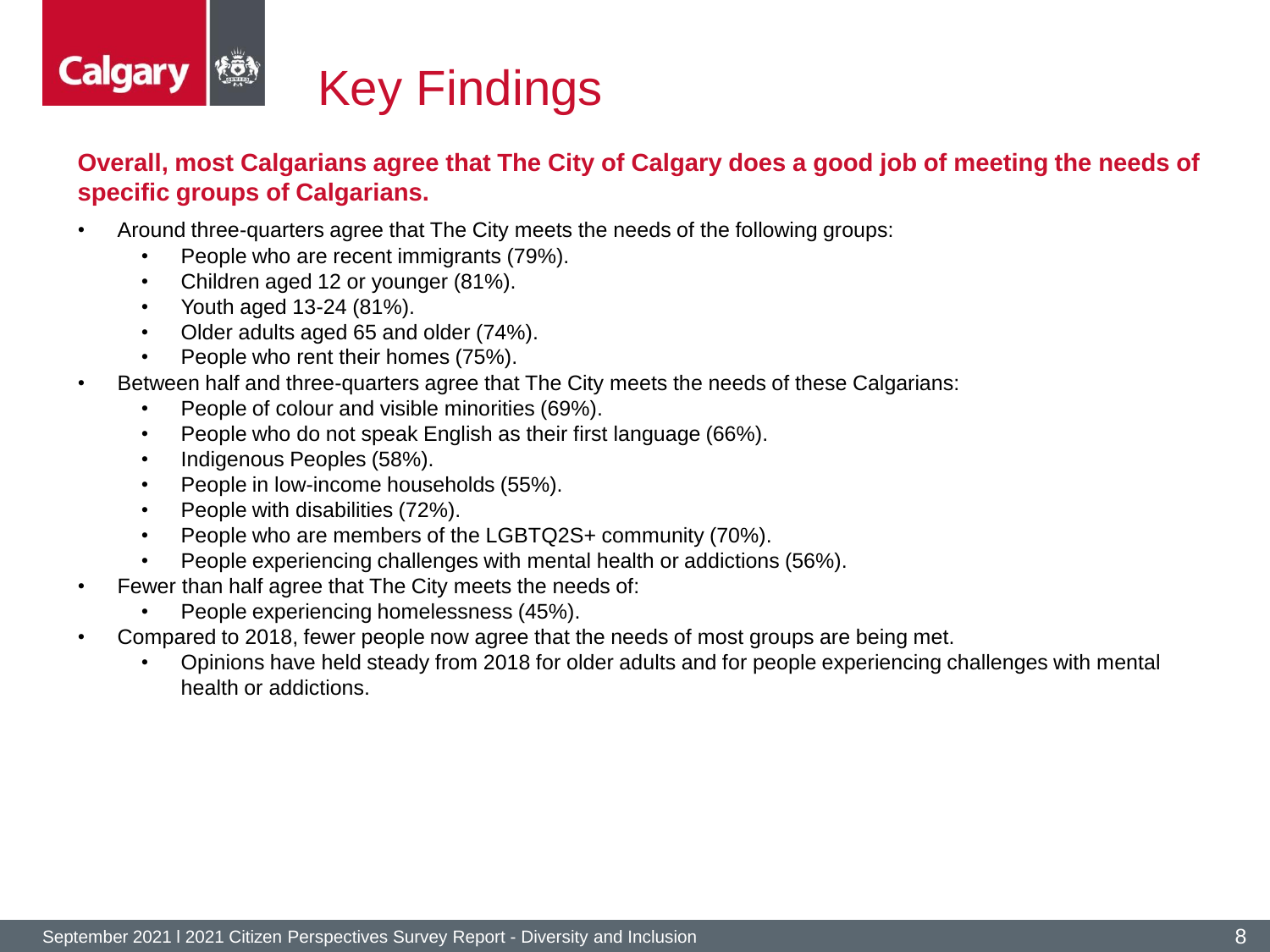

**Overall, the majority of Calgarians agree that Calgary is moving in the right direction to address issues like social well-being, gender equity, anti-racism, Truth and Reconciliation, mental health and addiction, and support for low-income households.**

• Agreement is moderate for all of these issues, with most respondents agreeing only somewhat.

**Just under one in five Calgarians shared personal experiences of inclusion challenges with City services, programs, or facilities.**

• Most challenges were related to seeking out mental health supports or resources and services to help their situation.

**When asked, open-ended, how The City could better meet the needs of all Calgarians, most frequently mentioned ideas were to listen and collaborate with citizens, including through surveys, and to focus on diversity and inclusion.**

**Overall, most Calgarians agree that the neighbourhood in which they live is a place where they belong, where they feel safe, where they can access community facilities, that is welcoming to diverse people, and that is safe for all residents and visitors.**

• Since 2018, agreement has become more muted, with more people in 2021 agreeing only somewhat and fewer agreeing strongly.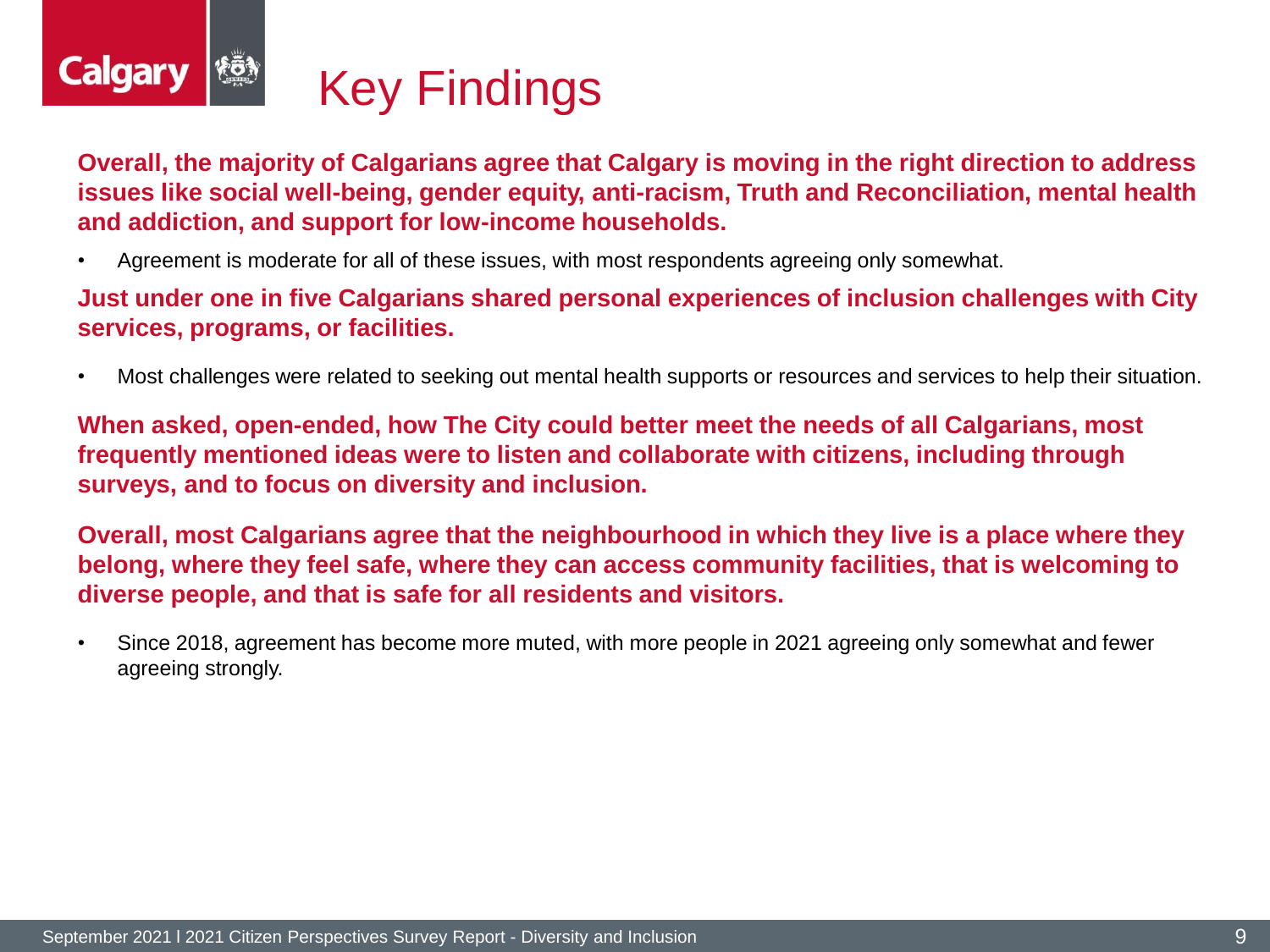

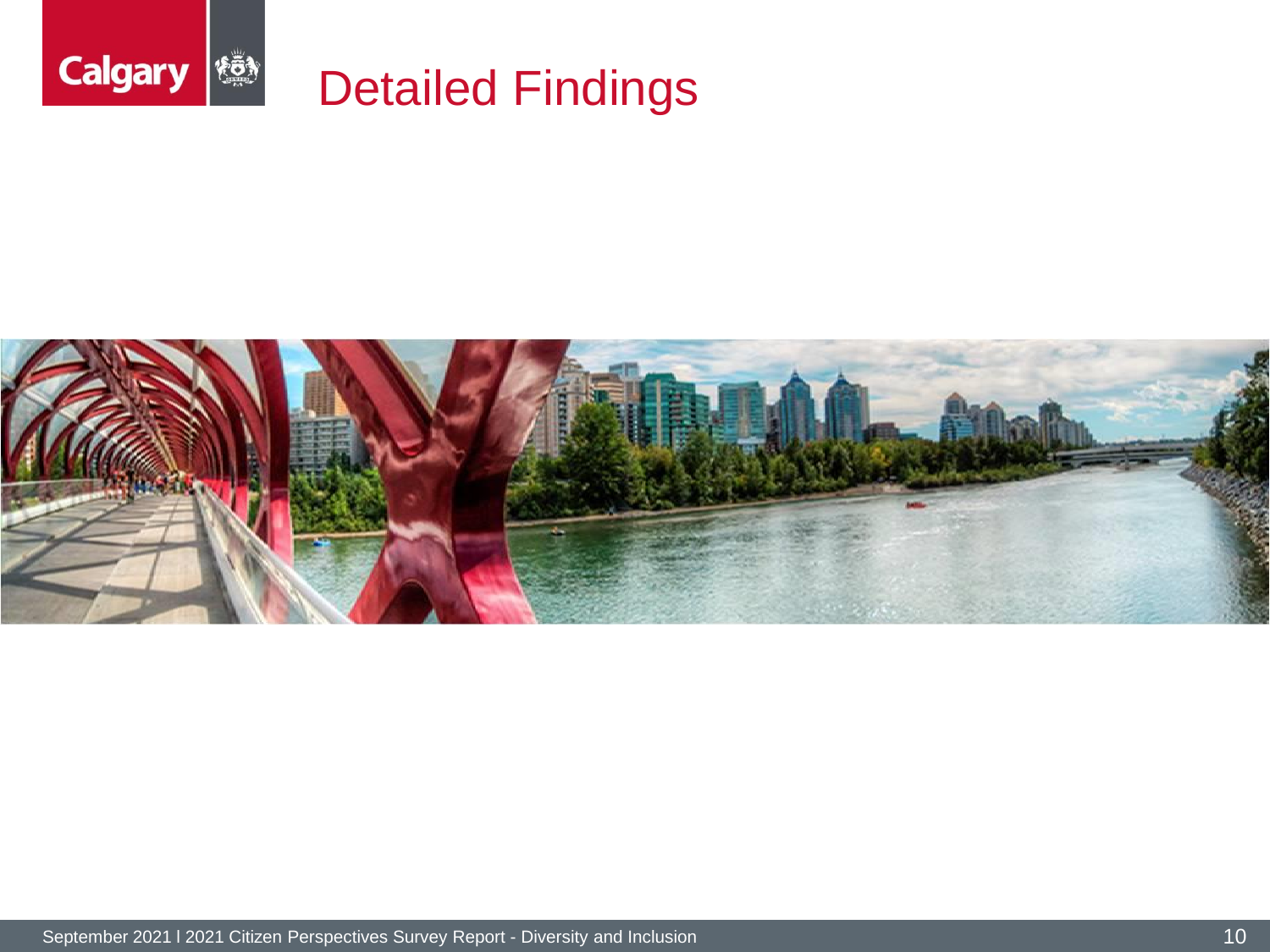# Perceptions of Calgary's Inclusiveness

Generally, respondents agree that Calgary is inclusive; however, since 2018, opinions that people express and celebrate their cultures and that people in Calgary are welcoming and friendly have become more moderate. More respondents in 2021 "strongly" agree that all Calgarians should be part of advancing Truth and Reconciliation.

![](_page_10_Figure_2.jpeg)

I'm going to read you a series of statements. Please indicate the extent to which you agree or disagree with each statement. Base: All respondents (n=500)

September 2021 l 2021 Citizen Perspectives Survey Report - Diversity and Inclusion 11 11 11 11 11 11 11 11 11 1

**Calgary**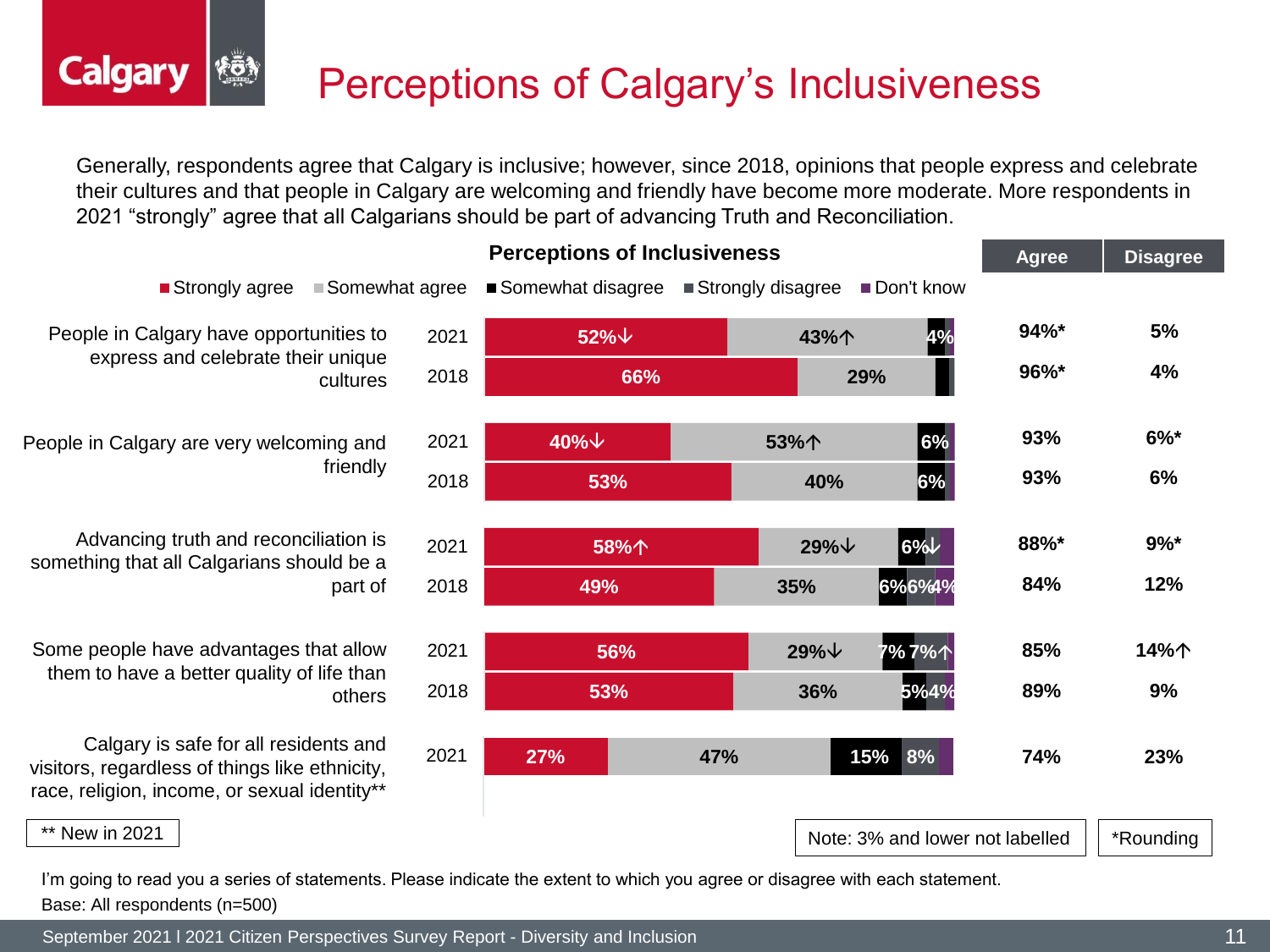![](_page_11_Picture_0.jpeg)

# Perceptions of Calgary's Inclusiveness: Summary of Findings and Key Differences

## **People in Calgary have opportunities to express and celebrate their unique cultures, according to almost all Calgarians (94%).**

- People who weren't born in Canada are more likely to agree than Canadian-born people (98% vs. 93%).
- LGBTQ2S+ Calgarians are more likely to agree (100% vs. 94%).

## **Most Calgarians (93%) feel that people in Calgary are very welcoming and friendly.**

- Homeowners are more likely than renters to agree (95% vs. 88%).
- People with some university or college education are more likely to agree (96% some university or a college diploma, 95% university degree or post-graduate degree vs. 84% completed high school or less).

## **Almost nine in ten Calgarians (88%) believe advancing Truth and Reconciliation is something that all Calgarians should be a part of.**

• This opinion is held more strongly by females than males (92% vs. 84%).

### **The majority (85%) of Calgarians think that some people have advantages that allow them to have a better quality of life than others.**

- Females are more likely to agree than males (90% vs. 79%).
- People who are not employed are more likely to agree than people who are working (95% vs. 81%).
- People who identify as LGBTQ2S+ are more likely to agree (96% vs. 84%).

## **Three-quarters of Calgarians (74%) believe that Calgary is safe for all residents and visitors, regardless of things like ethnicity, race, religion, income, or sexual identity.**

- Households with children under 18 are more likely to agree (86% vs. 69% without children in the home).
- People with a disability are less likely to agree (62% vs. 72% who do not have a disability).
- Family members of people with disabilities are less likely to agree (62% vs. 76%).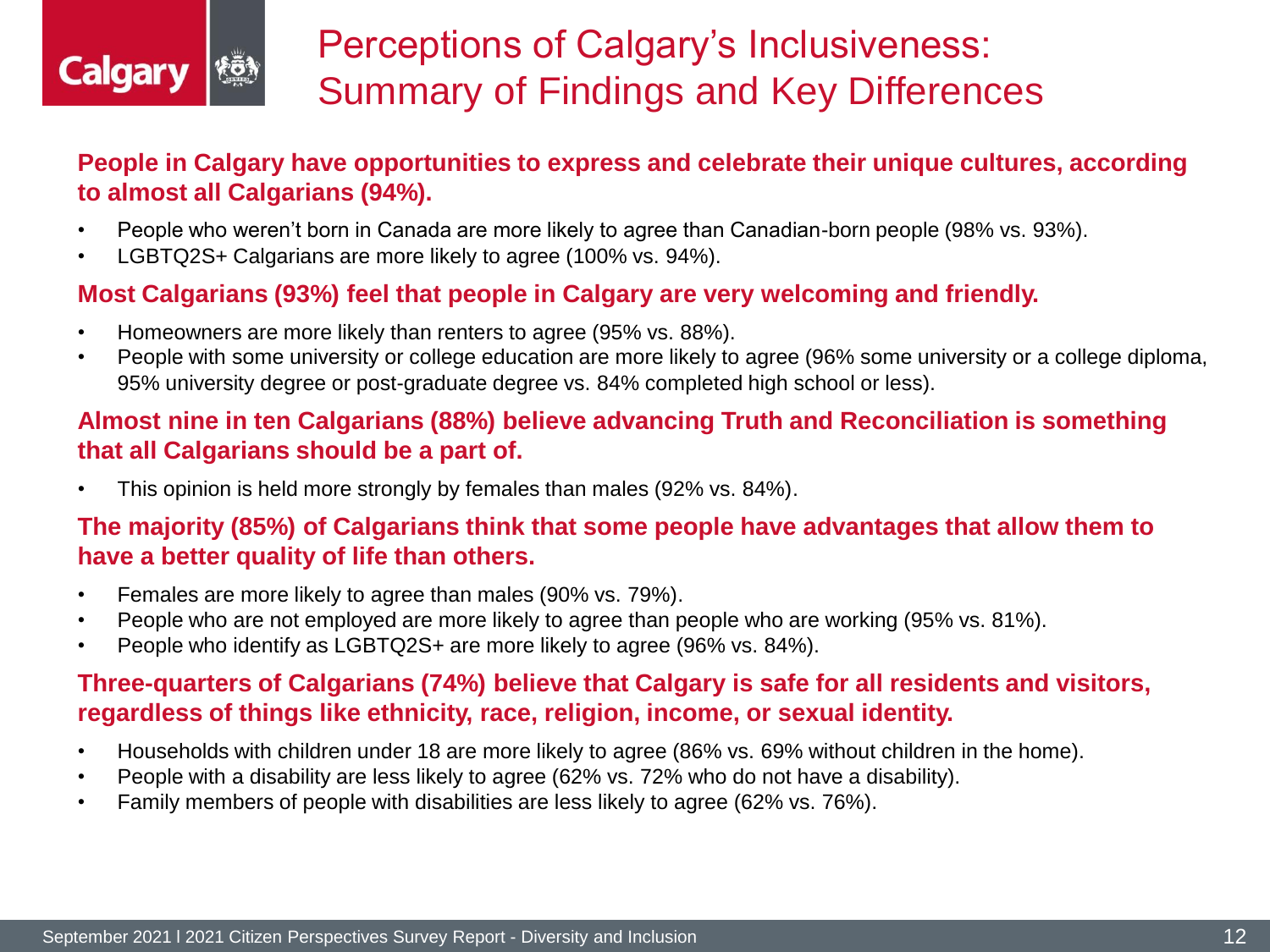Compared to 2018, significantly fewer Calgarians now agree that Calgary meets the needs of immigrants, people of colour and visible minorities, people who do not speak English as their first language, and Indigenous peoples.

![](_page_12_Figure_2.jpeg)

Note: 3% and lower not labelled  $||$  \*Rounding

As you know, there are many people living in Calgary who come from a variety of backgrounds and experiences. Please indicate the extent to which you agree or disagree that The City of Calgary meets the needs of the following groups of Calgarians.

Base: All respondents (n=500)

**Calgary** 

September 2021 l 2021 Citizen Perspectives Survey Report - Diversity and Inclusion 13 April 13 and 13 April 13 April 13 and 13 April 13 and 13 April 13 April 13 April 13 April 13 April 13 April 13 April 13 April 13 April 1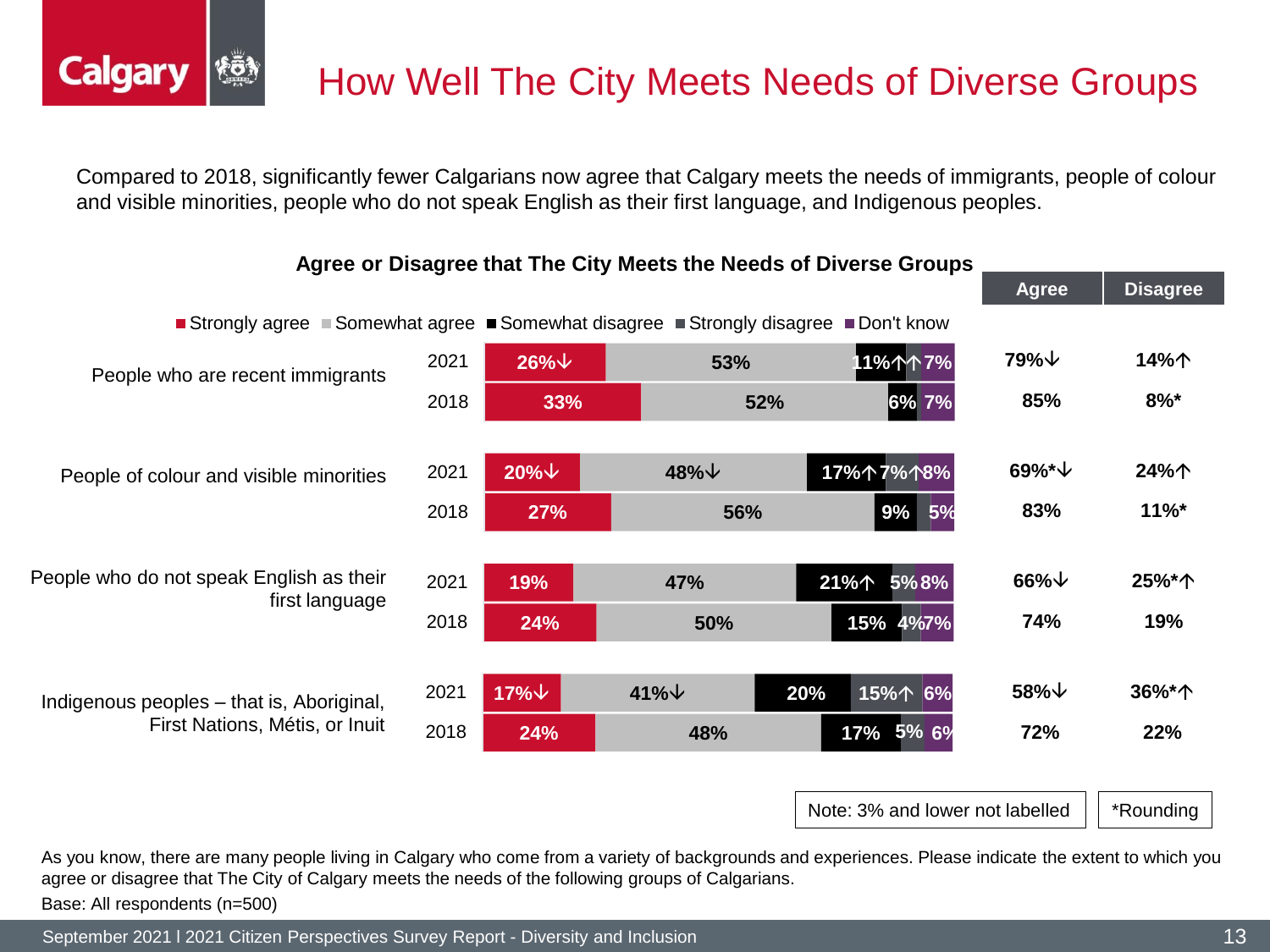![](_page_13_Picture_0.jpeg)

# How Well The City Meets Needs of Diverse Groups

Four in five Calgarians agree that The City meets the needs of children and youth, and three-quarters agree that needs of seniors are being met.

#### **Agree or Disagree that The City Meets the Needs of Diverse Groups**

![](_page_13_Figure_4.jpeg)

|  | ** New in 2021 |
|--|----------------|
|  |                |

Note: 3% and lower not labelled  $||$  \*Rounding

As you know, there are many people living in Calgary who come from a variety of backgrounds and experiences. Please indicate the extent to which you agree or disagree that The City of Calgary meets the needs of the following groups of Calgarians. Base: All respondents (n=500)

September 2021 l 2021 Citizen Perspectives Survey Report - Diversity and Inclusion 14 April 2001 120 and 14 April 2001 14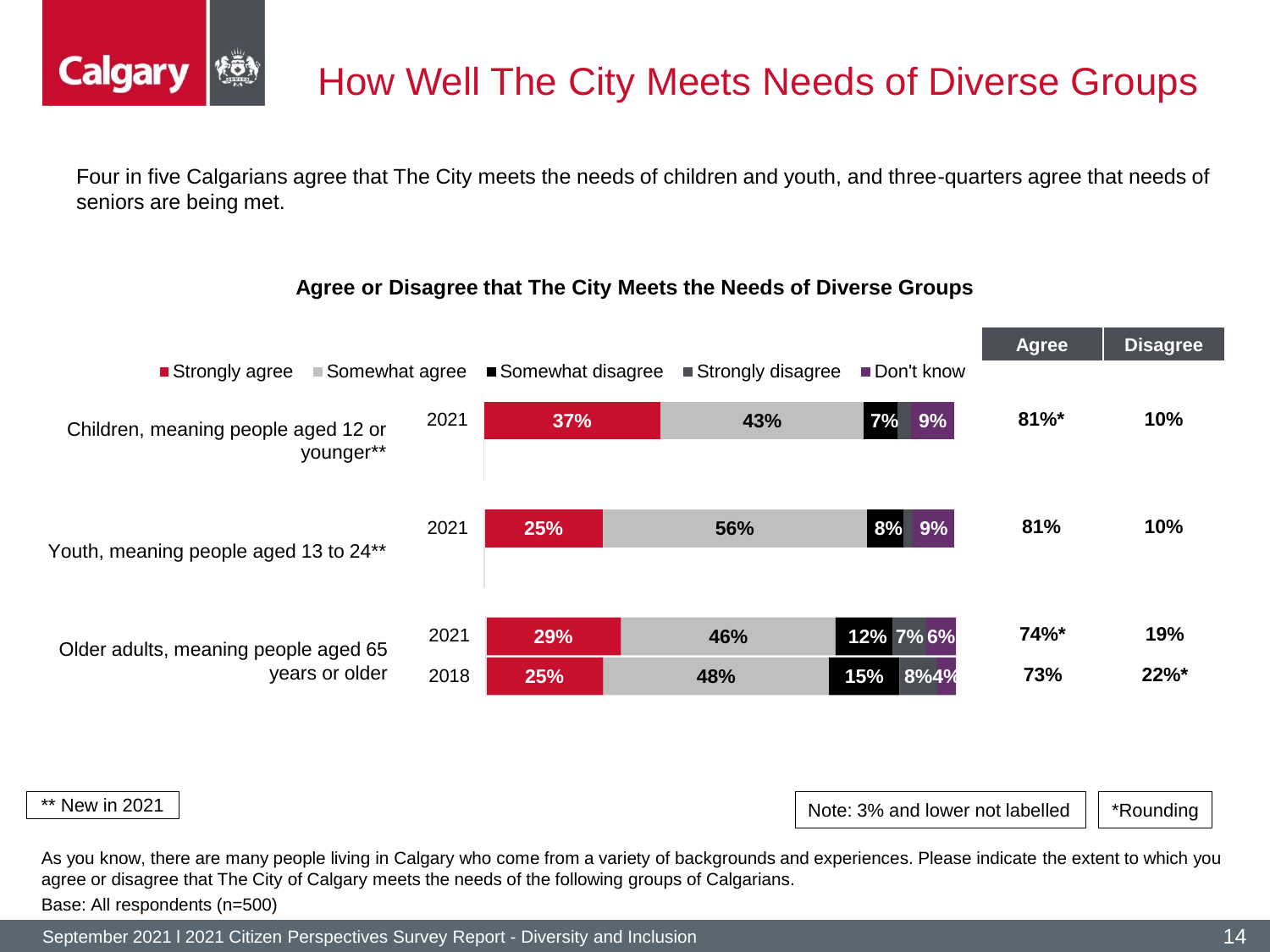![](_page_14_Picture_0.jpeg)

Three quarters of respondents feel that the needs of people who rent their homes are met by The City of Calgary. Just about half agree that the needs of people in low-income households and people experiencing homelessness are met. Since 2018, the perception that low-income Calgarians' needs are being met has declined.

### **Agree or Disagree that The City Meets the Needs of Diverse Groups**

![](_page_14_Figure_3.jpeg)

As you know, there are many people living in Calgary who come from a variety of backgrounds and experiences. Please indicate the extent to which you agree or disagree that The City of Calgary meets the needs of the following groups of Calgarians. Base: All respondents (n=500)

September 2021 l 2021 Citizen Perspectives Survey Report - Diversity and Inclusion 15 April 15 and 15 April 15 April 15 and 15 April 15 and 15 April 15 and 15 April 16 and 15 April 16 April 16 April 16 April 16 April 16 Ap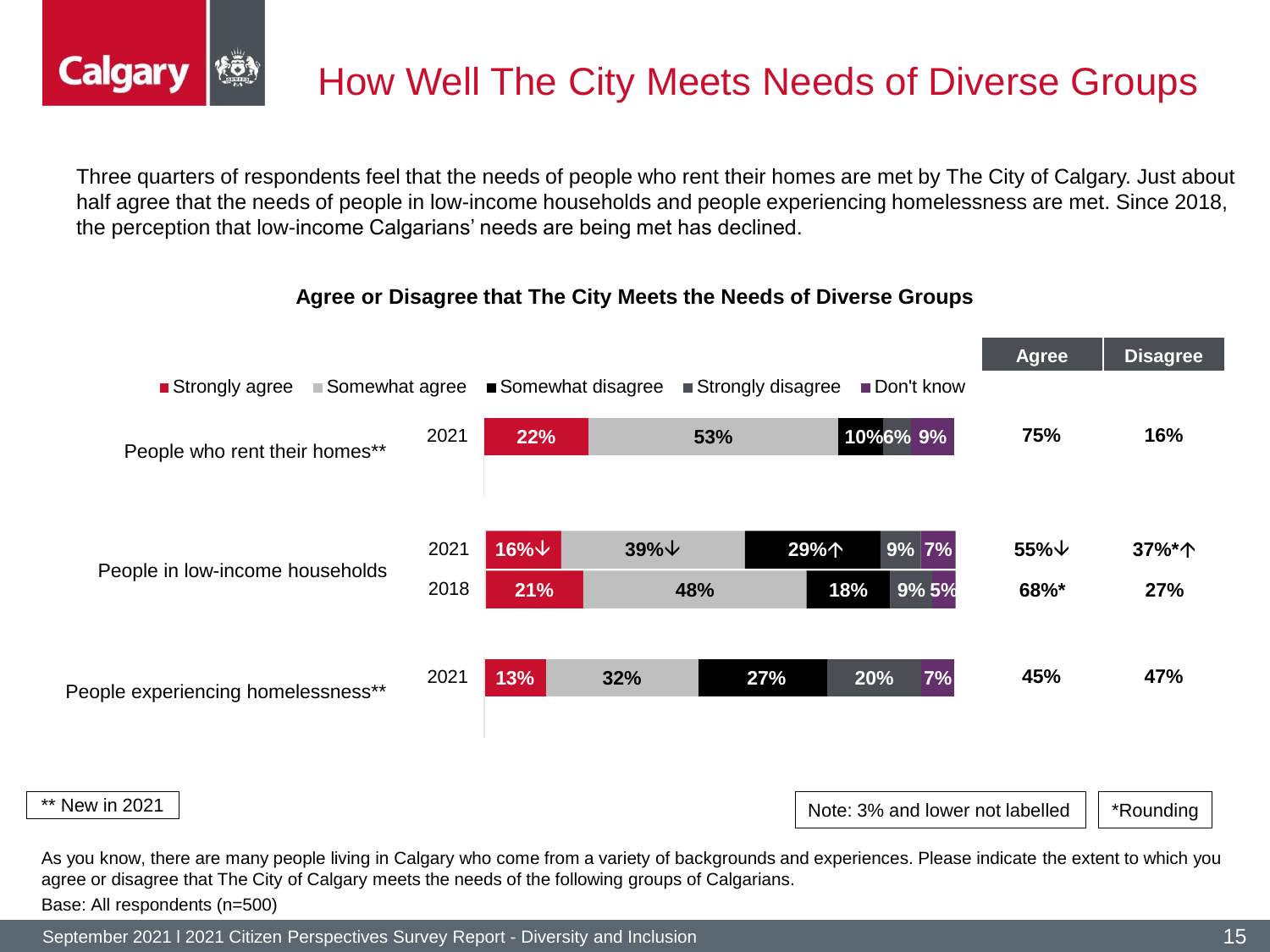![](_page_15_Picture_0.jpeg)

Although a majority of respondents agree that the needs of people with disabilities and members of the LGBTQ2S community are being met by The City, there are fewer people that feel this way in 2021 than in 2018. Just about half of respondents agree that The City meets the needs of people with mental health or addictions.

#### **Agree or Disagree that The City Meets the Needs of Diverse Groups**

|                                              |      |               |                                                                     |     |            | <b>Agree</b>        | <b>Pisayı</b> cc |
|----------------------------------------------|------|---------------|---------------------------------------------------------------------|-----|------------|---------------------|------------------|
| $\blacksquare$ Strongly agree $\blacksquare$ |      |               | Somewhat agree ■ Somewhat disagree ■ Strongly disagree ■ Don't know |     |            |                     |                  |
| People with disabilities                     | 2021 | $26\%$ $\vee$ | 47%                                                                 |     | 15%个6%个6%  | 72%*↓               | 21%个             |
|                                              | 2018 | 37%           |                                                                     | 48% | 8% 4%      | 85%                 | 11%              |
|                                              |      |               |                                                                     |     |            |                     |                  |
| People who are members of the LGBTQ2S        | 2021 | 23%           | 47%                                                                 |     | 13%个7%个 9% | $70\%$ $\downarrow$ | 20%个             |
| community**                                  | 2018 | 26%           | 50%                                                                 |     | 12%<br>9%  | <b>77%</b> *        | 12%              |
|                                              |      |               |                                                                     |     |            |                     |                  |
| People experiencing challenges with          | 2021 | 19%           | 37%                                                                 | 24% | 14% 6%     | 56%                 | 38%              |
| mental health or addictions                  | 2018 | 18%           | 41%                                                                 | 23% | 13% 5%     | 59%                 | 36%              |
|                                              |      |               |                                                                     |     |            |                     |                  |

\*\* Modified in 2021 (was LGBTQ2+)

**Calgary** 

Note: 3% and lower not labelled  $\|\cdot\|$  \*Rounding

**Agree Disagree**

As you know, there are many people living in Calgary who come from a variety of backgrounds and experiences. Please indicate the extent to which you agree or disagree that The City of Calgary meets the needs of the following groups of Calgarians. Base: All respondents (n=500)

September 2021 l 2021 Citizen Perspectives Survey Report - Diversity and Inclusion 16 November 2021 16 November 2021 16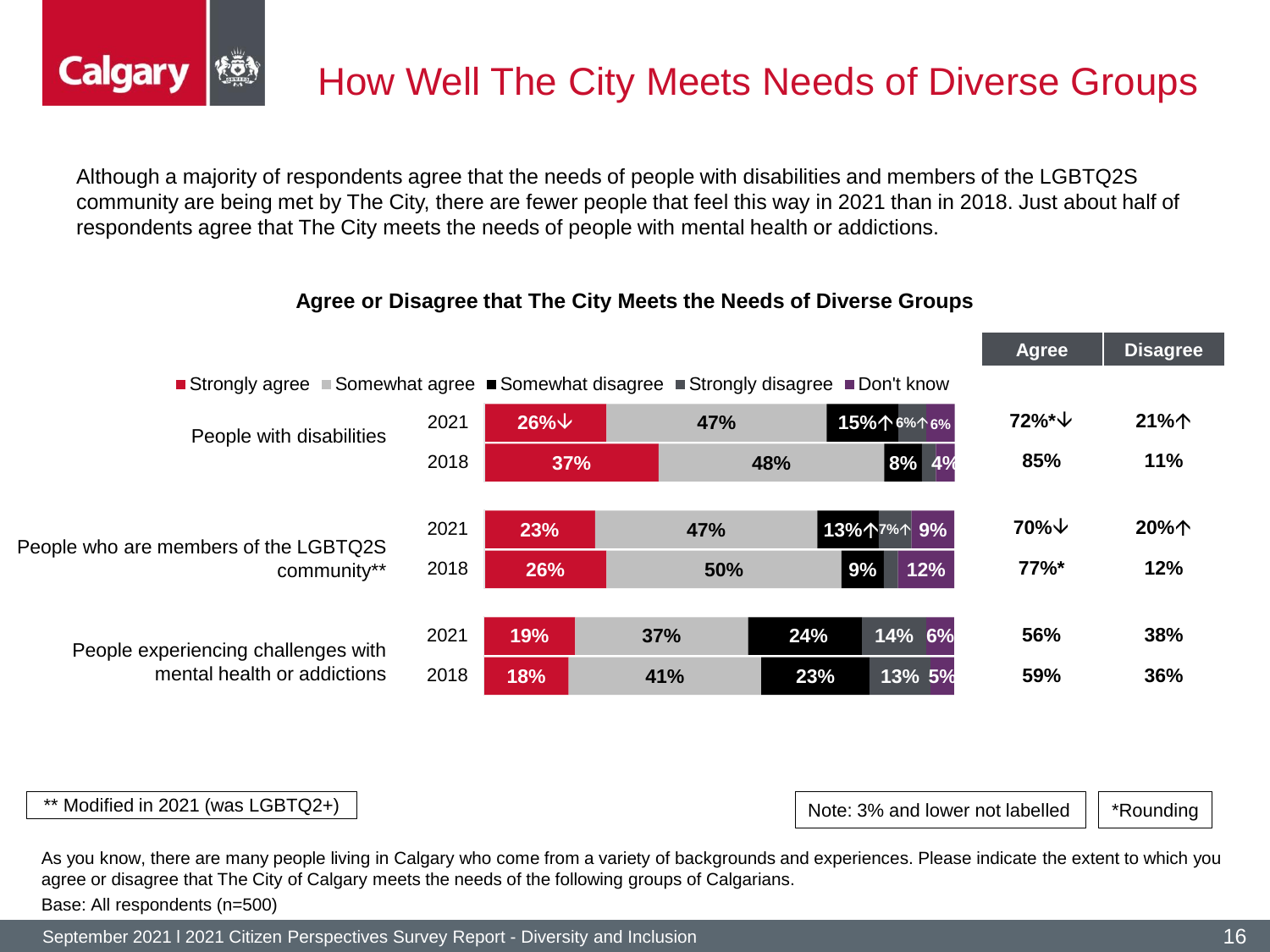![](_page_16_Picture_0.jpeg)

**Generally, Calgarians feel that The City of Calgary meets the needs of people who are recent immigrants, people of colour and visible minorities, people who do not speak English as their first language, and Indigenous People.** 

• However, agreement for all of these has declined since 2018.

### **Four in five (79%) agree that the needs of recent immigrants are met by The City.**

- Households with children under 18 are more likely to agree (86% vs. 76%).
- People of colour, racialized people, and Indigenous People are more likely to agree (87% vs. 76%).

### **Seven in ten (69%) believe that The City meets the needs of people of colour and visible minorities.**

- Males are more like to agree (74% vs. 64%).
- Households that have children are more likely to agree (76% vs. 65%).

### **Two-thirds (66%) agree that people who do not speak English as their first language have their needs met.**

• People who weren't born in Canada are more likely to agree (77% vs. 62% of those born in Canada).

## **Three in five (58%) feel that the needs of Indigenous People are met by The City of Calgary.**

• Females are more likely to disagree than males (41% vs. 30%).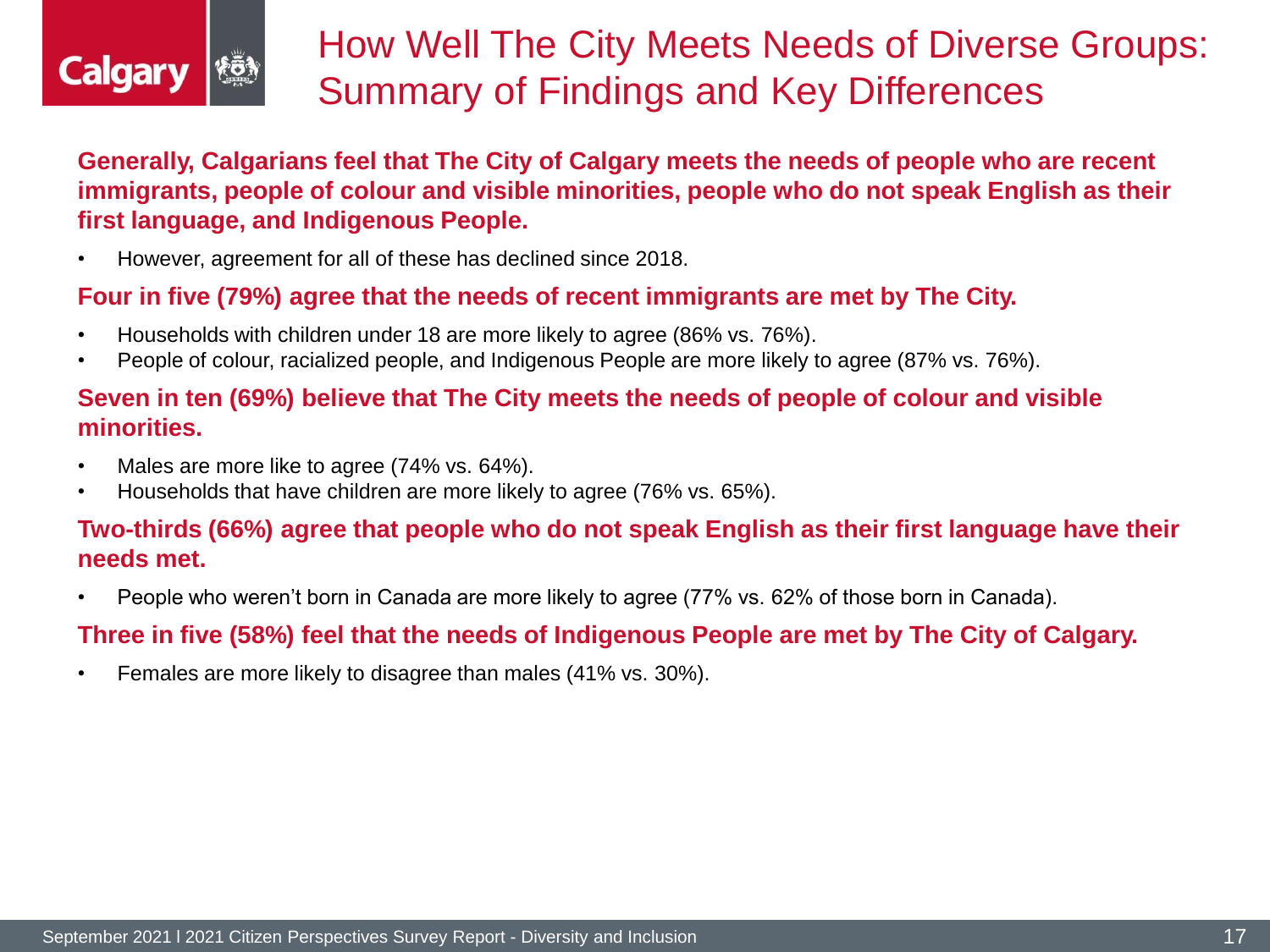![](_page_17_Picture_0.jpeg)

## **Four in five Calgarians (81%) agree that The City of Calgary meets the needs of children 12 and younger.**

• Households with children under 18 are more likely to agree (88% vs. 78% without children in the home).

### **Four in five Calgarians (81%) also agree that The City of Calgary meets the needs of youth 13 to 24 years old.**

- Households with children under 18 are more likely to agree (88% vs. 78% who do not have children in the home).
- People who have a family member with a disability are less likely to agree (71% vs. 83%).

## **Three-quarters (74%) agree that the needs of older adults aged 65 and older are met by The City of Calgary.**

• Females are more likely to disagree than males (23% vs. 15%).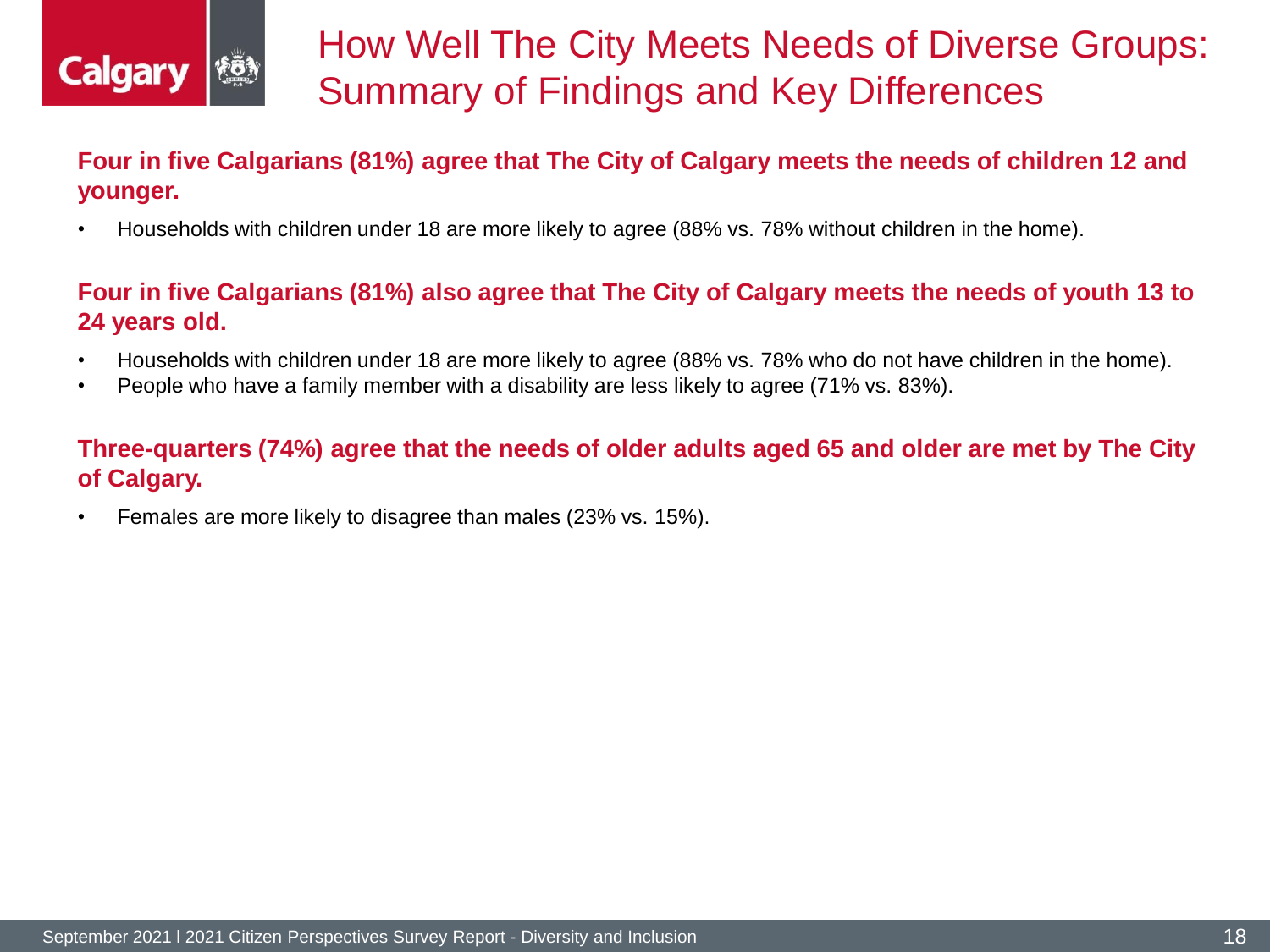![](_page_18_Picture_0.jpeg)

## **Three-quarters (75%) say that The City of Calgary meets the needs of people who rent their homes.**

- People who rent their homes are more likely to disagree (24% vs. 12%).
- People with disabilities are less likely to agree (64% vs. 77%).
- People who have family members with disabilities are less likely to agree (57% vs. 78%).
- Those who were born in Canada are more likely to disagree (18% vs. 10%).
- Households with children under 18 are more likely to agree (82% vs. 72%).

## **Just over half (55%) feel that people in low-income households are having their needs met by The City of Calgary, which is down from 2018 (68%).**

- People who are LGBTQ2S+ are more likely to disagree (71% vs. 35%).
- People with disabilities are less likely to agree (36% vs. 59%).
- People who are not employed are more likely to agree (57% vs. 34% employed, 35% retired).
- Households with children under 18 are more likely to agree (67% vs. 50%).
- Homeowners are more likely to agree than renters (61% vs. 44%).

## **Fewer than half (45%) feel that The City meets the needs of people experiencing homelessness.**

- Those who have disabilities are more likely to disagree (63% vs. 44%).
- People who are LGBTQ2S+ are more likely to disagree (77% vs. 45%).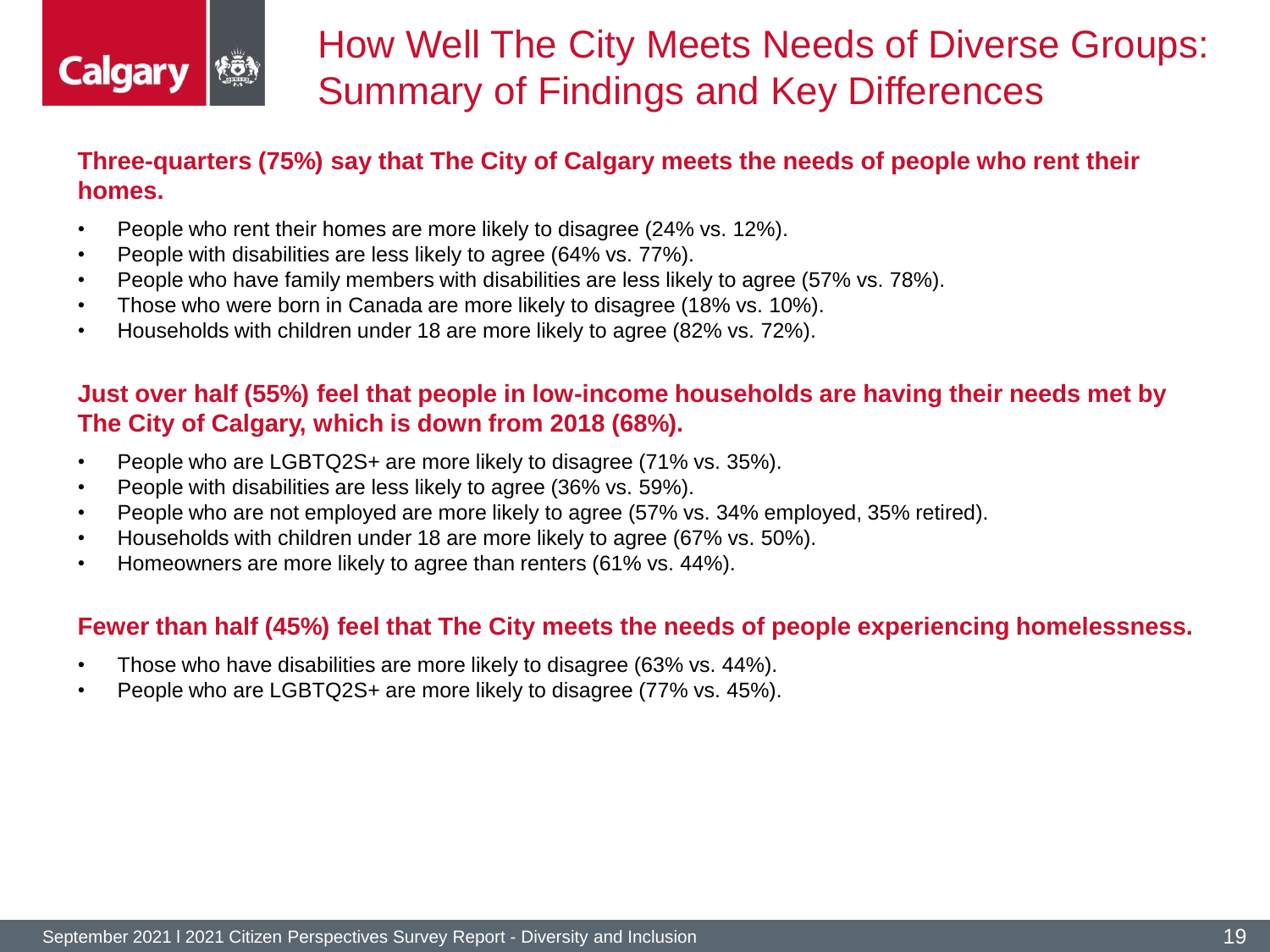![](_page_19_Picture_0.jpeg)

## **Slightly fewer than three-quarters (72%) believe that The City of Calgary meets the needs of people who have disabilities, which is a decrease since 2018 (85%).**

- People who have disabilities are more likely to disagree (33% vs. 19%).
- Immigrants are more likely to agree (80% vs. 69% of those born in Canada).
- Males are more likely to agree (78% vs. 67%).

## **Seven in ten Calgarians (70%) think that The City of Calgary meets the needs of people who are LGBTQ2S+.**

- People who are LGBTQ2S+ are more likely to disagree (40% vs. 18%).
- Males are more likely to agree (75% vs. 65%).
- People who were born in Canada are more likely to agree (74% vs. 62%).

## **Just over half (56%) agree that The City of Calgary meets the needs of people who are experiencing challenges with mental health or addictions.**

- People with disabilities are less likely to agree (40% vs. 59%).
- People who have family members who have disabilities are less likely to agree (42% vs. 58%).
- Young adults aged 18-24 are more likely to agree (79% vs. 50-56% for older age groups).
- Households with children under 18 are more likely to agree (66% vs. 52%).
- People who have completed some or all of high school are more likely to agree (72% vs. 52% of those who have post-secondary education).
- Immigrants are more likely to agree (66% vs. 52% of those born in Canada).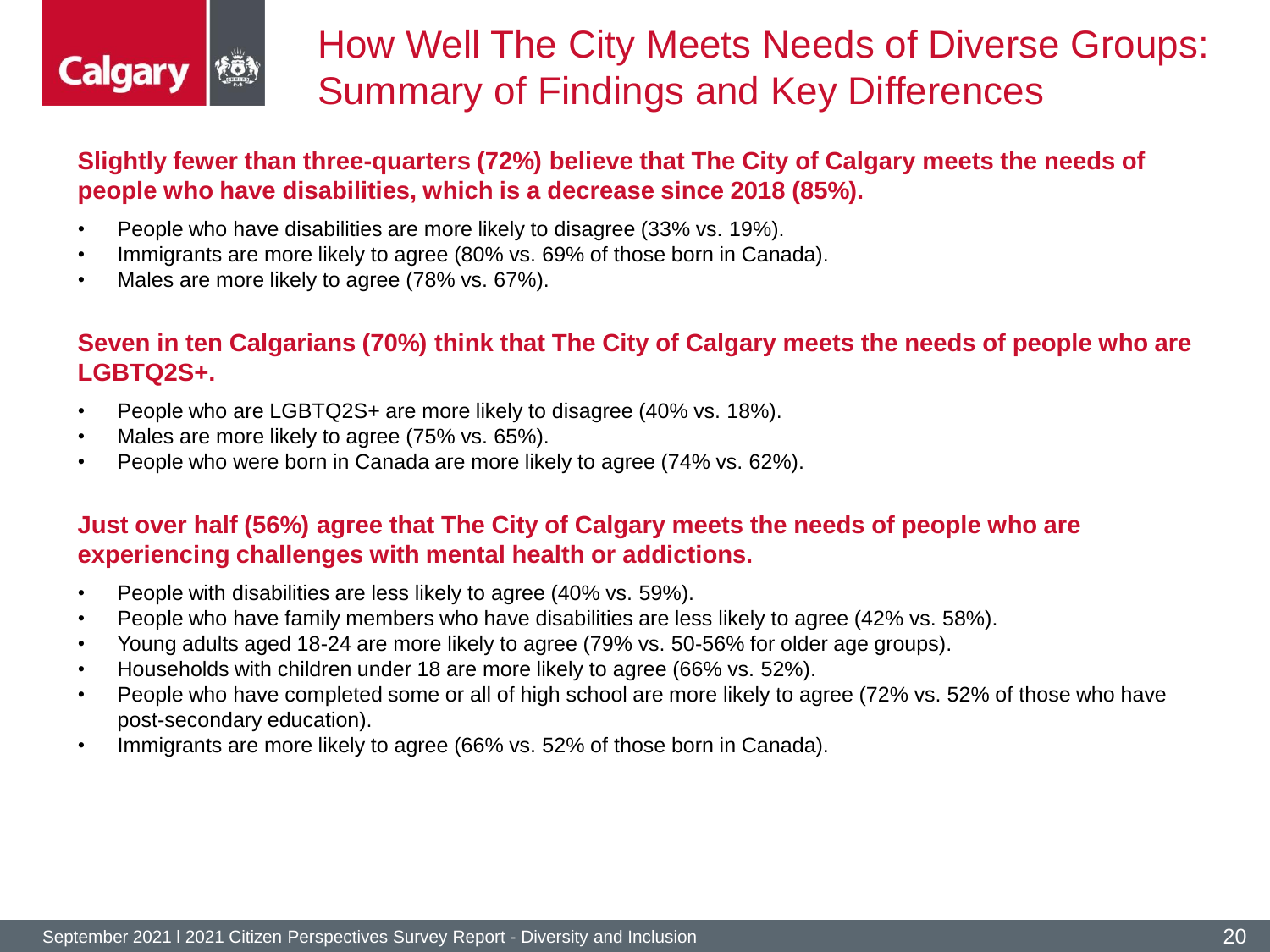![](_page_20_Picture_0.jpeg)

Three in four respondents agree that Calgary is moving in the right direction to address social well-being and gender equity, while around two in three believe Calgary is addressing Anti-racism, Truth and Reconciliation, mental health and addiction, and support for low income households. Agreement is moderate for all of these, with more respondents saying they "somewhat" agree than "strongly" agree.

### **Agree or Disagree that Calgary is Moving in the Right Direction to Address The Following Issues**

![](_page_20_Figure_3.jpeg)

#### New in 2021

Note: 3% and lower not labelled  $\parallel$  \*Rounding

To what extent do you agree or disagree that Calgary is moving in the right direction to address the following? Base: All respondents (n=500)

September 2021 l 2021 Citizen Perspectives Survey Report - Diversity and Inclusion 2000 100 2000 21 21 2000 21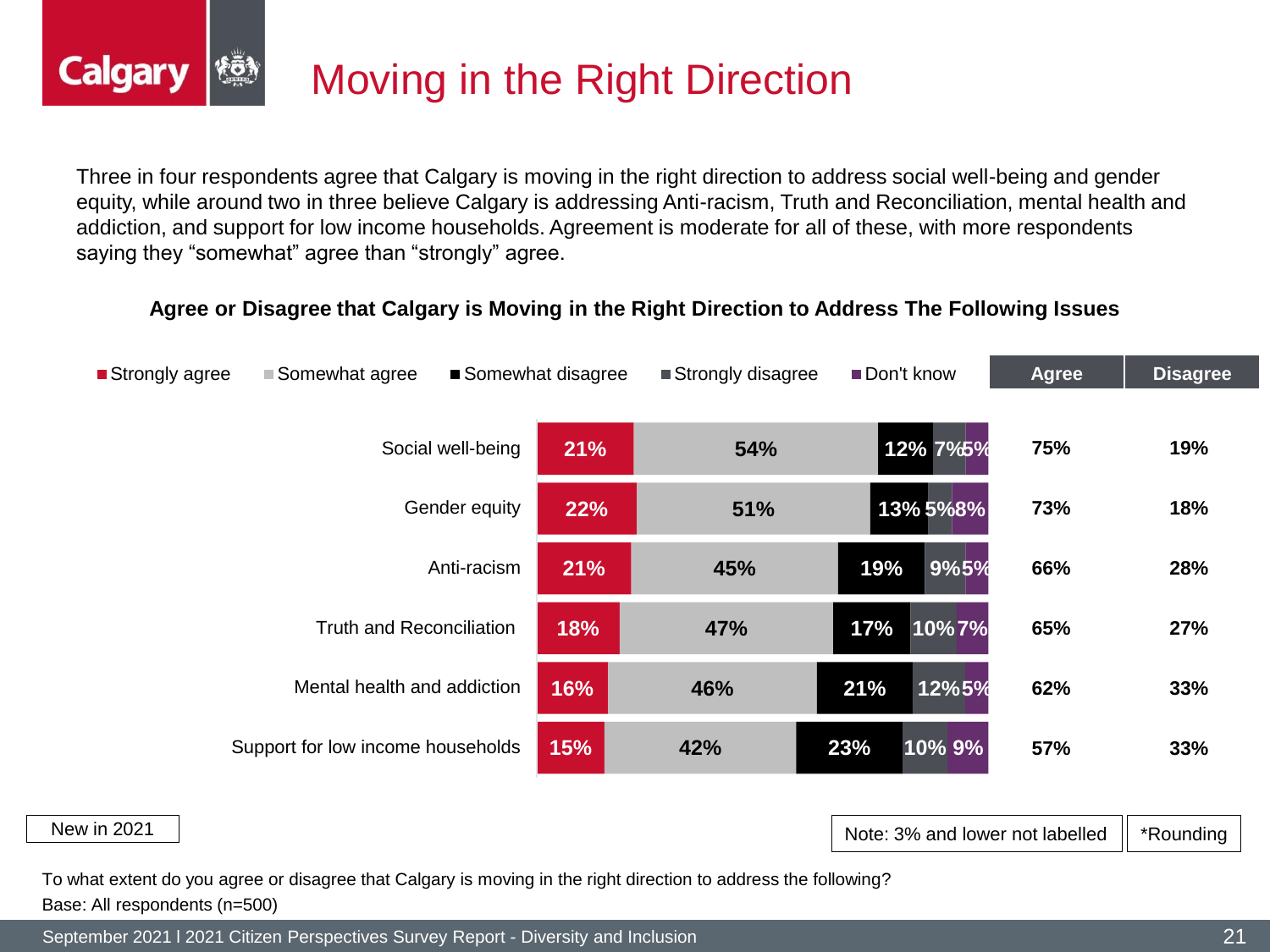![](_page_21_Picture_0.jpeg)

# Moving in the Right Direction: Summary of Findings and Key Differences

**Three-quarters of respondents (75%) agree that Calgary is moving in the right direction to address social wellbeing.**

- People who were born in Canada are more likely to disagree (22% vs. 13%).
- Households with children under 18 are more likely to agree (83% vs. 72%).

### **Three-quarters of respondents (73%) believe that Calgary is moving in the right direction to address gender equity.**

• No sub-groups showed any significant differences in opinion.

### **Two-thirds of Calgarians (66%) agree that Calgary is moving in the right direction to address anti-racism.**

• Males are more likely to agree (71% vs. 61%).

### **Two-thirds of Calgarians (65%) think that Calgary is moving in the right direction to address Truth and Reconciliation.**

- People who were not born in Canada are more likely to agree (75% vs. 61% who were born in Canada).
- People with disabilities are less likely to agree (53% vs. 67%).
- Those who have family members who have a disability are less likely to agree (53% vs. 67%).

### **Three in five (62%) say that Calgary is moving in the right direction to address mental health and addiction.**

- People who are LGBTQ2S+ are more likely to disagree (68% vs. 30%).
- Those who rent their homes are more likely to disagree (42% vs. 29% of homeowners).
- People who were not born in Canada are more likely to agree (73% vs. 57%).

### **Just over half (57%) agree that Calgary is moving in the right direction to address support for low-income households.**

- People who live in single-person households are more likely to disagree (50% vs. 33% of those who live in 2-person households and 29% of those with three or more in the home).
- People born in Canada are more likely to disagree (37% vs. 25%).
- People who have family members who have disabilities are less likely to agree (43% vs. 59%).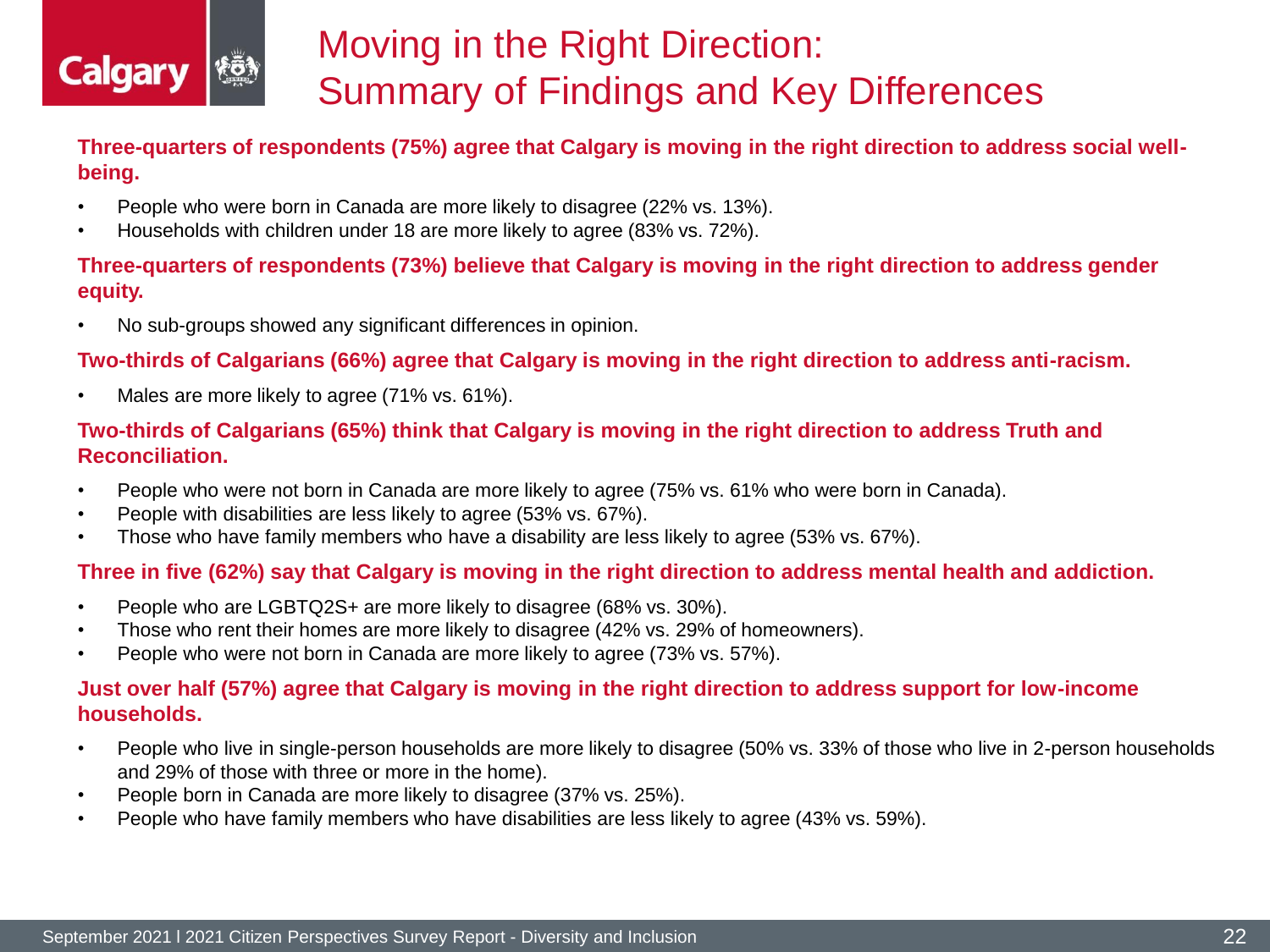# Personal Experiences with Inclusion Challenges

About one in five respondents indicated a personal experience with inclusion when accessing City services, programs, or facilities. Primary issues were related to times when Calgarians were seeking out supports, services, and resources.

### **Personal Experience of Challenges with Inclusion When Accessing City Services, Programs, or Facilities**

![](_page_22_Figure_3.jpeg)

Groups that reported personal experiences most frequently included:

- People with a disability
- People who are unable to work
- People who rent their homes

![](_page_22_Figure_8.jpeg)

### **Description of Challenge**

New in 2021

**Calgary** 

Have you personally experienced challenges with inclusion when accessing any City services, programs, or facilities?

Base: All respondents (n=500)

Can you describe what you experienced, in terms of where, when, and what happened?

Base: Respondents who experienced challenges (n=83)

September 2021 l 2021 Citizen Perspectives Survey Report - Diversity and Inclusion 23 April 2001 120 and 23 April 20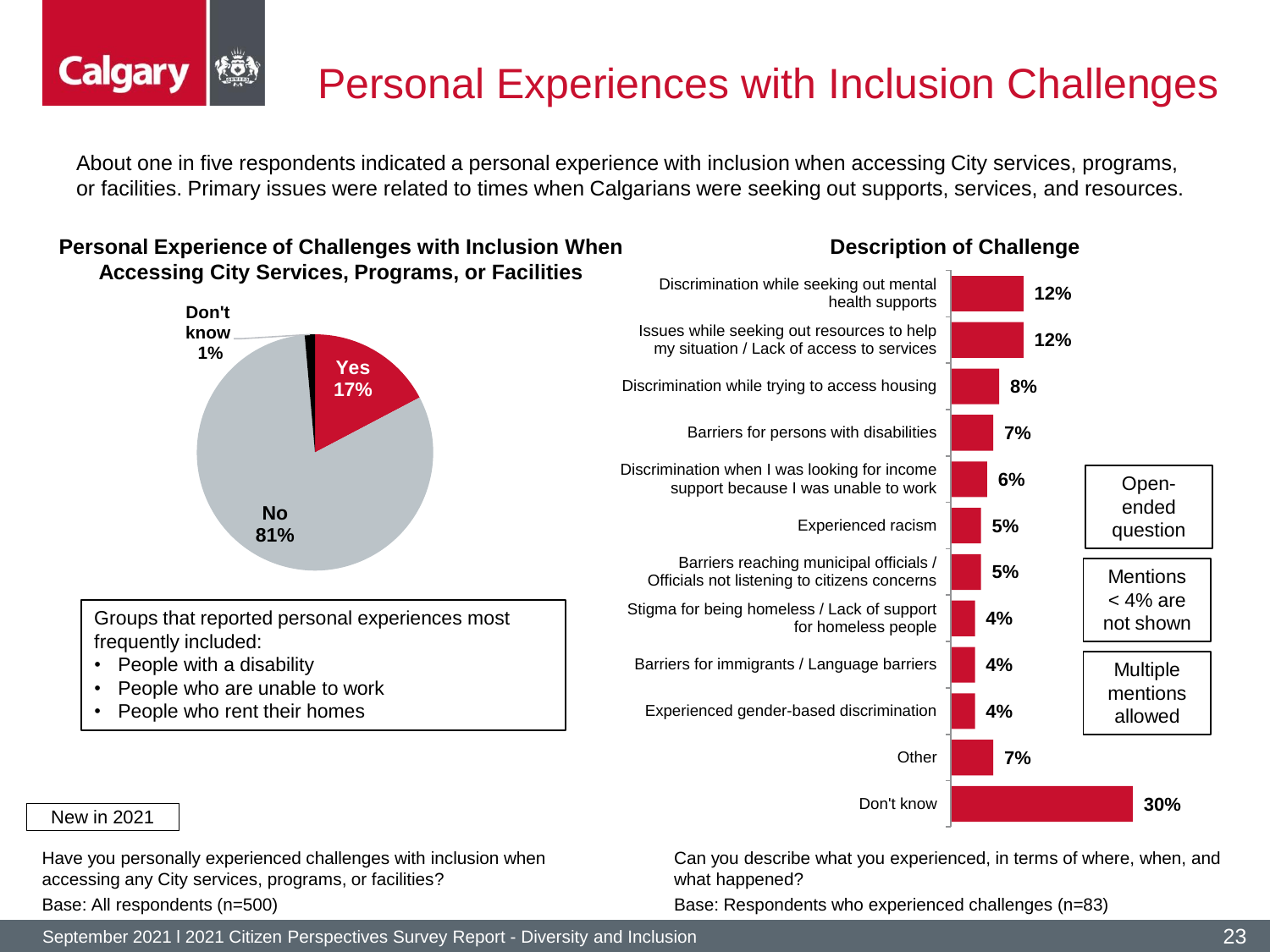# Suggestions for Improving Inclusion

General ideas to improve how well The City can meet needs of Calgarians include listening and collaborating more, and making diversity and inclusion more of a focus.

![](_page_23_Figure_2.jpeg)

**How Can The City Better Meet Needs of all Calgarians**

In your opinion, how can The City of Calgary better meet the needs of all Calgarians? Base: All respondents (n=500)

**Calgary** 

September 2021 l 2021 Citizen Perspectives Survey Report - Diversity and Inclusion 24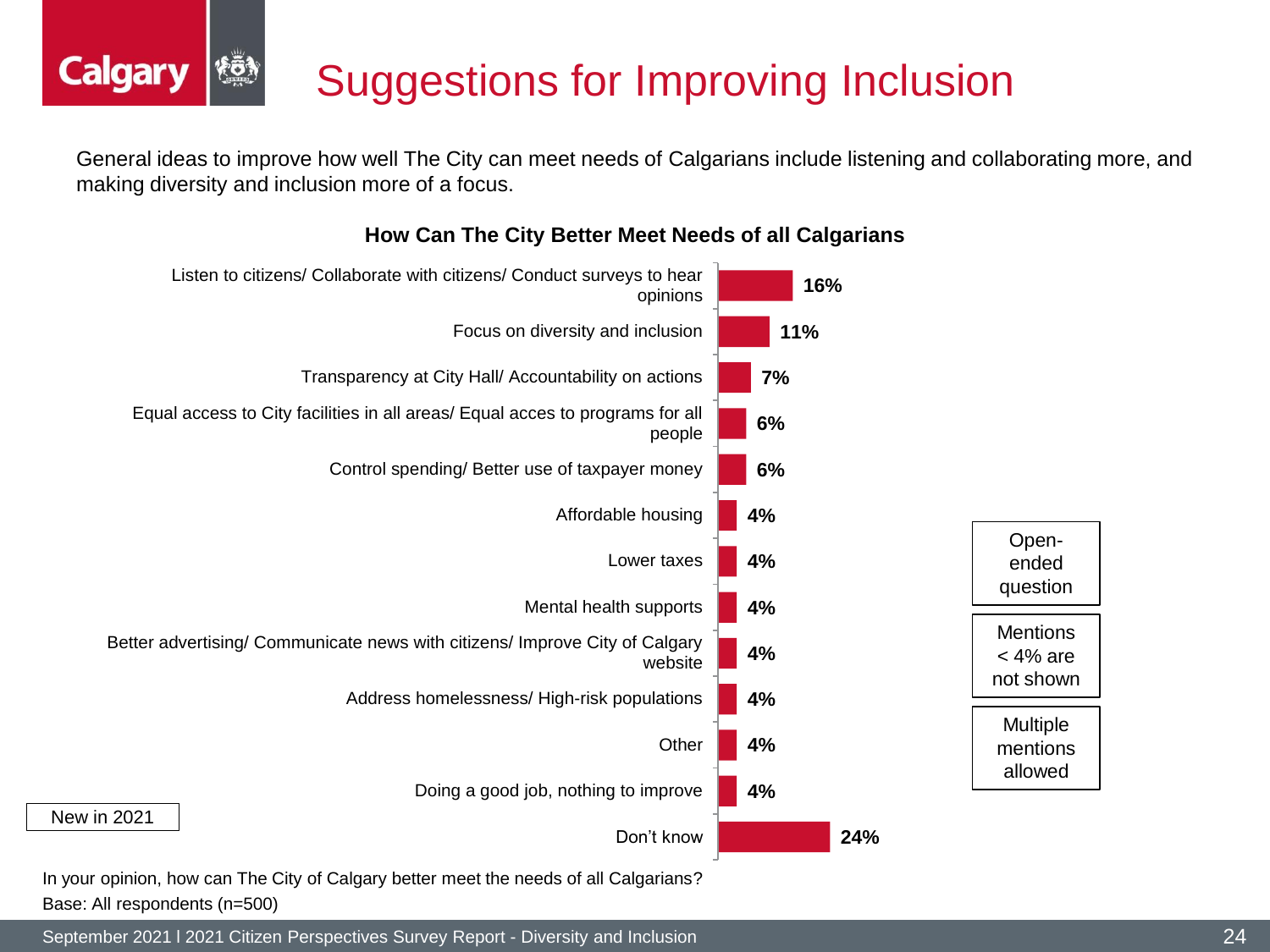![](_page_24_Picture_0.jpeg)

# Personal Experiences and Suggestions: Summary of Findings and Key Differences

### **Just about one in five Calgarians (17%) has personally experienced challenges with inclusion when accessing City services, programs, or facilities.**

- The most frequently mentioned types of discrimination experiences occurred while seeking out mental health supports (12%), seeking out resources or services (12%), trying to access housing (8%), barriers for people with disabilities (7%), and while looking for income support due to being unable to work (6%).
- The groups that reported issues with inclusion more frequently included the following:
	- People with a disability (36% vs. 14%).
	- People who rent their homes (31% vs. 11%).

### **When asked to suggest how The City could better meet the needs of all Calgarians, about onequarter (24%) had no suggestion.**

• Top suggestions were to listen, collaborate, and survey Calgarians (16%), to focus on diversity and inclusion (11%), to be more transparent and accountable at City Hall (7%), to provide equal access to facilities and programs for all people (6%), and control spending (6%).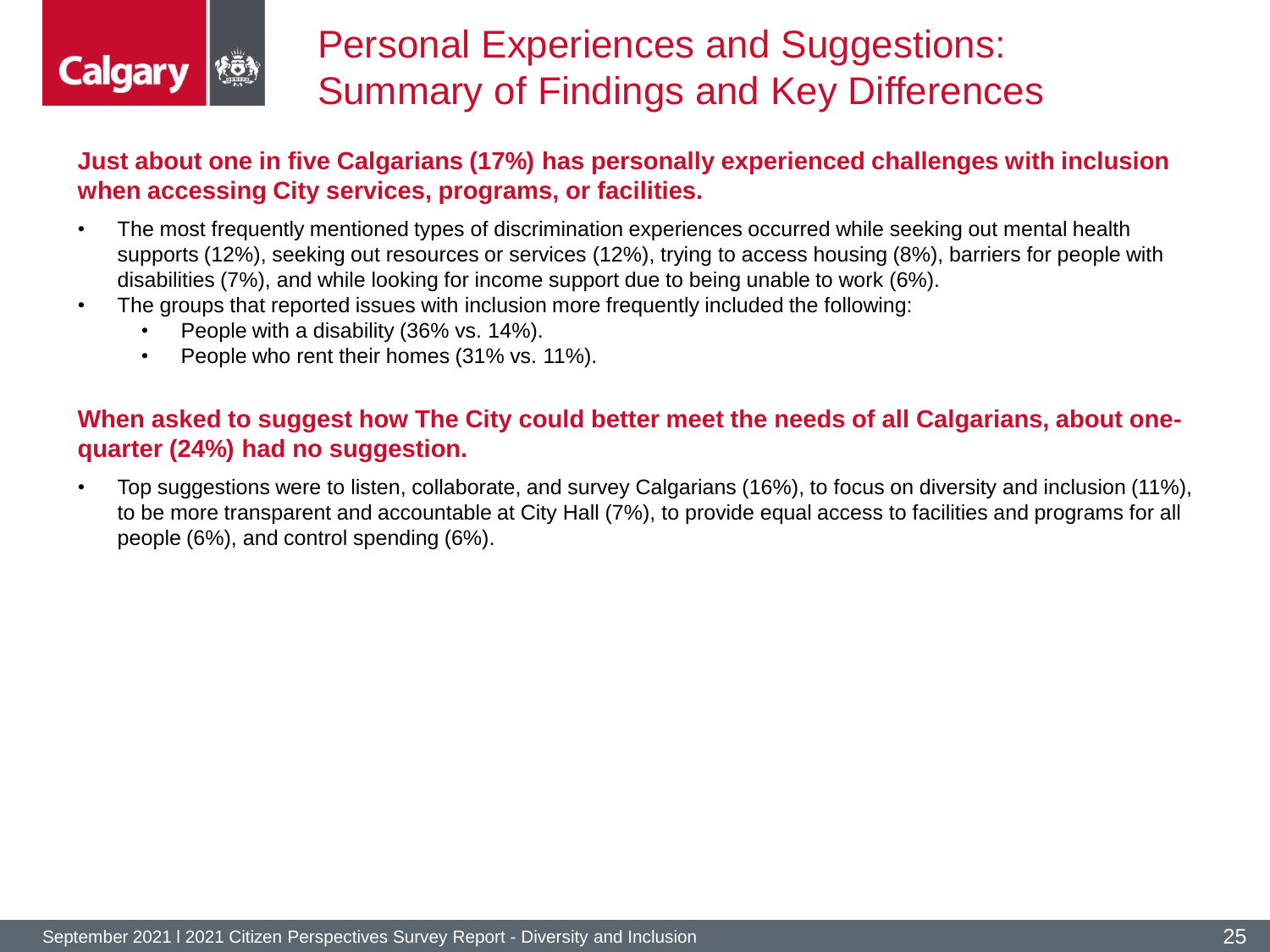![](_page_25_Picture_0.jpeg)

Thinking of one's own neighbourhood, most respondents feel they belong, are safe, can access facilities, and that all people are welcomed and safe. Respondents feel strongly that their neighbourhoods are inclusive.

![](_page_25_Figure_2.jpeg)

Thinking about your neighbourhood, please indicate the extent to which you agree or disagree with the following statements. Base: All respondents (n=500)

September 2021 l 2021 Citizen Perspectives Survey Report - Diversity and Inclusion 26

**Calgary**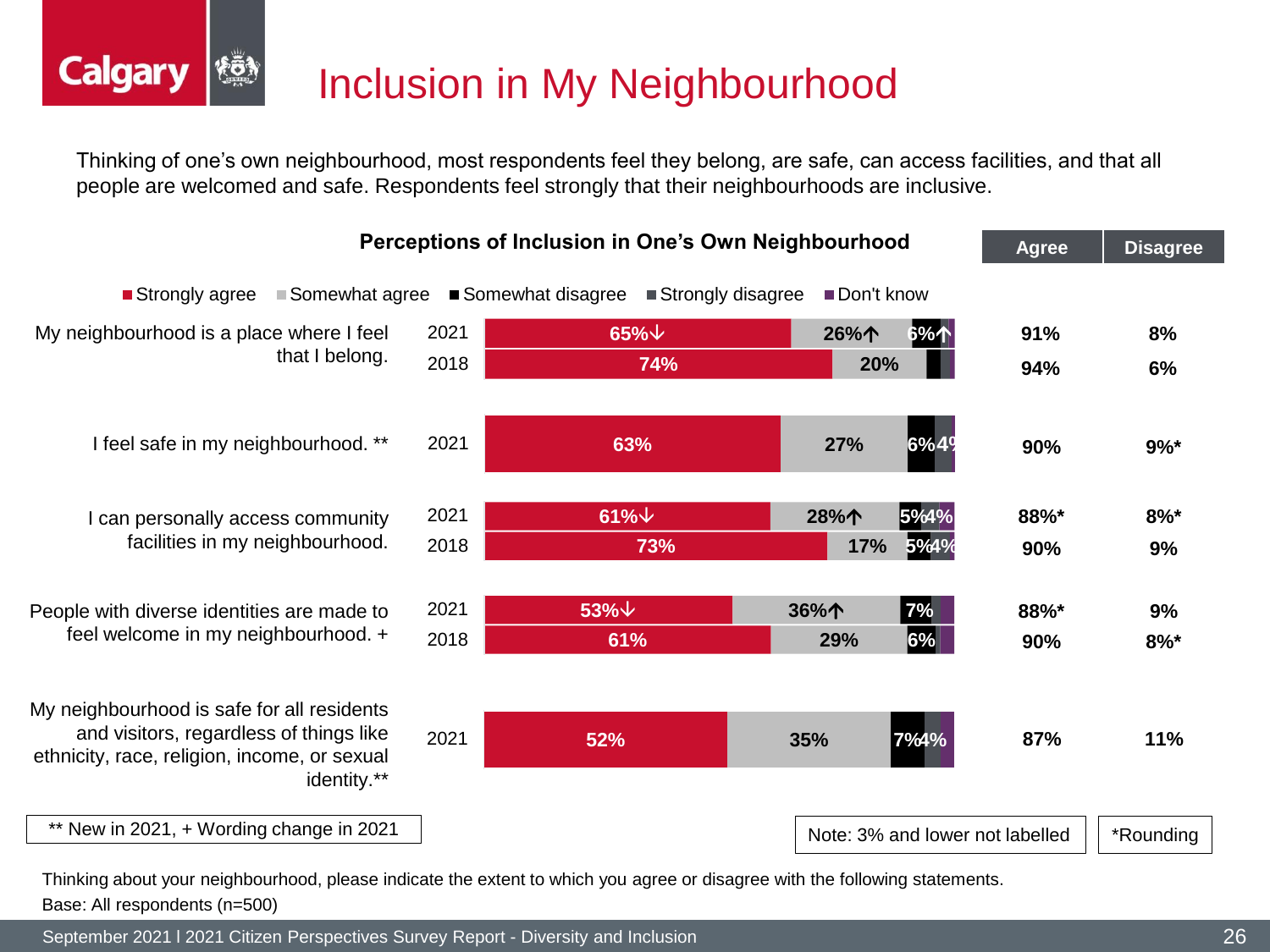![](_page_26_Picture_0.jpeg)

# Inclusion in My Neighbourhood: Summary of Findings and Key Differences

## **Thinking of their own neighbourhoods, most Calgarians (91%) feel they belong.**

- People who are LGBTQ2S+ are more likely to disagree (36% vs. 6%).
- Calgarians aged 18-34 are more likely to disagree (15% vs. 4% 35-64 and 6% 55+).
- People of colour, racialized, and Indigenous people are more likely to disagree (15% vs. 6%).
- People who live in the NE quadrant are more likely to disagree (22% vs. 5% for NW, SE, and SW).
- Homeowners are more likely to agree (97% vs. 77% of renters).
- People who were not born in Canada are more likely to agree (95% vs. 89%).

## **Nine in ten Calgarians (90%) feel safe in their neighbourhood.**

- People who are LGBTQ2S+ are more likely to disagree (35% vs. 7%).
- Residents of the NE quadrant are more likely to disagree (23% vs. 5% SW, 7% SE, 6% NW).
- People of colour, racialized, and Indigenous people are less likely to agree (84% vs. 93%).
- People who have disabilities are less likely to agree (80% vs. 92%).
- People who have family members with disabilities are less likely to agree (81% vs. 92%).
- Immigrants are more likely to agree (96% vs. 87%).
- Homeowners are are more likely to agree (95% vs. 81%).
- People who have university or post-graduate degrees are more likely to agree (96% vs. 89% of those who have some university or college education and 78% of those with high school or less).

### **The majority of Calgarians (88%) say they can personally access community facilities.**

• People who have disabilities are less likely to agree (78% vs. 90%).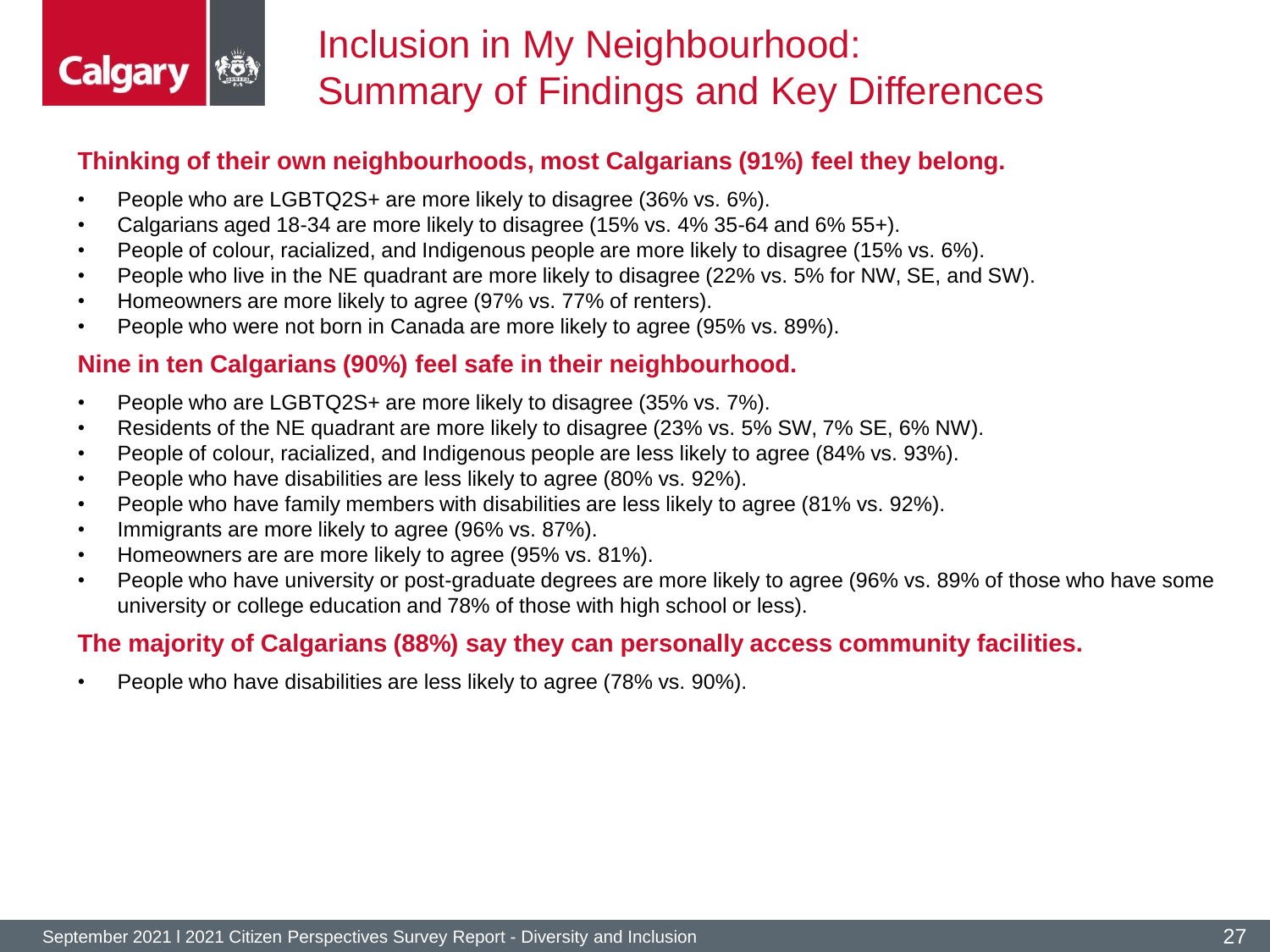![](_page_27_Picture_0.jpeg)

# Inclusion in My Neighbourhood: Summary of Findings and Key Differences

**The majority of Calgarians (88%) believe people with diverse identities are made to feel welcome in their neighbourhood.**

- People who were born in Canada are more likely to disagree (11% vs. 4%).
- People who have family members with a disability are more likely to disagree (20% vs. 7%).
- Households that have children under 18 are more likely to agree (94% vs. 86%).

## **Nine in ten Calgarians (87%) think their neighbourhood is safe for all residents and visitors regardless of things like ethnicity, race, religion, income, or sexual identity.**

- People who are LGBTQ2S+ are more likely to disagree (42% vs. 8%).
- People who have disabilities are less likely to agree (76% vs. 88%).
- People whose family members have disabilities are less likely to agree (72% vs. 89%).
- Households that have children under 18 are more likely to agree (94% vs. 83%).
- Homeowners are more likely to agree than renters (93% vs. 72%).
- People who were not born in Canada are more likely to agree (94% vs. 83%).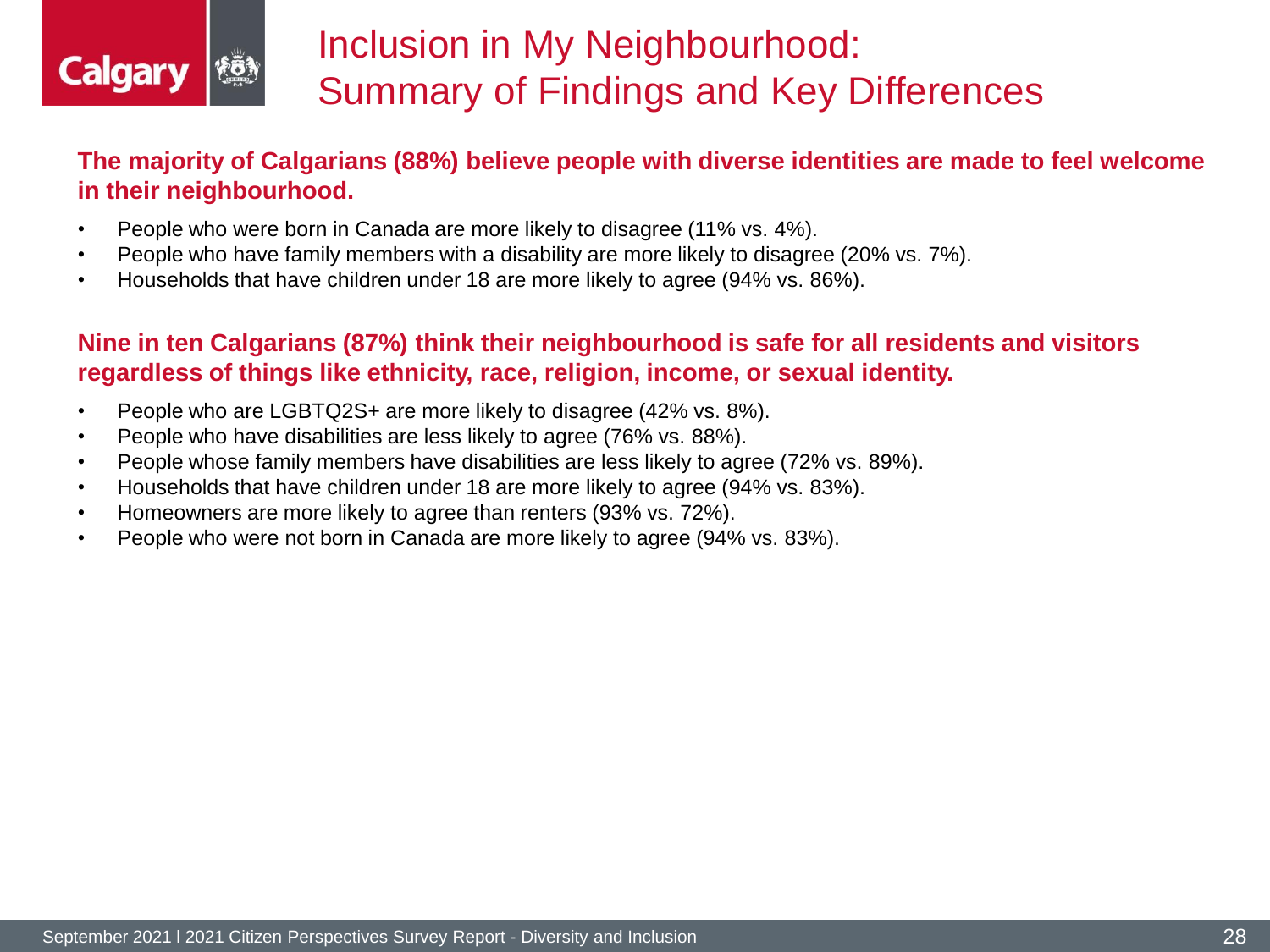![](_page_28_Picture_0.jpeg)

![](_page_28_Picture_1.jpeg)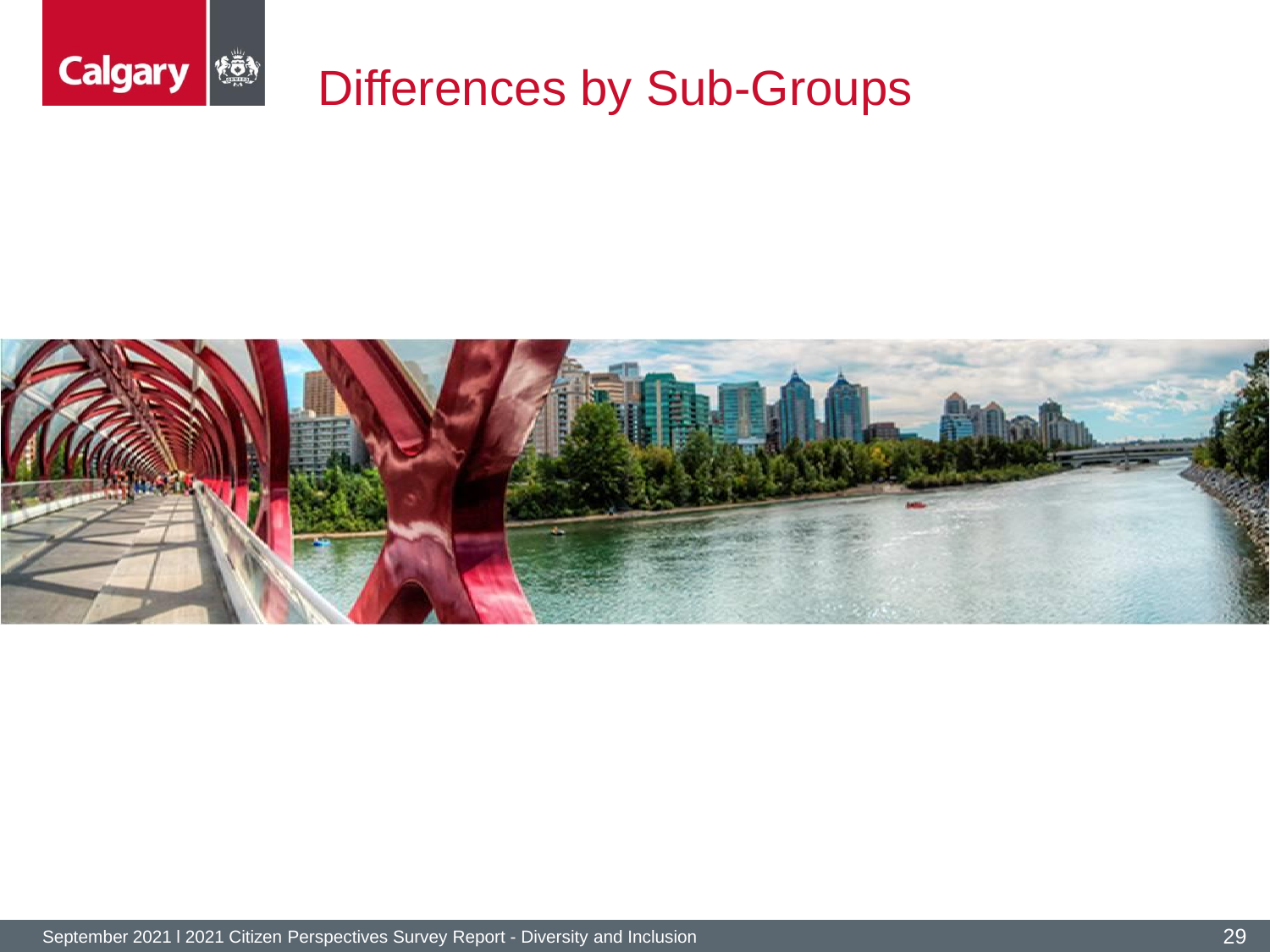### **Calgary** How to Read this Report

The following charts present comparisons for some groups that may be more likely to experience discrimination compared to their counterparts. The variables used to categorize groups are as follows, with the group of focus in bold text.

#### **People Who Rent Their Homes** Categories:

- **Home Renters**
- Homeowners

### **People of Colour / Racialized People / Indigenous People**

Categories:

- **Yes**
- No

Note: Self-reported.

#### **Age**

Categories:

- **18-34**
- 35-54
- $-55+$

### **Born in Canada**

Categories:

- **Not born in Canada**
- Born in Canada

#### **Lower Education** Categories:

▪ **High school or less**

- Some university / college diploma
- **■** University or post-graduate degree

#### **Gender**

#### Categories:

- **Female**
- Male

Note: Self-reported. An additional subgroup, "prefer to self-describe" was included, however the number of respondents is too small to report separately.

#### **Disability**

Categories:

- **Yes**
- No
- Note: Self-reported.

### **Not Employed**

Categories:

- **Not employed**
- Employed
- Retired

Note: "Not employed" includes "not working and looking for work," "not working and not looking," and "unable to work."

An additional sub-group, "student" was included, however the number of respondents who identified as students is too small to report separately.

### **LGBTQ2S+**

Categories:

- **Yes**
- No
- Note: Self-reported.

Additional questions on demographic and personal characteristics were asked in the survey, including household income, presence of children or seniors in the household, language spoken at home, etc.; however, few or no significant differences were noted for these subgroups, or the sub-groups were too small.

Statistically significant differences between a group and their counterpart (e.g., people not born in Canada vs. people born in Canada) are noted with arrows:

### **For example:**

Not born in Canada  $49\%$   $\uparrow$ Born in Canada 36%

= more immigrants than non-immigrants agreed with the statement and the difference is statistically significant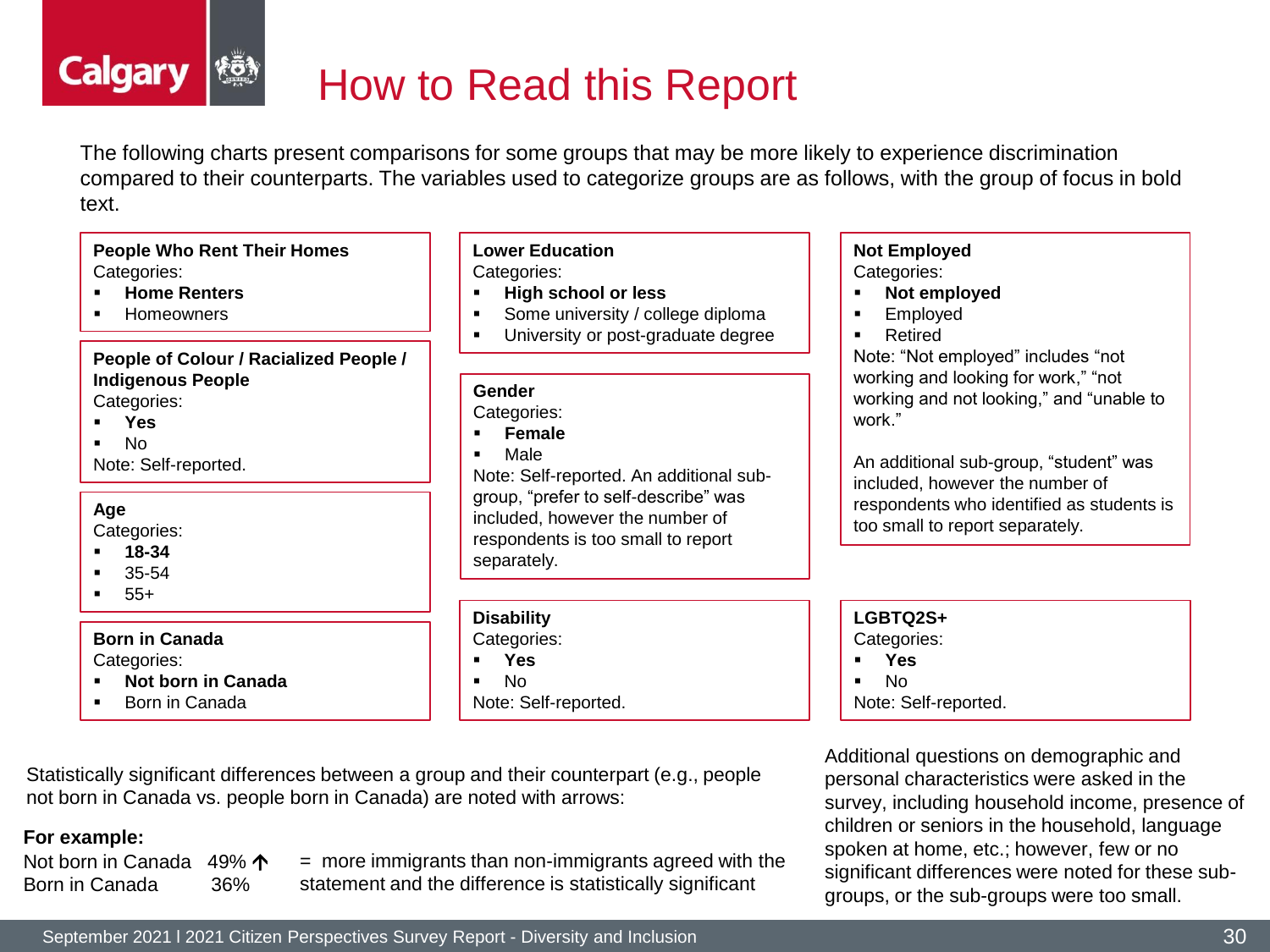## **Notable Differences by Groups: People Who Rent Their Home**

|                                                                                                                                                                                                                                                                                                                                                                                                                                                             |                                         |                                                                                                                                                                            | Home<br><b>Renters</b><br>$(n=128)$ | Home<br><b>Owners</b><br>$(n=363)$ |
|-------------------------------------------------------------------------------------------------------------------------------------------------------------------------------------------------------------------------------------------------------------------------------------------------------------------------------------------------------------------------------------------------------------------------------------------------------------|-----------------------------------------|----------------------------------------------------------------------------------------------------------------------------------------------------------------------------|-------------------------------------|------------------------------------|
|                                                                                                                                                                                                                                                                                                                                                                                                                                                             | Perceptions of<br>Inclusiveness         | More likely to disagree that people in Calgary are very welcoming and friendly                                                                                             | 12%个                                | 4%                                 |
|                                                                                                                                                                                                                                                                                                                                                                                                                                                             |                                         | More likely to disagree that The City of Calgary meets the needs of people in low-<br>income households                                                                    | 53%个                                | 30%                                |
|                                                                                                                                                                                                                                                                                                                                                                                                                                                             |                                         | More likely to disagree that The City of Calgary meets the needs of people who rent<br>their homes                                                                         | 24%个                                | 12%                                |
|                                                                                                                                                                                                                                                                                                                                                                                                                                                             | <b>Meeting Needs</b>                    | More likely to feel The City can better meet the needs of all Calgarians by providing<br>equal access to City facilities in all areas and for all people                   | 10%个                                | 4%                                 |
|                                                                                                                                                                                                                                                                                                                                                                                                                                                             |                                         | More likely to feel The City can better meet the needs of all Calgarians by expanding<br>the CTrain network or funding public transit                                      | 5%个                                 | 1%                                 |
|                                                                                                                                                                                                                                                                                                                                                                                                                                                             |                                         | Less likely to feel The City can better meet the needs of all Calgarians by lowering<br>taxes                                                                              | $2\%$ $\downarrow$                  | 6%                                 |
|                                                                                                                                                                                                                                                                                                                                                                                                                                                             | Moving in the Right<br><b>Direction</b> | More likely to disagree that Calgary is moving in the right direction to address mental<br>health and addiction                                                            | 42%个                                | 29%                                |
| $\frac{1}{\sqrt{\frac{1}{2}}}{\sqrt{\frac{1}{2}}}{\sqrt{\frac{1}{2}}}{\sqrt{\frac{1}{2}}}{\sqrt{\frac{1}{2}}}{\sqrt{\frac{1}{2}}}{\sqrt{\frac{1}{2}}}{\sqrt{\frac{1}{2}}}{\sqrt{\frac{1}{2}}}{\sqrt{\frac{1}{2}}}{\sqrt{\frac{1}{2}}}{\sqrt{\frac{1}{2}}}{\sqrt{\frac{1}{2}}}{\sqrt{\frac{1}{2}}}{\sqrt{\frac{1}{2}}}{\sqrt{\frac{1}{2}}}{\sqrt{\frac{1}{2}}}{\sqrt{\frac{1}{2}}}{\sqrt{\frac{1}{2}}}{\sqrt{\frac{1}{2}}}{\sqrt{\frac{1}{2}}}{\sqrt{\frac{$ | <b>Personal Experiences</b>             | More likely to have personally experienced challenges with inclusion when accessing<br>any City services, programs, or facilities                                          | 31%个                                | 11%                                |
|                                                                                                                                                                                                                                                                                                                                                                                                                                                             |                                         | More likely to disagree that their neighbourhood is a place where they feel they belong                                                                                    | 20%个                                | 3%                                 |
|                                                                                                                                                                                                                                                                                                                                                                                                                                                             | Perceptions of Own                      | More likely to disagree that they feel safe in their neighbourhood                                                                                                         | 18%个                                | 5%                                 |
|                                                                                                                                                                                                                                                                                                                                                                                                                                                             | Neighbourhood                           | Less likely to agree strongly that they can personally access community facilities in<br>their neighbourhood                                                               | $51\%$ $\downarrow$                 | 65%                                |
|                                                                                                                                                                                                                                                                                                                                                                                                                                                             |                                         | More likely to disagree that their neighbourhood is safe for all residents and visitors<br>regardless of things like ethnicity, race, religion, income, or sexual identity | 24%个                                | 5%                                 |

**Statistically higher than counterpart Statistically lower than counterpart**

**KÖN** 

**Calgary**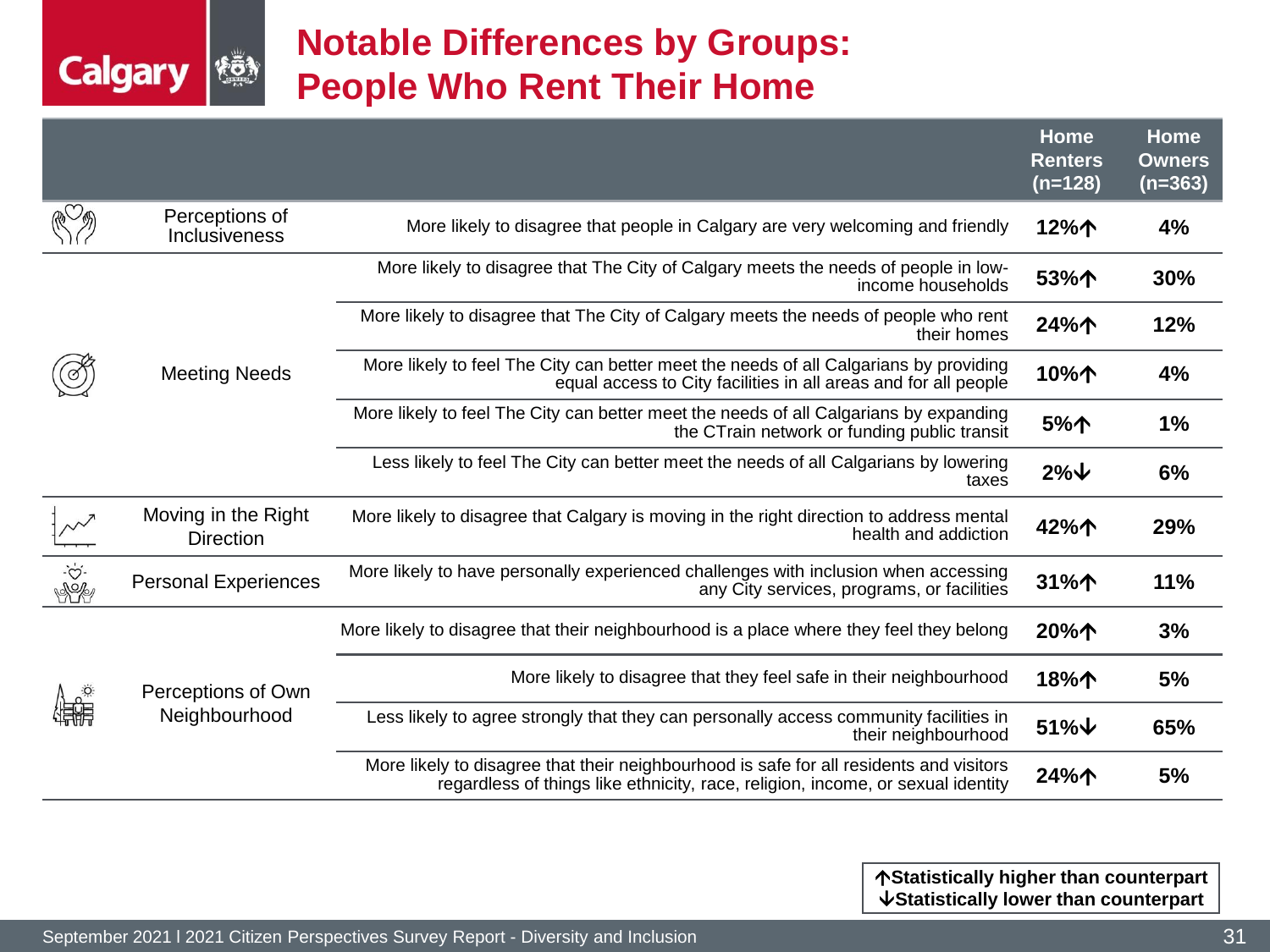## **Notable Differences by Groups: People of Colour, Racialized People, or Indigenous Peoples**

|          |                                        |                                                                                                                                                                            | <b>People of</b><br>Colour /<br><b>Racialized /</b><br><b>Indigenous</b><br>$(n=98)$ | <b>Not People</b><br>of Colour /<br><b>Racialized /</b><br>Indigenous<br>$(n=381)$ |
|----------|----------------------------------------|----------------------------------------------------------------------------------------------------------------------------------------------------------------------------|--------------------------------------------------------------------------------------|------------------------------------------------------------------------------------|
|          | Perceptions of<br><b>Inclusiveness</b> | More likely to disagree strongly that Calgary is safe for all residents and<br>visitors regardless of things like ethnicity, race, religion, income, or sexual<br>identity | 14%个                                                                                 | 6%                                                                                 |
|          | <b>Meeting Needs</b>                   | More likely to agree that The City of Calgary meets the needs of people who<br>are recent immigrants                                                                       | 87%个                                                                                 | 76%                                                                                |
|          |                                        | More likely to disagree strongly that The City of Calgary meets the needs of<br>Indigenous peoples                                                                         | 24%个                                                                                 | 13%                                                                                |
|          |                                        | More likely to feel The City can better meet the needs of all Calgarians by<br>providing equal access to City facilities in all areas and for all people                   | 13%个                                                                                 | 4%                                                                                 |
|          |                                        | Less likely to feel The City can better meet the needs of all Calgarians by<br>controlling spending or using taxpayer money better                                         | $2\%$ $\downarrow$                                                                   | 7%                                                                                 |
| $\alpha$ | Perceptions of Own                     | More likely to disagree that their neighbourhood is a place where they feel<br>they belong                                                                                 | 15%个                                                                                 | 6%                                                                                 |
|          | Neighbourhood                          | Less likely to agree that they feel safe in their neighbourhood                                                                                                            | 84% $\downarrow$                                                                     | 93%                                                                                |

**Statistically higher than counterpart Caution: small sample size**  $\vert$ 

**Calgary**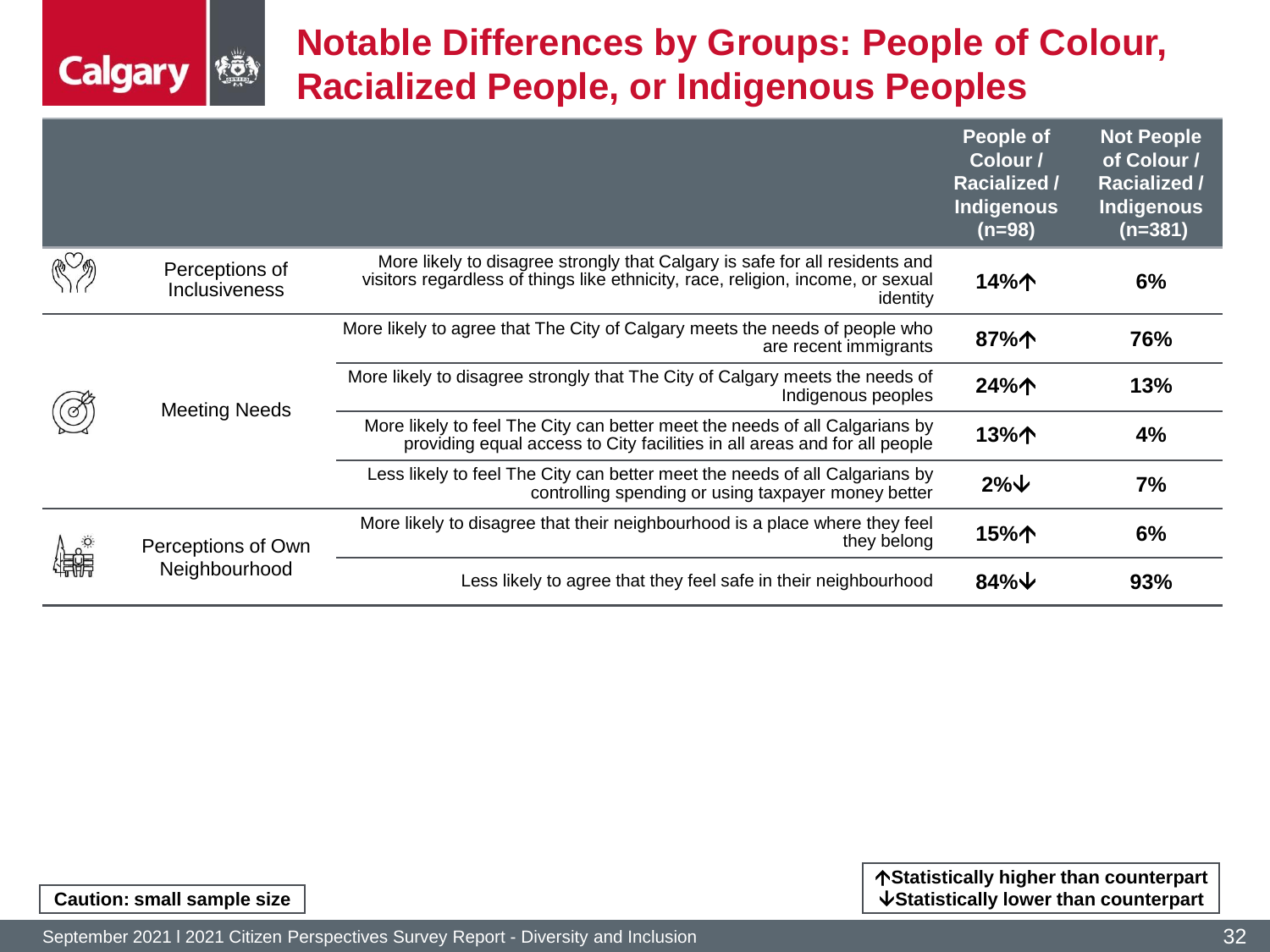## **Notable Differences by Groups: Age**

|             |                                         |                                                                                                                                                  | 18-34<br>$(n=96)$ | 35-54<br>$(n=199)$ | $55+$<br>(n=205) |
|-------------|-----------------------------------------|--------------------------------------------------------------------------------------------------------------------------------------------------|-------------------|--------------------|------------------|
|             |                                         | More likely to disagree strongly that The City of Calgary meets the needs of<br>Indigenous Peoples                                               | 23%个              | 11%                | 12%              |
| $\circledS$ | <b>Meeting Needs</b>                    | More likely to disagree that The City of Calgary meets the needs of people<br>who are LGBTQ2s+                                                   | 27%个              | 16%                | 17%              |
|             |                                         | More likely to agree strongly that The City of Calgary meets the needs of people who are experiencing challenges with mental health or addiction | 24%个              | 21%个               | 13%              |
|             | Moving in the Right<br><b>Direction</b> | More likely to agree strongly that Calgary is moving in the right direction to<br>address social well-being                                      | 26%个              | 23%个               | 14%              |
| てき<br>作品    | Perceptions of Own<br>Neighbourhood     | More likely to disagree that their neighbourhood is a place where they feel<br>they belong                                                       | 15%↓              | 4%                 | 6%               |

**Calgary &**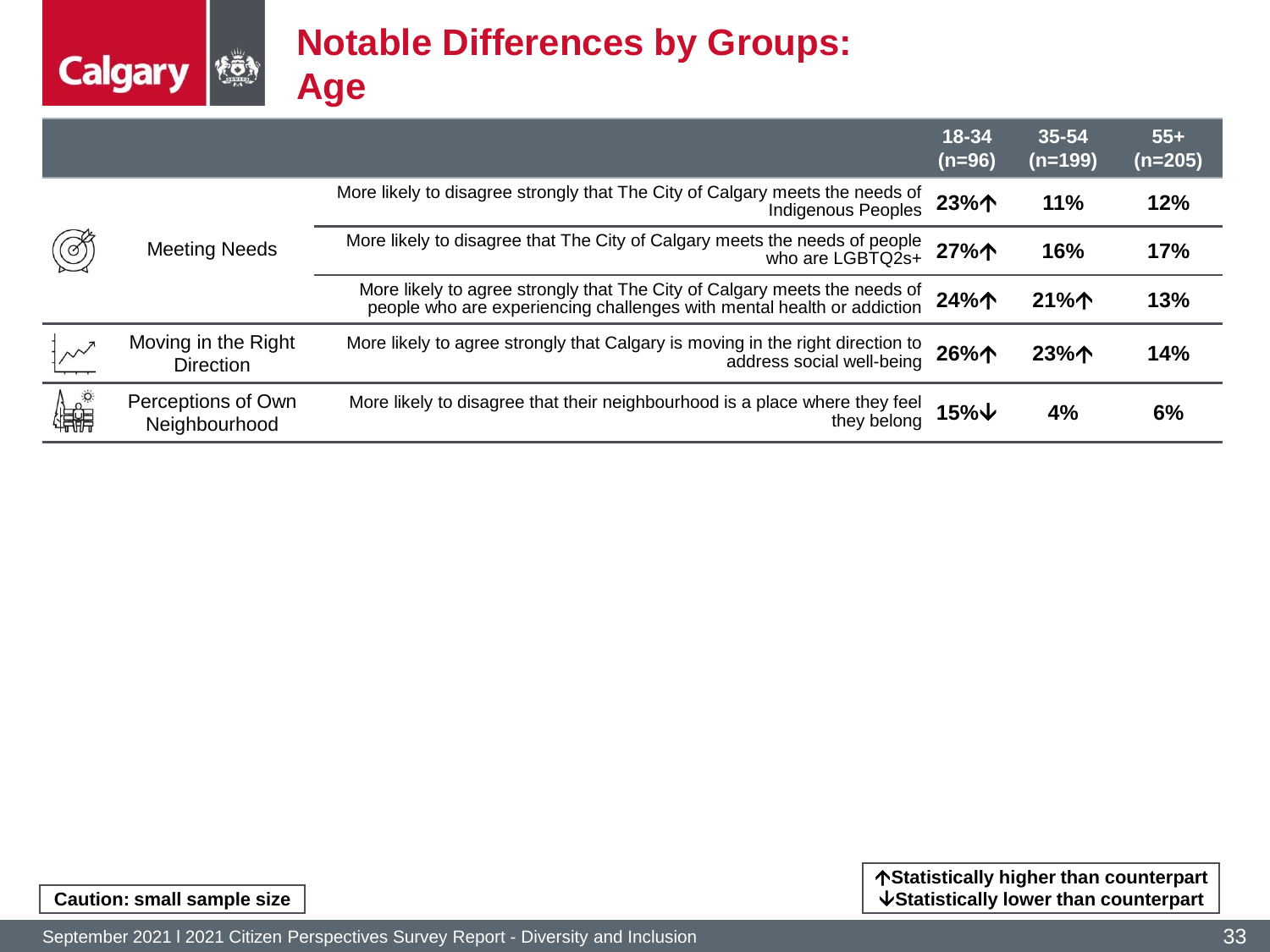## **Notable Differences by Groups: People Who Were Not Born in Canada**

|  |                                 |                                                                                                                                                                      | <b>Immigrants</b><br>$(n=134)$ | <b>Born</b> in<br>Canada<br>$(n=366)$ |
|--|---------------------------------|----------------------------------------------------------------------------------------------------------------------------------------------------------------------|--------------------------------|---------------------------------------|
|  |                                 | More likely to agree strongly that people in Calgary are very welcoming and<br>friendly                                                                              | 49%个                           | 36%                                   |
|  | Perceptions of<br>Inclusiveness | More likely to agree that people in Calgary have opportunities to express and<br>celebrate their unique cultures                                                     | 98%个                           | 93%                                   |
|  |                                 | More likely to agree strongly that Calgary is safe for all residents and visitors<br>regardless of things like ethnicity, race, religion, income, or sexual identity | 39%个                           | 21%                                   |
|  |                                 | More likely to agree strongly that The City of Calgary meets the needs of recent<br>immigrants                                                                       | 35%个                           | 22%                                   |
|  |                                 | More likely to agree that The City of Calgary meets the needs of people who do<br>not speak English as their first language                                          | 77%个                           | 62%                                   |
|  | <b>Meeting Needs</b>            | More likely to agree that The City of Calgary meets the needs of people with<br>disabilities                                                                         | 80%个                           | 69%                                   |
|  |                                 | More likely to agree strongly that The City of Calgary meets the needs of people in<br>low-income households                                                         | 24%个                           | 12%                                   |
|  |                                 | More likely to agree strongly that The City of Calgary meets the needs of children<br>aged 12 or younger                                                             | 50%个                           | 32%                                   |
|  |                                 | More likely to agree that The City of Calgary meets the needs of people<br>experiencing challenges with mental health or addiction                                   | 66%个                           | 52%                                   |
|  |                                 | Less likely to disagree strongly that The City of Calgary meets the needs of people<br>of colour and visible minorities                                              | $3\%$ $\downarrow$             | 9%                                    |
|  |                                 | Less likely to disagree that The City of Calgary meets the needs of people who<br>rent their homes                                                                   | $10\%$ $\downarrow$            | 18%                                   |
|  |                                 | Less likely to agree that The City of Calgary meets the needs of people who are<br>members of the LGBTQ2S+ community                                                 | $62\%$ $\forall$               | 74%                                   |
|  |                                 | Less likely to feel The City can better meet the needs of all Calgarians by<br>increasing mental health supports                                                     | $1\%$ $\downarrow$             | 5%                                    |
|  |                                 | Less likely to feel The City can better meet the needs of all Calgarians by<br>addressing homelessness                                                               | $1\%$ $\downarrow$             | 5%                                    |
|  |                                 | A Otatlatlandi. I. lah sa than a suntany satul Otatlatlandi. I.                                                                                                      |                                |                                       |

**Statistically higher than counterpart Statistically lower than counterpart**

**KÖN** 

**Calgary**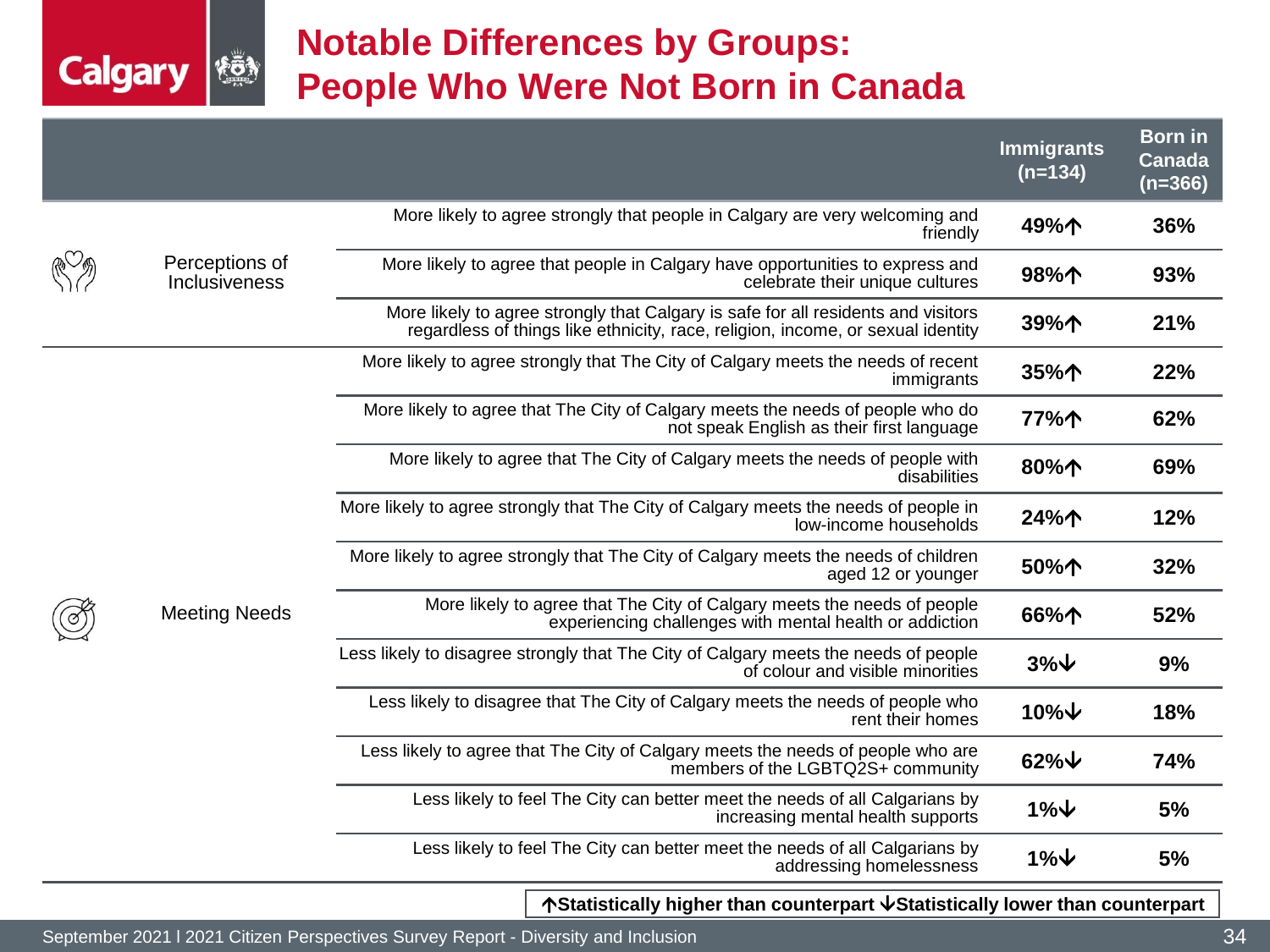## **Notable Differences by Groups: People Who Were Not Born in Canada (cont'd)**

|  |                     |                                                                                                                                                                          | <b>Immigrants</b><br>$(n=134)$ | <b>Born</b> in<br>Canada<br>$(n=366)$ |
|--|---------------------|--------------------------------------------------------------------------------------------------------------------------------------------------------------------------|--------------------------------|---------------------------------------|
|  |                     | More likely to agree that Calgary is moving in the right direction to address Truth<br>and Reconciliation                                                                | 75%个                           | 61%                                   |
|  | Moving in the Right | More likely to agree that Calgary is moving in the right direction to address mental<br>health and addiction                                                             | 73%个                           | 57%                                   |
|  | <b>Direction</b>    | Less likely to disagree that Calgary is moving in the right direction to address<br>support for low income households                                                    | $25\%$ $\downarrow$            | 37%                                   |
|  |                     | Less likely to disagree that Calgary is moving in the right direction to address<br>social well-being                                                                    | $13\%$ $\downarrow$            | 22%                                   |
|  |                     | More likely to agree that their neighbourhood is a place where they feel they<br>belong                                                                                  | 95%个                           | 89%                                   |
|  | Perceptions of Own  | More likely to agree that they feel safe in their neighbourhood                                                                                                          | 96%个                           | 87%                                   |
|  | Neighbourhood       | More likely to agree that their neighbourhood is safe for all residents and visitors,<br>regardless of things like ethnicity, race, religion, income, or sexual identity | 94%个                           | 83%                                   |
|  |                     | Less likely to disagree that people with diverse identities are made to feel welcome<br>in their neighbourhood                                                           | $4\%$ $\downarrow$             | 11%                                   |

**KÖN** 

**Calgary**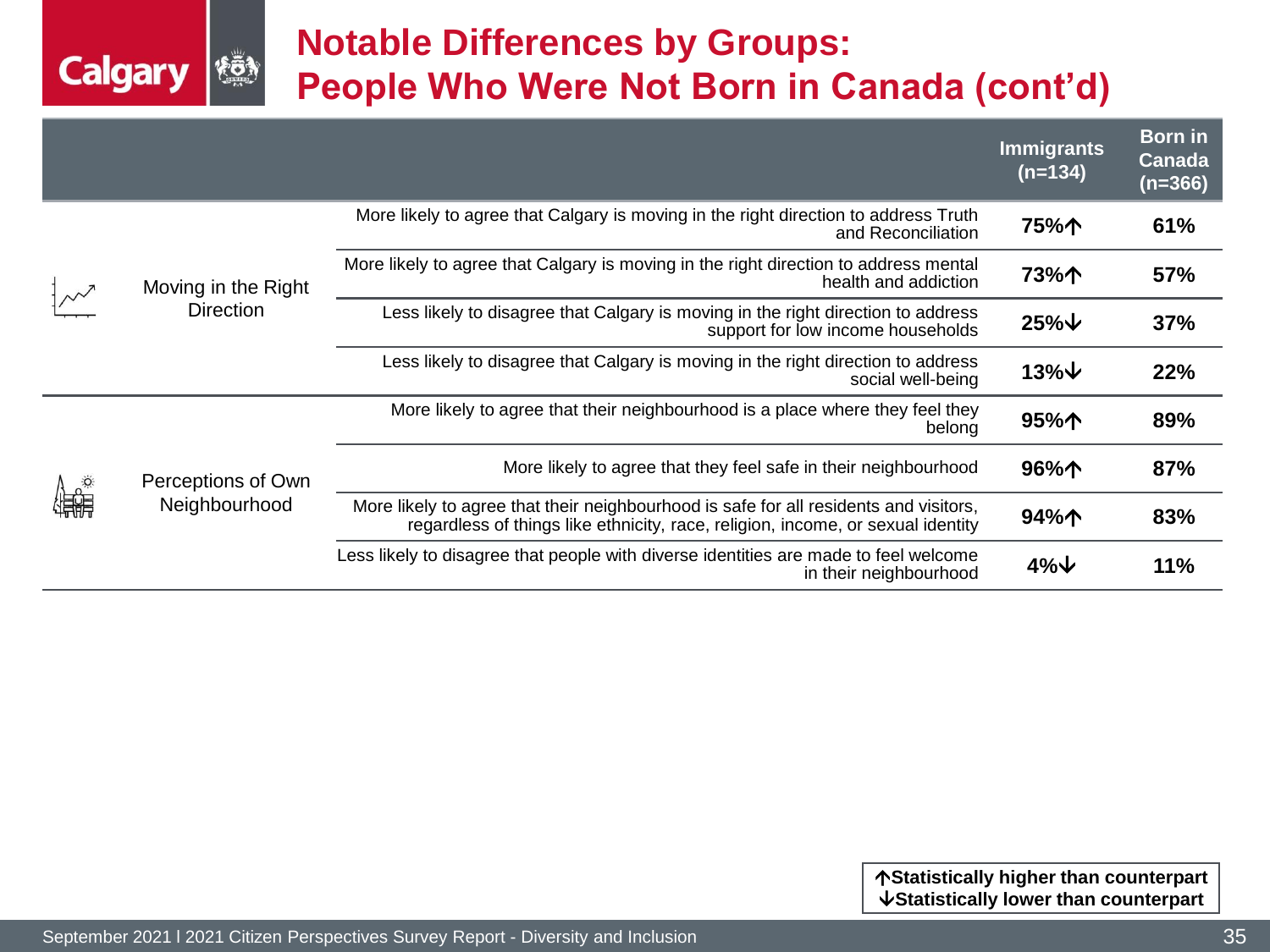![](_page_35_Picture_0.jpeg)

## **Notable Differences by Groups: People Who Have High School Education or Less**

|         |                                 |                                                                                                                                                             | <b>High</b><br><b>School</b><br>or less<br>$(n=87)$ | <b>Some</b><br>university<br>or college<br>diploma<br>$(n=158)$ | <b>University</b><br>or post-<br>graduate<br>degree<br>$(n=255)$ |
|---------|---------------------------------|-------------------------------------------------------------------------------------------------------------------------------------------------------------|-----------------------------------------------------|-----------------------------------------------------------------|------------------------------------------------------------------|
|         | Perceptions of<br>Inclusiveness | More likely to disagree that people in Calgary are very welcoming<br>and friendly                                                                           | 16%个                                                | 3%                                                              | 5%                                                               |
|         |                                 | More likely to agree that The City of Calgary meets the needs of<br>people experiencing challenges with mental health or addiction                          | 72%个                                                | 52%                                                             | 52%                                                              |
| $\circ$ | <b>Meeting Needs</b>            | More likely to feel The City can better meet the needs of all<br>Calgarians by providing equal access to City facilities in all areas<br>and for all people | 11%个                                                | 7%                                                              | 4%                                                               |
| 體       | Perceptions of Own              | More likely to disagree that their neighbourhood is a place where<br>they feel they belong                                                                  | 19%个                                                | 10%个                                                            | 3%                                                               |
|         | Neighbourhood                   | More likely to disagree that they feel safe in their neighbourhood                                                                                          | 20%个                                                | 10%个                                                            | 4%                                                               |

**Statistically higher than counterpart Caution: small sample size**  $\vert$ 

September 2021 | 2021 Citizen Perspectives Survey Report - Diversity and Inclusion Voter Voter Voter Voter Voter Voter Voter Voter Voter Voter Voter Voter Voter Voter Voter Voter Voter Voter Voter Voter Voter Voter Voter V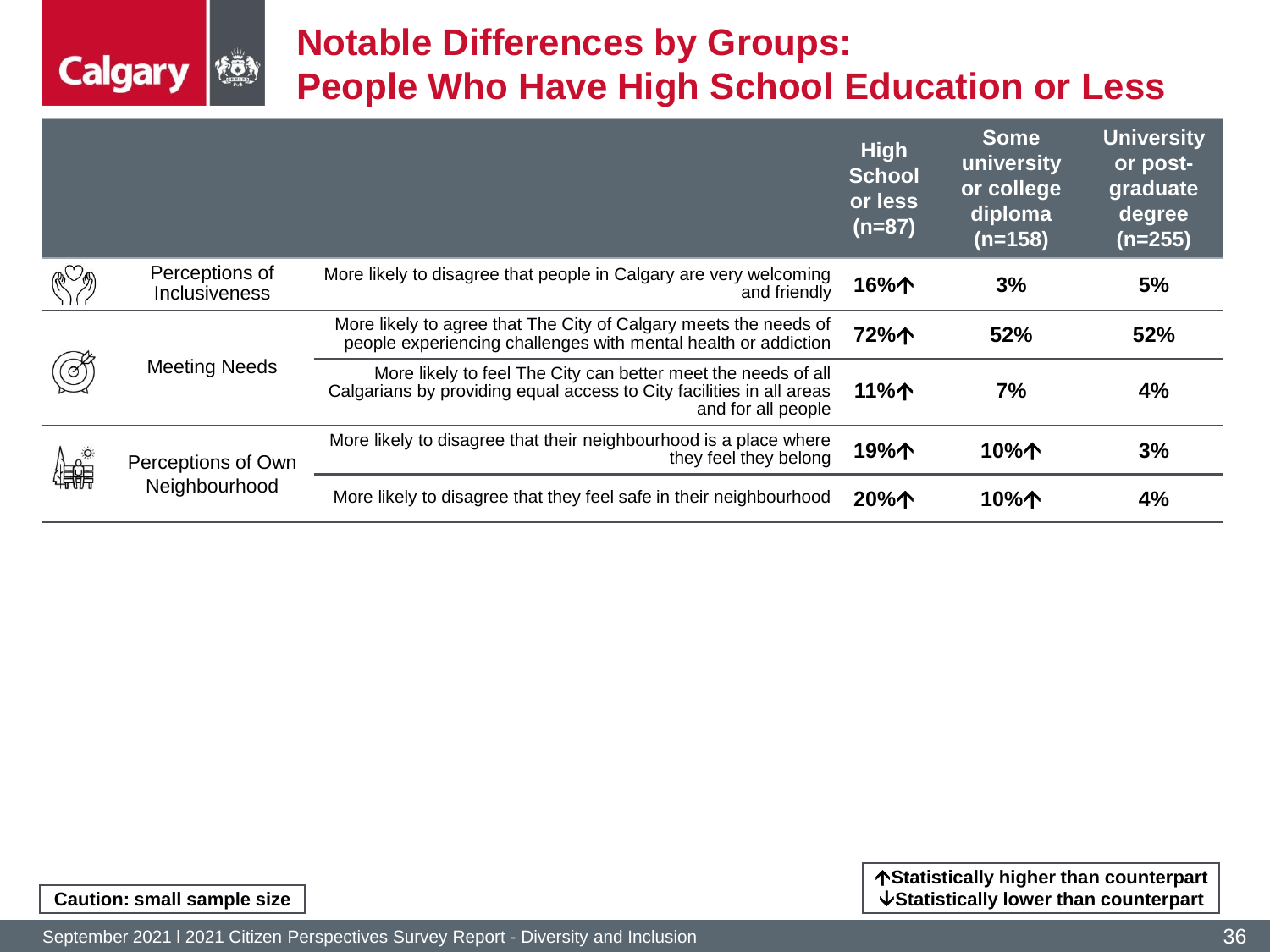## **Notable Differences by Groups: Gender**

|  |                                         |                                                                                                                                                                       | Females<br>$(n=258)$                                                                             | <b>Males</b><br>$(n=242)$ |     |
|--|-----------------------------------------|-----------------------------------------------------------------------------------------------------------------------------------------------------------------------|--------------------------------------------------------------------------------------------------|---------------------------|-----|
|  |                                         | More likely to agree that some people have advantages that allow them to have a<br>better quality of life than others                                                 | 90%个                                                                                             | 79%                       |     |
|  | Perceptions of<br>Inclusiveness         | More likely to agree that advancing truth and reconciliation is something that all<br>Calgarians should be a part of                                                  | 92%个                                                                                             | 84%                       |     |
|  |                                         | Less likely to agree strongly that Calgary is safe for all residents and visitors,<br>regardless of things like ethnicity, race, religion, income, or sexual identity | $18\%$ $\downarrow$                                                                              | 35%                       |     |
|  |                                         | More likely to disagree that The City of Calgary meets the needs of Indigenous<br>Peoples                                                                             | 41%个                                                                                             | 30%                       |     |
|  |                                         | More likely to disagree that The City of Calgary meets the needs of people of colour<br>and visible minorities                                                        | 29%个                                                                                             | 18%                       |     |
|  | <b>Meeting Needs</b>                    | More likely to disagree that The City of Calgary meets the needs of people with<br>disabilities                                                                       | 26%个                                                                                             | 16%                       |     |
|  |                                         |                                                                                                                                                                       | More likely to disagree that The City of Calgary meets the needs of older adults 65 and<br>older | 23%个                      | 15% |
|  |                                         | More likely to disagree that The City of Calgary meets the needs of people who are<br>LGBTQ2S+                                                                        | 25%个                                                                                             | 15%                       |     |
|  |                                         | More likely to feel The City can better meet the needs of all Calgarians by listening to,<br>collaborating with, and conducting surveys with Calgarians               | 21%个                                                                                             | 11%                       |     |
|  |                                         | More likely to feel The City can better meet the needs of all Calgarians with<br>Indigenous supports                                                                  | 4%个                                                                                              | 1%                        |     |
|  |                                         | Less likely to feel The City can better meet the needs of all Calgarians by controlling<br>spending/ better use of taxpayer money                                     | $3\%$ $\downarrow$                                                                               | 9%                        |     |
|  |                                         | Less likely to feel The City can better meet the needs of all Calgarians by lowering<br>taxes                                                                         | $2\%$ $\downarrow$                                                                               | 7%                        |     |
|  | Moving in the Right<br><b>Direction</b> | More likely to disagree that Calgary is moving in the right direction to address anti-<br>racism                                                                      | 34%个                                                                                             | 22%                       |     |

**Statistically higher than counterpart Statistically lower than counterpart**

**Calgary &**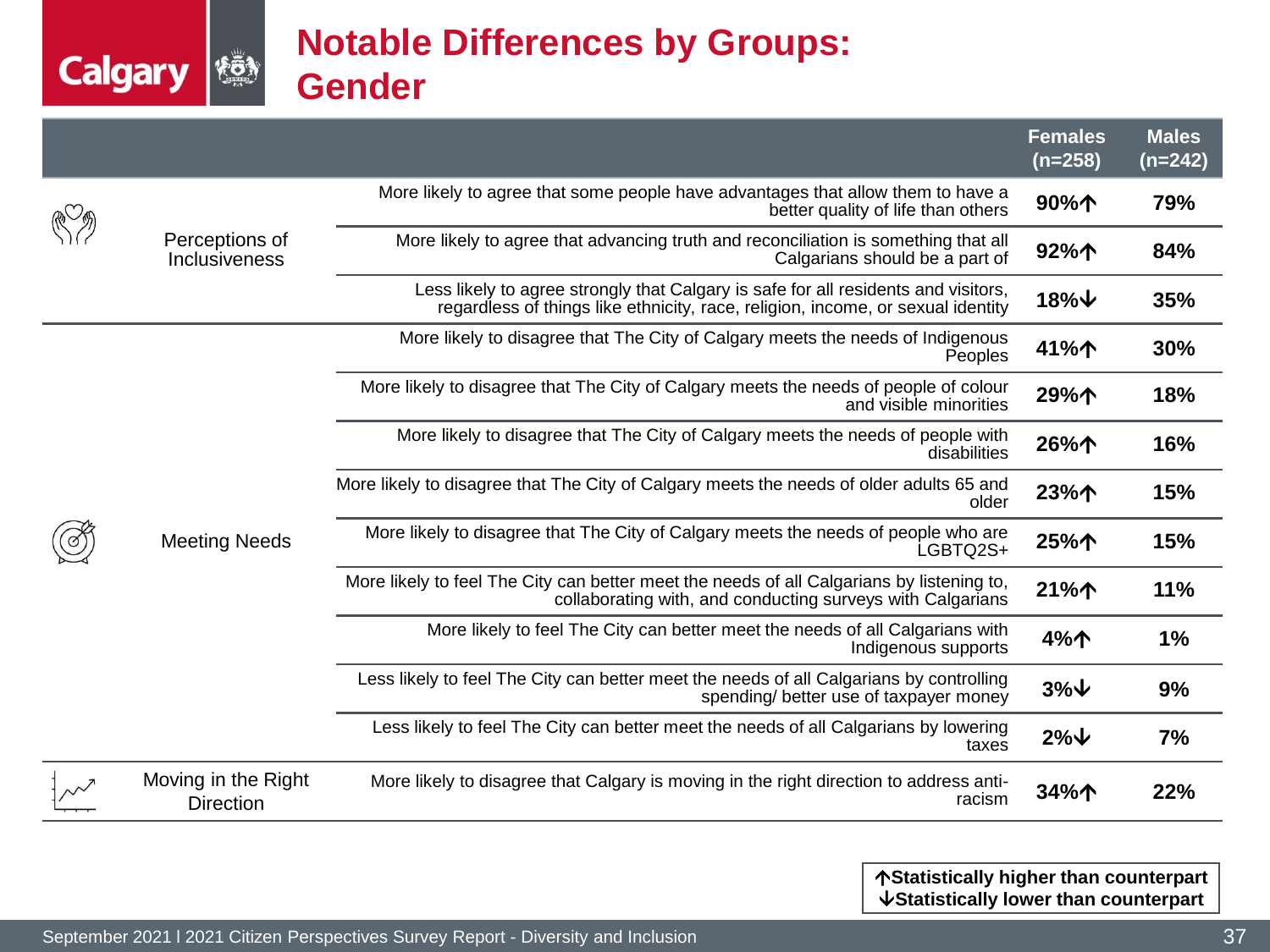## **Notable Differences by Groups: People Who Have a Disability**

|  |                                 |                                                                                                                                                             | <b>People</b><br>with a<br>disability<br>$(n=78)$ | <b>People</b><br>without a<br>disability<br>$(n=419)$ |
|--|---------------------------------|-------------------------------------------------------------------------------------------------------------------------------------------------------------|---------------------------------------------------|-------------------------------------------------------|
|  | Perceptions of<br>Inclusiveness | Less likely to agree that Calgary is safe for all residents and visitors regardless of<br>things like ethnicity, race, religion, income, or sexual identity | 76%↓                                              | 88%                                                   |
|  |                                 | More likely to disagree that The City of Calgary meets the needs of people with<br>disabilities                                                             | 33%个                                              | 19%                                                   |
|  |                                 | More likely to disagree that The City of Calgary meets the needs of people in low-<br>income households                                                     | 55%个                                              | 34%                                                   |
|  | <b>Meeting Needs</b>            | More likely to disagree that Calgary meets the needs of people experiencing<br>challenges with mental health or addictions                                  | 53%个                                              | 36%                                                   |
|  |                                 | More likely to disagree that Calgary meets the needs of people experiencing<br>homelessness                                                                 | 63%个                                              | 44%                                                   |
|  |                                 | More likely to disagree that Calgary meets the needs of people who rent their<br>homes                                                                      | 29%个                                              | 13%                                                   |
|  |                                 | More likely to disagree strongly that Calgary is moving in the right direction to<br>address social well-being                                              | 19%个                                              | 5%                                                    |
|  | Moving in the Right             | Less likely to agree that Calgary is moving in the right direction to address Truth<br>and Reconciliation                                                   | 53% $\downarrow$                                  | 67                                                    |
|  | <b>Direction</b>                | Less likely to agree strongly that Calgary is moving in the right direction to address<br>support for low income households                                 | $8\%$ $\sqrt{ }$                                  | 16%                                                   |
|  |                                 | More likely to disagree strongly that Calgary is moving in the right direction to<br>address mental health and addiction                                    | 24%个                                              | 10%                                                   |

**Calgary** 

**KÖ)**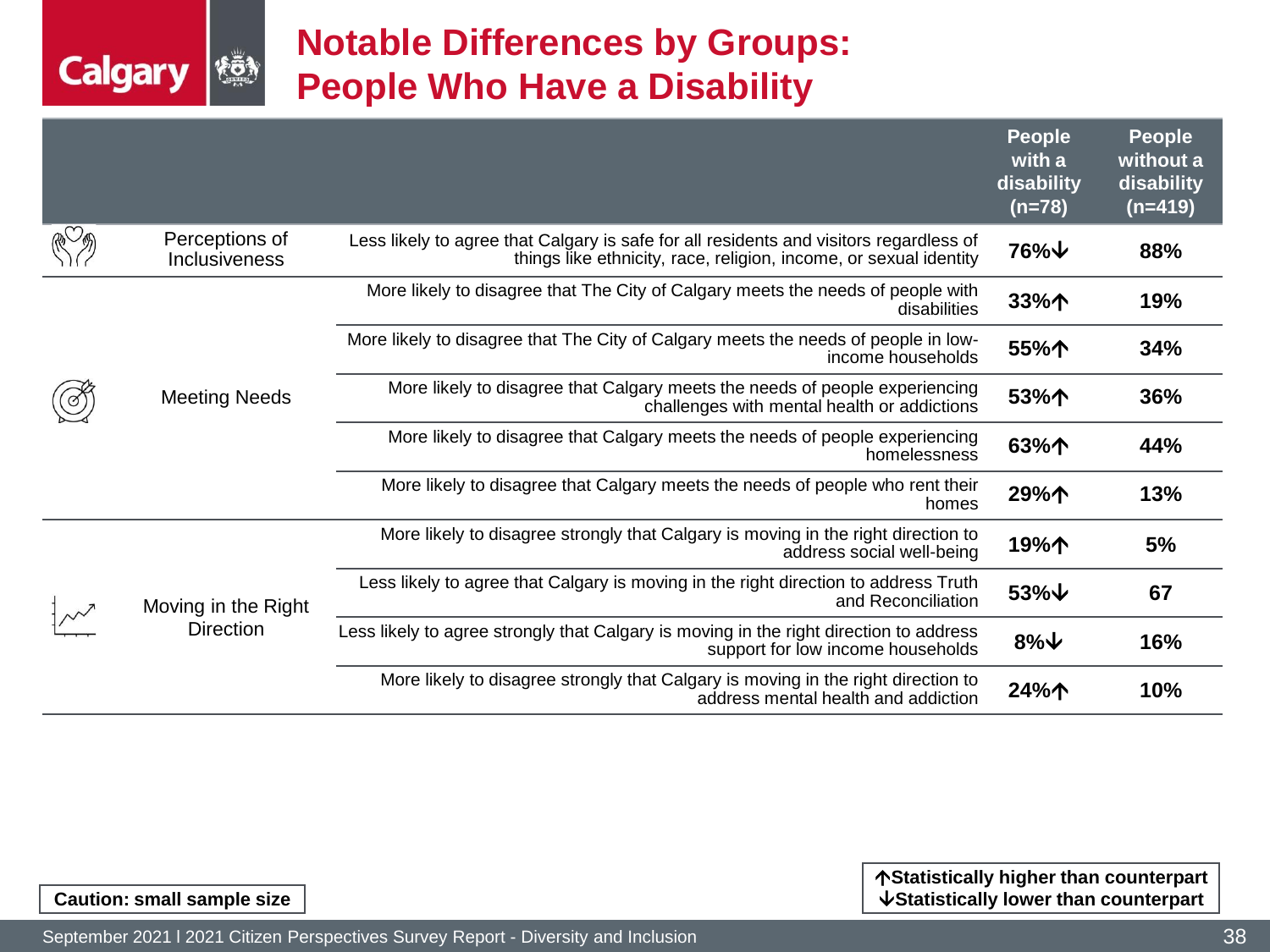## **Notable Differences by Groups: People Who Have a Disability (cont'd)**

|          |                                                              |                                                                                                                                                                            | <b>People</b><br>with a<br>disability<br>$(n=78)$ | <b>People</b><br>without a<br>disability<br>$(n=419)$ |
|----------|--------------------------------------------------------------|----------------------------------------------------------------------------------------------------------------------------------------------------------------------------|---------------------------------------------------|-------------------------------------------------------|
|          | $\frac{\dot{Q}}{\sqrt{2\pi}}$<br><b>Personal Experiences</b> | More likely to have personally experienced challenges with inclusion when<br>accessing any City services, programs, or facilities                                          | 36%个                                              | 14%                                                   |
|          |                                                              | More likely to have personally experienced challenges related to barriers for<br>persons with disabilities                                                                 | 21%个                                              | 1%                                                    |
| てい<br>作品 | Perceptions of Own<br>Neighbourhood                          | Less likely to agree that they can personally access community facilities in their<br>neighbourhood                                                                        | $78\%$ $\downarrow$                               | 90%                                                   |
|          |                                                              | Less likely to disagree that they feel safe in their neighbourhood                                                                                                         | 80% $\downarrow$                                  | 92%                                                   |
|          |                                                              | Less likely to disagree that their neighbourhood is safe for all residents and visitors<br>regardless of things like ethnicity, race, religion, income, or sexual identity | 76%↓                                              | 88%                                                   |

**Calgary** 

łō.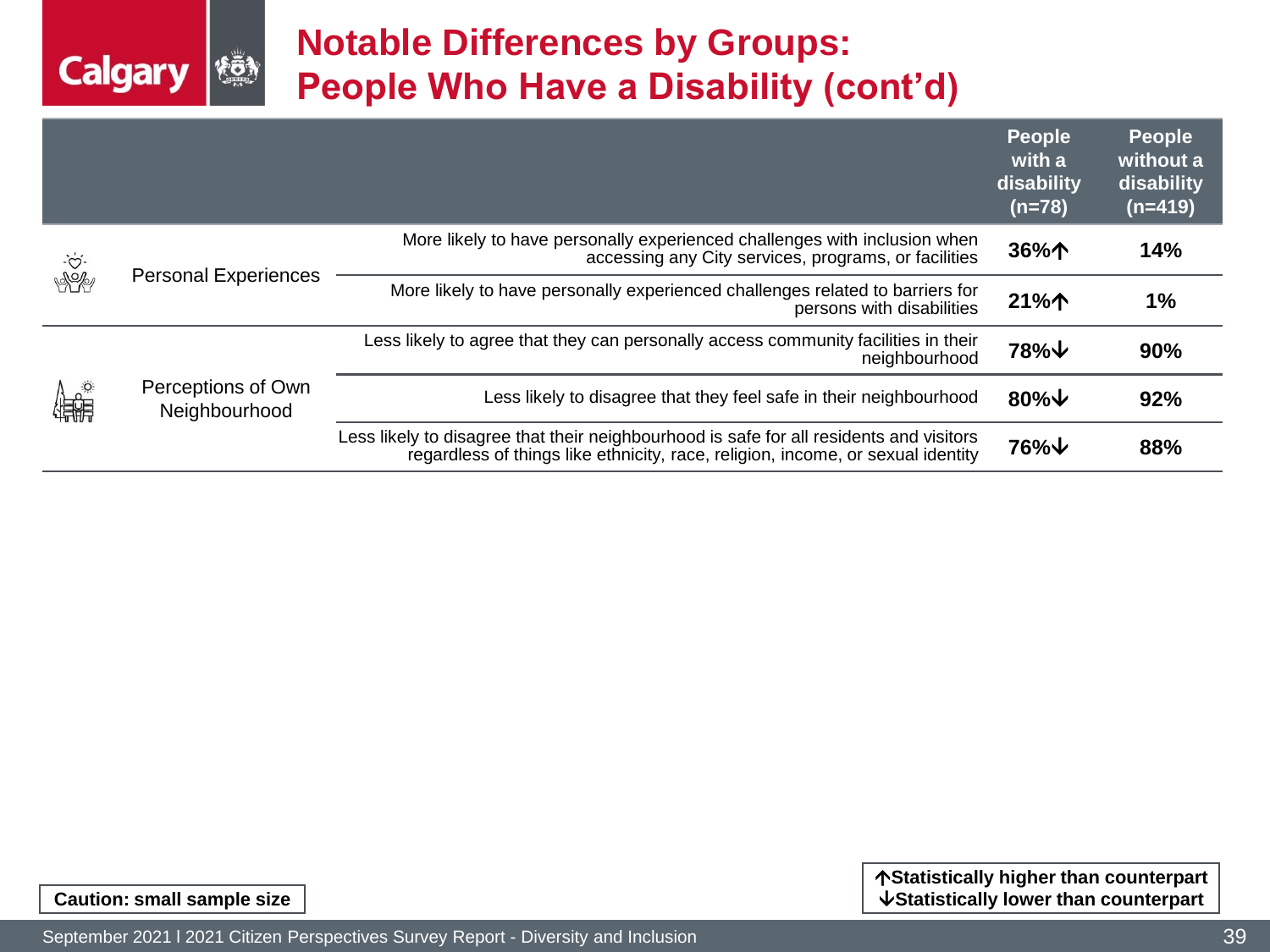![](_page_39_Picture_0.jpeg)

## **Notable Differences by Groups: People Who Are Not Employed**

|               |                                     |                                                                                                                                                             | <b>Not</b><br><b>Employed</b><br>$(n=51)$ | Employed<br>$(n=301)$ | <b>Retired</b><br>$(n=117)$ |
|---------------|-------------------------------------|-------------------------------------------------------------------------------------------------------------------------------------------------------------|-------------------------------------------|-----------------------|-----------------------------|
| $\circled{3}$ | <b>Meeting Needs</b>                | More likely to agree that The City of Calgary meets the needs of<br>people in low-income households                                                         | 57%个                                      | 34%                   | 35%                         |
|               |                                     | More likely to feel The City can better meet the needs of all<br>Calgarians by providing equal access to City facilities in all areas<br>and for all people | 20%个                                      | 4%                    | 4%                          |
| たい。<br>作品     | Perceptions of Own<br>Neighbourhood | More likely to disagree that their neighbourhood is a place where<br>they feel they belong                                                                  | 20%个                                      | 8%                    | 3%                          |

**Statistically higher than counterpart Caution: small sample size**  $\vert$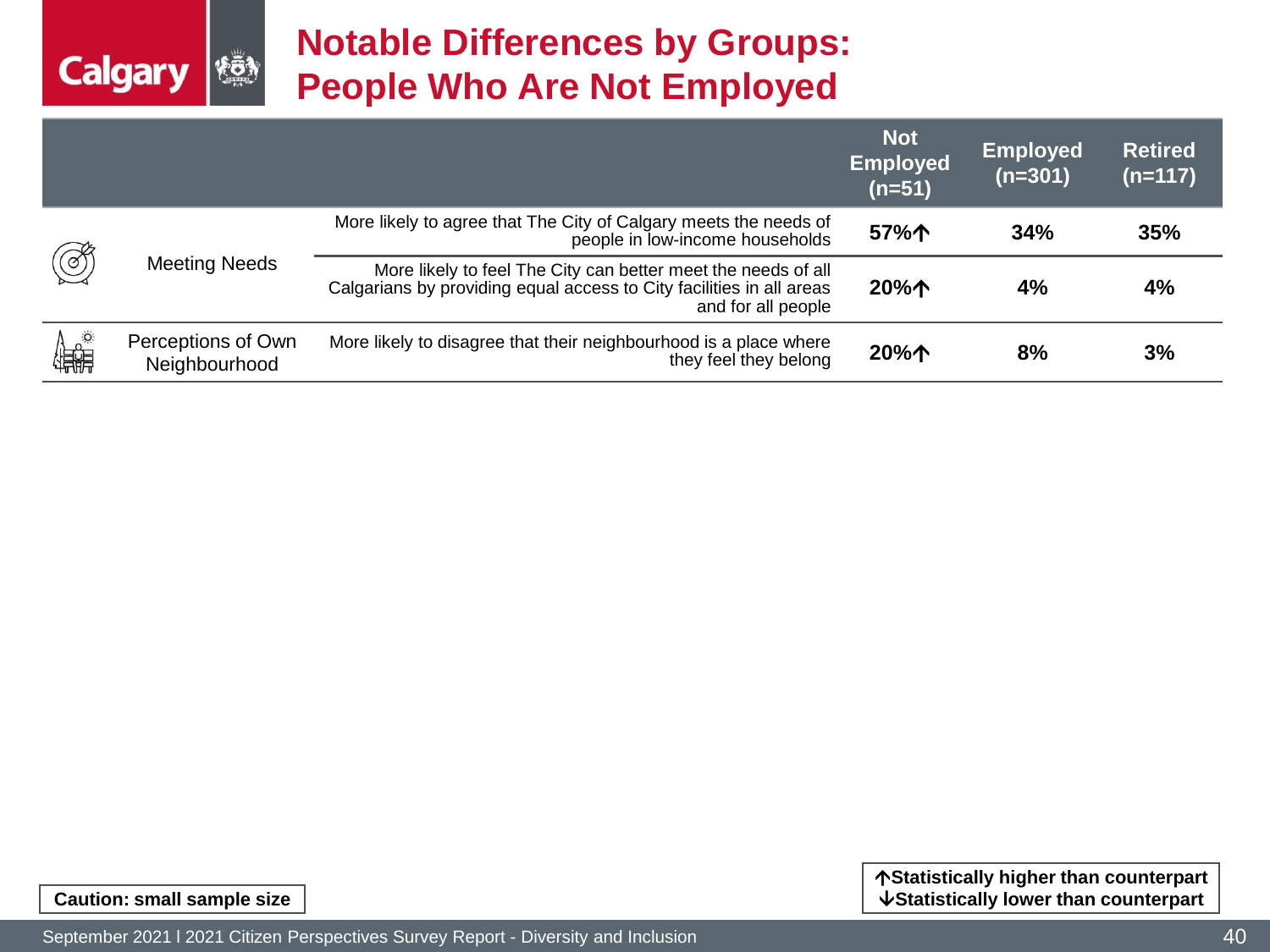## **Notable Differences by Groups: People Who Are LGBTQ2S+**

|  |                                        |                                                                                                                                                          | LGBTQ2S+<br>$(n=30)$ | <b>Not</b><br>LGBTQ2S+<br>$(n=464)$ |
|--|----------------------------------------|----------------------------------------------------------------------------------------------------------------------------------------------------------|----------------------|-------------------------------------|
|  |                                        | More likely to agree that some people have advantages that allow them to have<br>a better quality of life than others                                    | 96%个                 | 84%                                 |
|  | Perceptions of<br><b>Inclusiveness</b> | More likely to agree strongly that advancing Truth and Reconciliation is<br>something that all Calgarians should be a part of                            | 83%个                 | 57%                                 |
|  |                                        | More likely to agree that people in Calgary have opportunities to express and<br>celebrate their unique cultures                                         | 100%个                | 94%                                 |
|  | <b>Meeting Needs</b>                   | Less likely to agree strongly that The City of Calgary meets the needs of<br>Indigenous peoples                                                          | $4\%$ $\downarrow$   | 18%                                 |
|  |                                        | Less likely to agree strongly that The City of Calgary meets the needs of people<br>of colour and visible minorities                                     | $5\%$ $\downarrow$   | 22%                                 |
|  |                                        | Less likely to agree strongly that The City of Calgary meets the needs of people<br>experiencing challenges with mental health or addictions             | $5%$ $\downarrow$    | 21%                                 |
|  |                                        | More likely to disagree that The City of Calgary meets the needs of people in<br>low-income households                                                   | 71%个                 | 35%                                 |
|  |                                        | More likely to disagree that The City of Calgary meets the needs of people who<br>are members of the LGBTQ2S+ community                                  | 40%个                 | 18%                                 |
|  |                                        | More likely to disagree that The City of Calgary meets the needs of people<br>experiencing homelessness                                                  | 77%个                 | 45%                                 |
|  |                                        | More likely to feel The City can better meet the needs of all Calgarians by<br>providing equal access to city facilities in all areas and for all people | 26%个                 | 4%                                  |

**Statistically higher than counterpart Caution: very small sample size**  $\vert$ 

**VERY** 

**Calgary**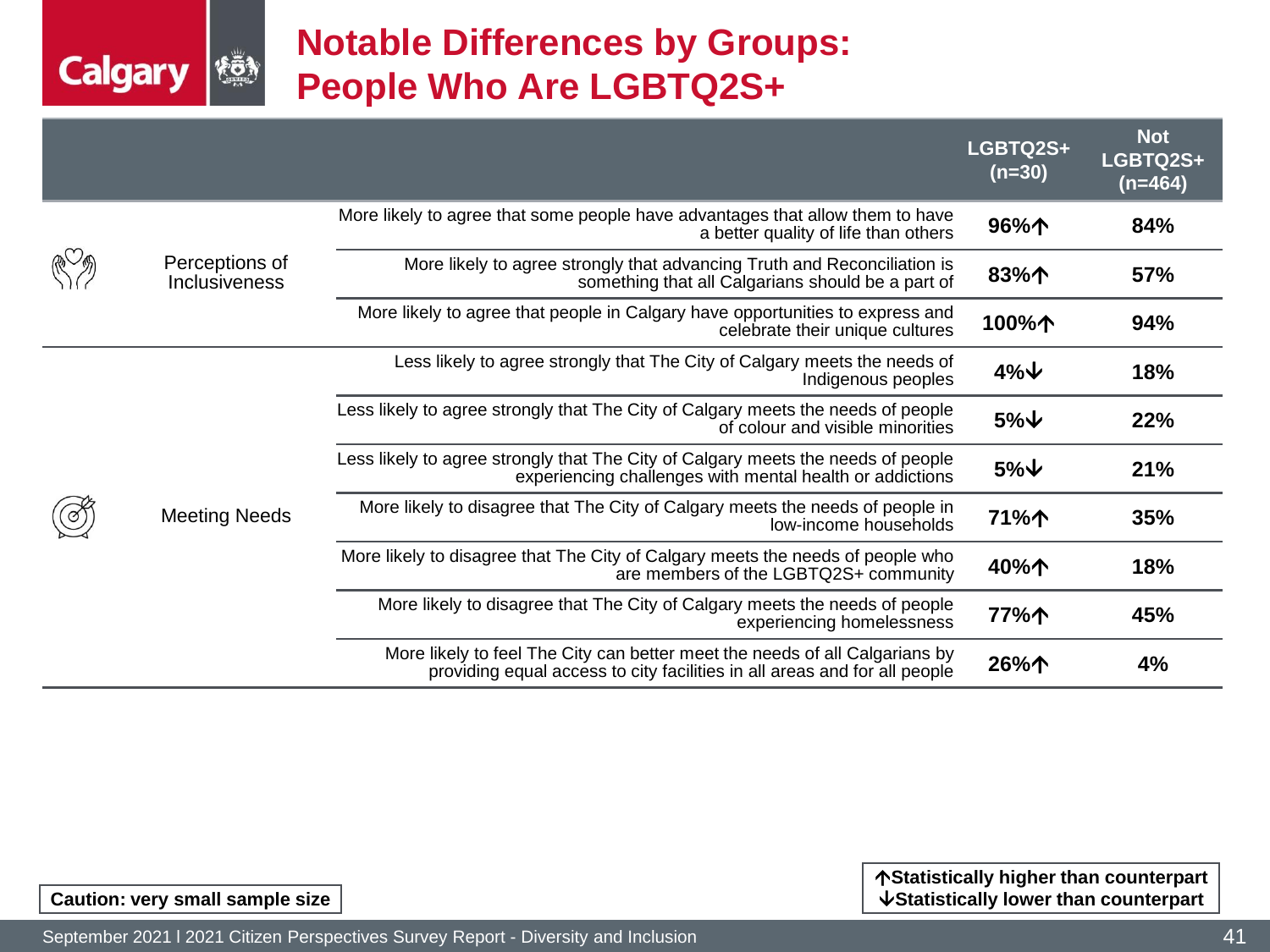## **Notable Differences by Groups: People Who Are LGBTQ2S+ (cont'd)**

|         |                                         |                                                                                                                                                                            | LGBTQ2S+<br>$(n=30)$ | <b>Not</b><br>LGBTQ2S+<br>$(n=464)$ |
|---------|-----------------------------------------|----------------------------------------------------------------------------------------------------------------------------------------------------------------------------|----------------------|-------------------------------------|
|         | Moving in the Right<br><b>Direction</b> | Less likely to agree strongly that Calgary is moving in the right direction to<br>address Truth and Reconciliation                                                         | $6\%$ $\downarrow$   | 20%                                 |
|         |                                         | More likely to disagree that Calgary is moving in the right direction to address<br>mental health and addiction                                                            | 68%个                 | 32%                                 |
| ん<br>編集 | Perceptions of Own<br>Neighbourhood     | Less likely to agree that their neighbourhood is a place where they feel they<br>belong                                                                                    | $64\%$ $\downarrow$  | 93%                                 |
|         |                                         | Less likely to agree that they feel safe in their neighbourhood                                                                                                            | $61\%$ $\downarrow$  | 93%                                 |
|         |                                         | Less likely to agree that their neighbourhood is safe for all residents and<br>visitors regardless of things like ethnicity, race, religion, income, or sexual<br>identity | $52\%$ $\forall$     | 90%                                 |

**Calgary** 

**VON**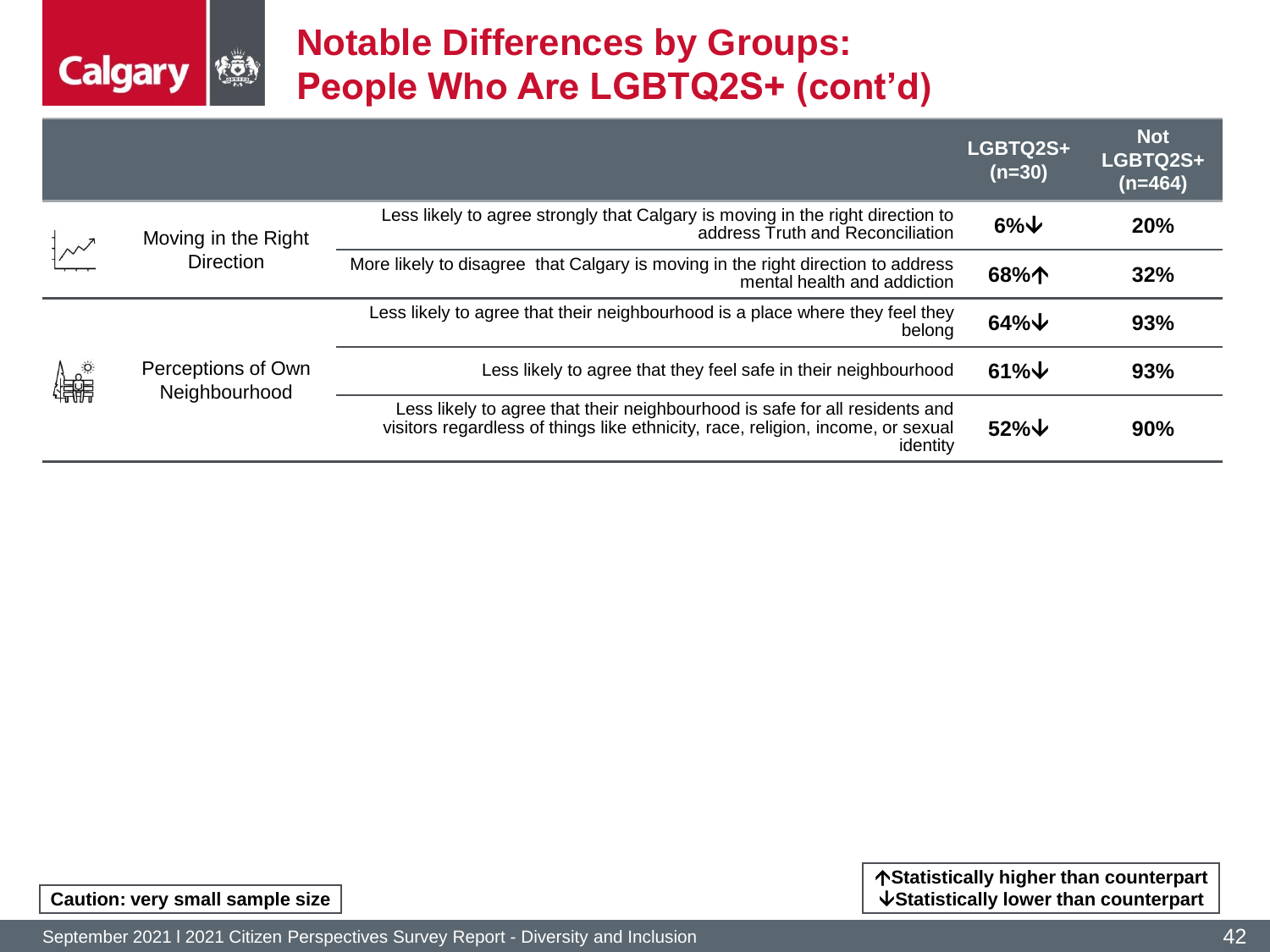![](_page_42_Picture_0.jpeg)

![](_page_42_Picture_1.jpeg)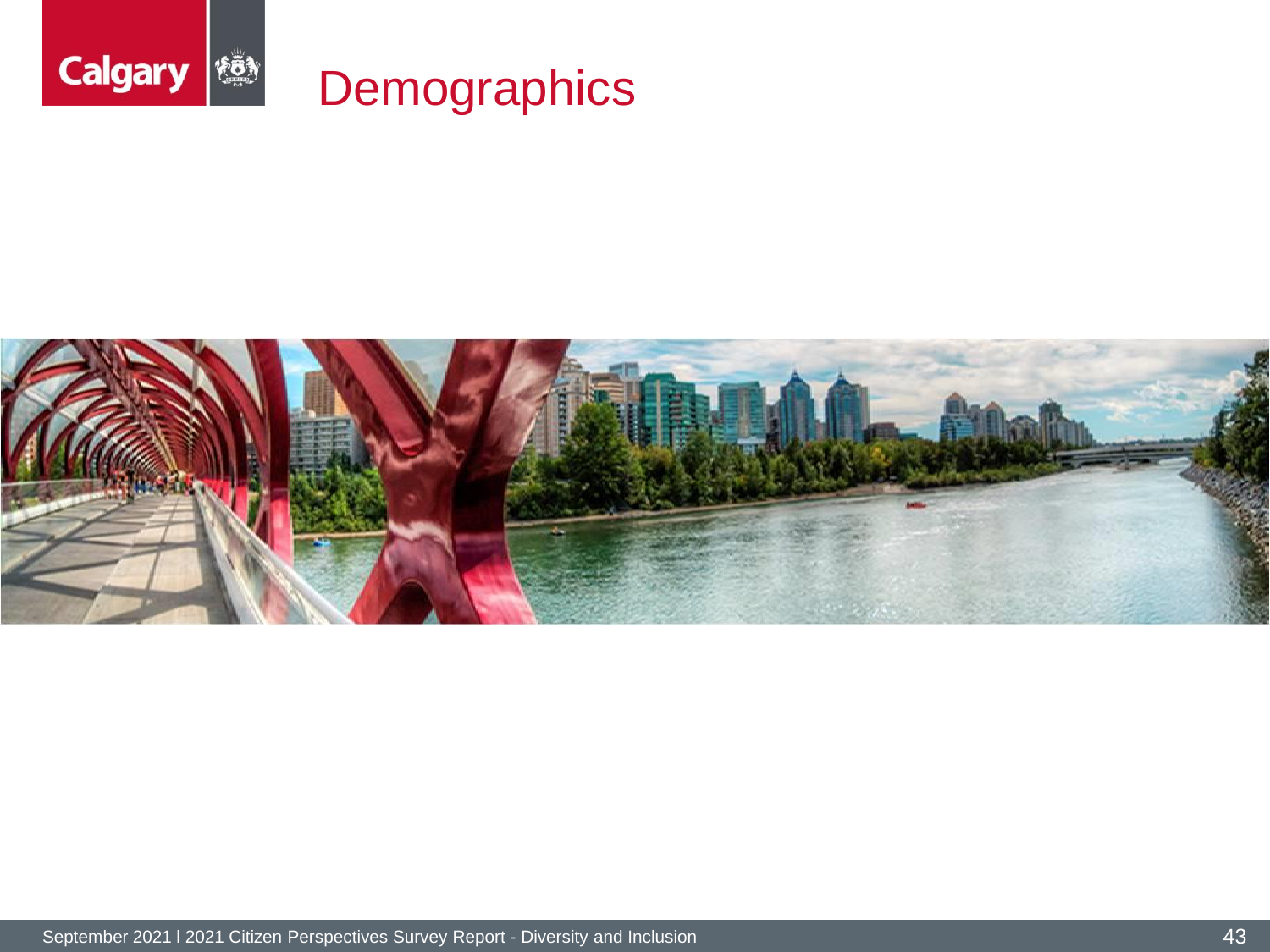![](_page_43_Picture_0.jpeg)

![](_page_43_Figure_1.jpeg)

Base size: All respondents (n=500) unless otherwise specified

September 2021 l 2021 Citizen Perspectives Survey Report - Diversity and Inclusion 44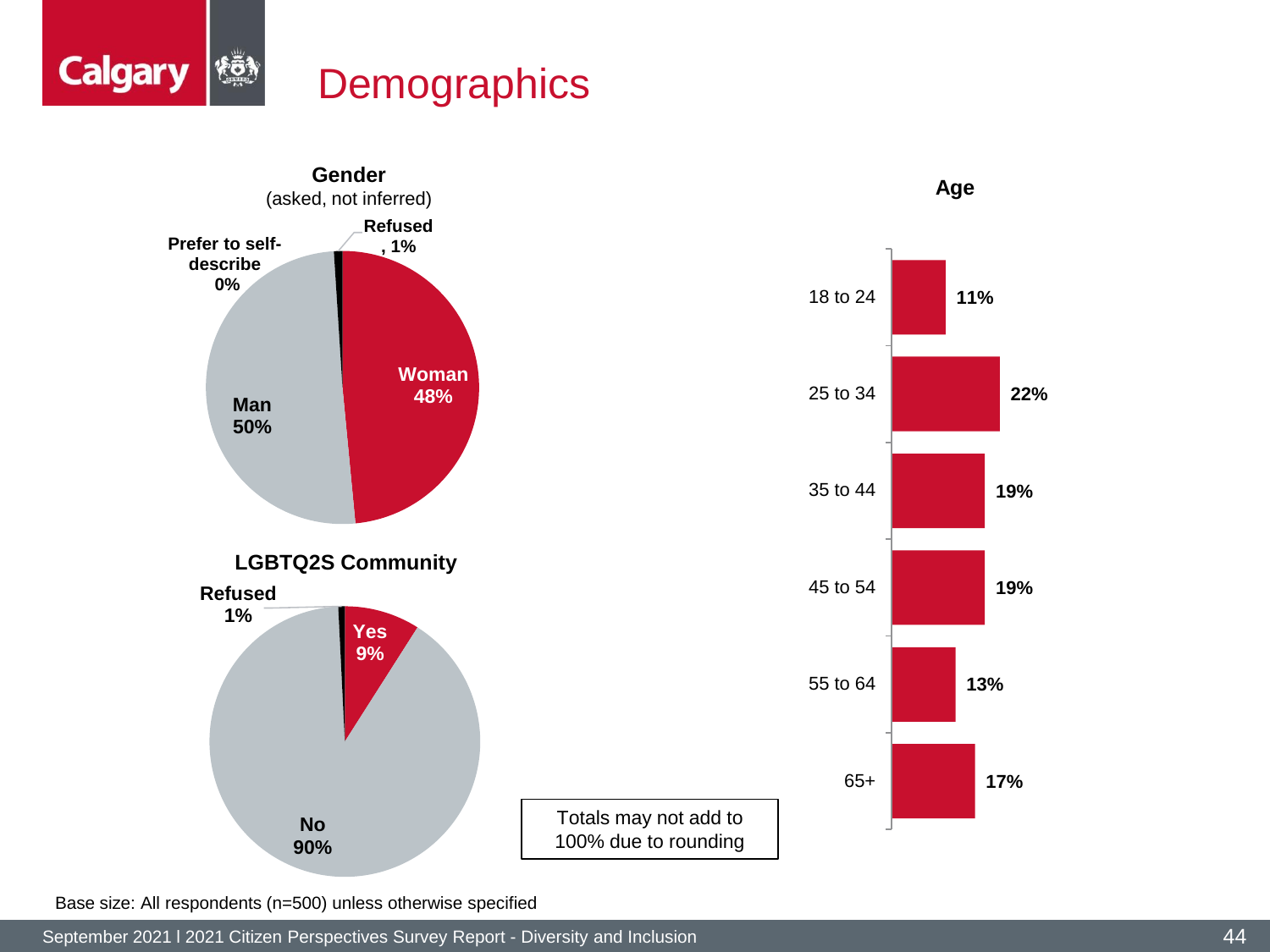![](_page_44_Picture_0.jpeg)

**Children Under the Age of 18 in the Household**

![](_page_44_Figure_2.jpeg)

### **Household Size**

![](_page_44_Figure_4.jpeg)

**Quadrant of Residence**

![](_page_44_Figure_5.jpeg)

**Yes 37%**

![](_page_44_Figure_6.jpeg)

Base size: All respondents (n=500) unless otherwise specified

September 2021 l 2021 Citizen Perspectives Survey Report - Diversity and Inclusion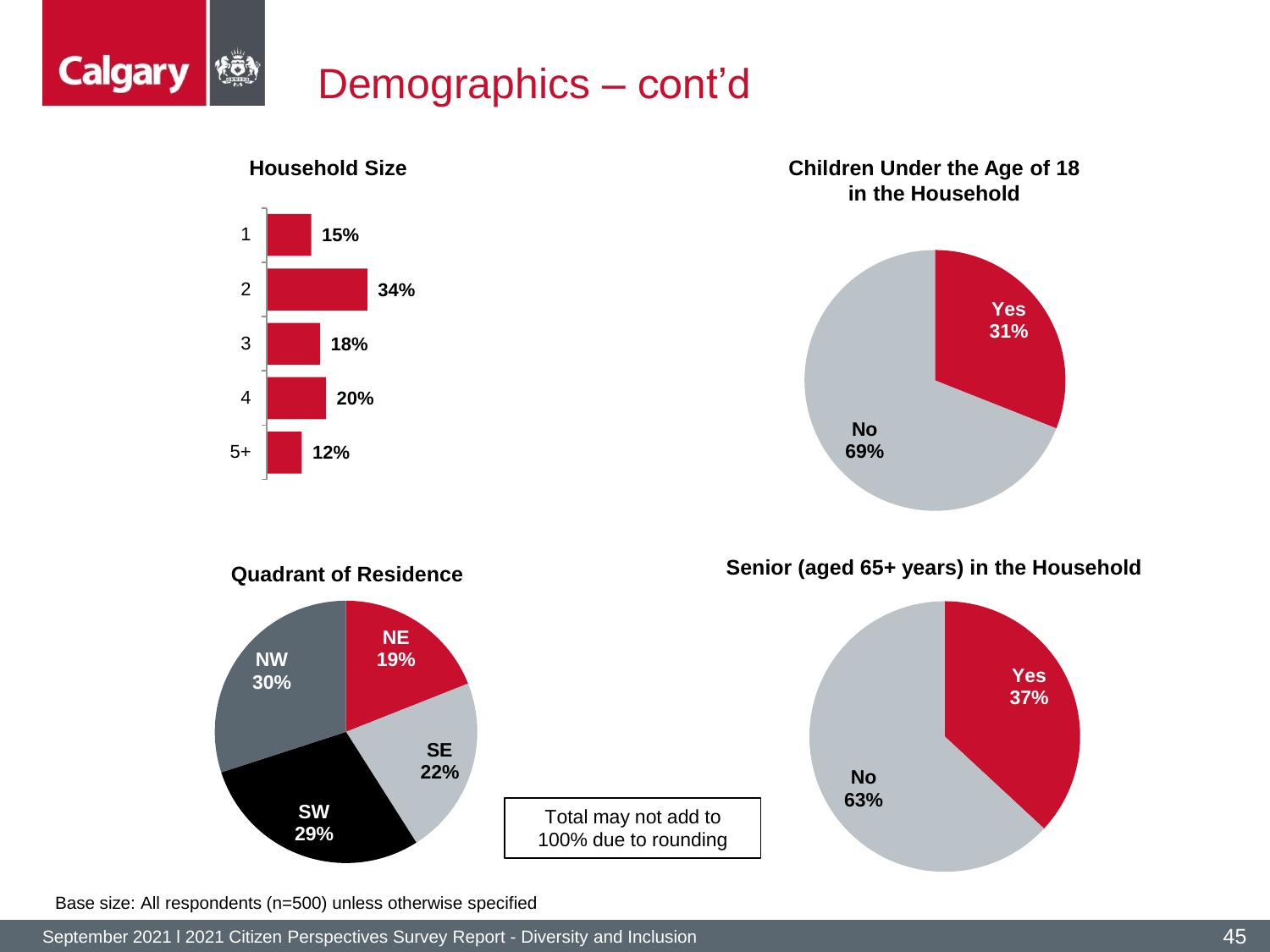![](_page_45_Picture_0.jpeg)

#### **Age When Arrived in Canada (n=134)**

![](_page_45_Figure_2.jpeg)

**How Recently Arrived in Canada (n=134)**

![](_page_45_Figure_4.jpeg)

![](_page_45_Figure_5.jpeg)

Base size: All respondents (n=500) unless otherwise specified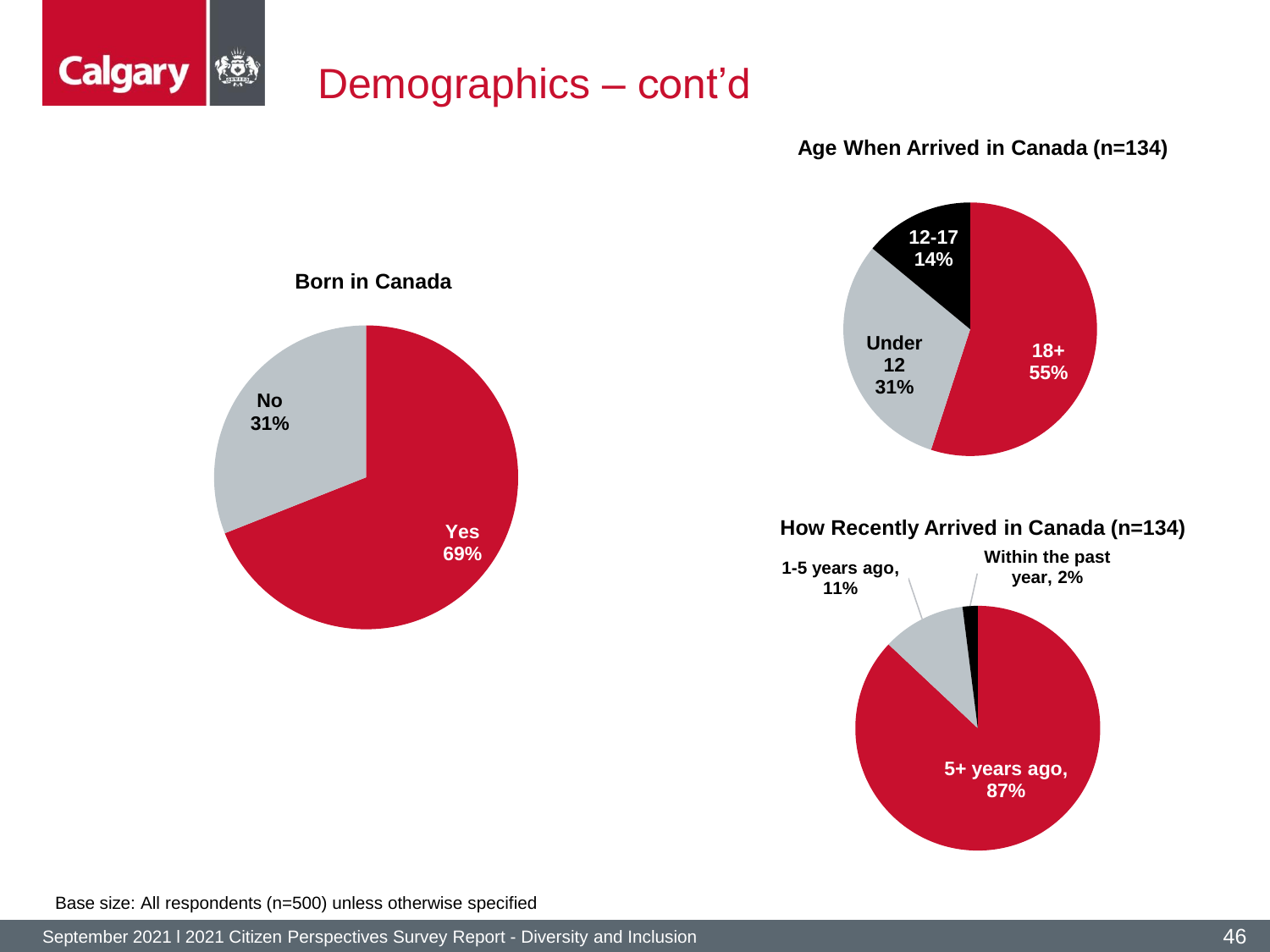### {ō} Demographics – cont'd

![](_page_46_Figure_1.jpeg)

### **Language Spoken Most in the Home**

![](_page_46_Figure_3.jpeg)

### **Consider Self a Person of Colour, Racialized Person, or Indigenous Person**

![](_page_46_Figure_5.jpeg)

**14% No 84%**

Base size: All respondents (n=500) unless otherwise specified

**Calgary**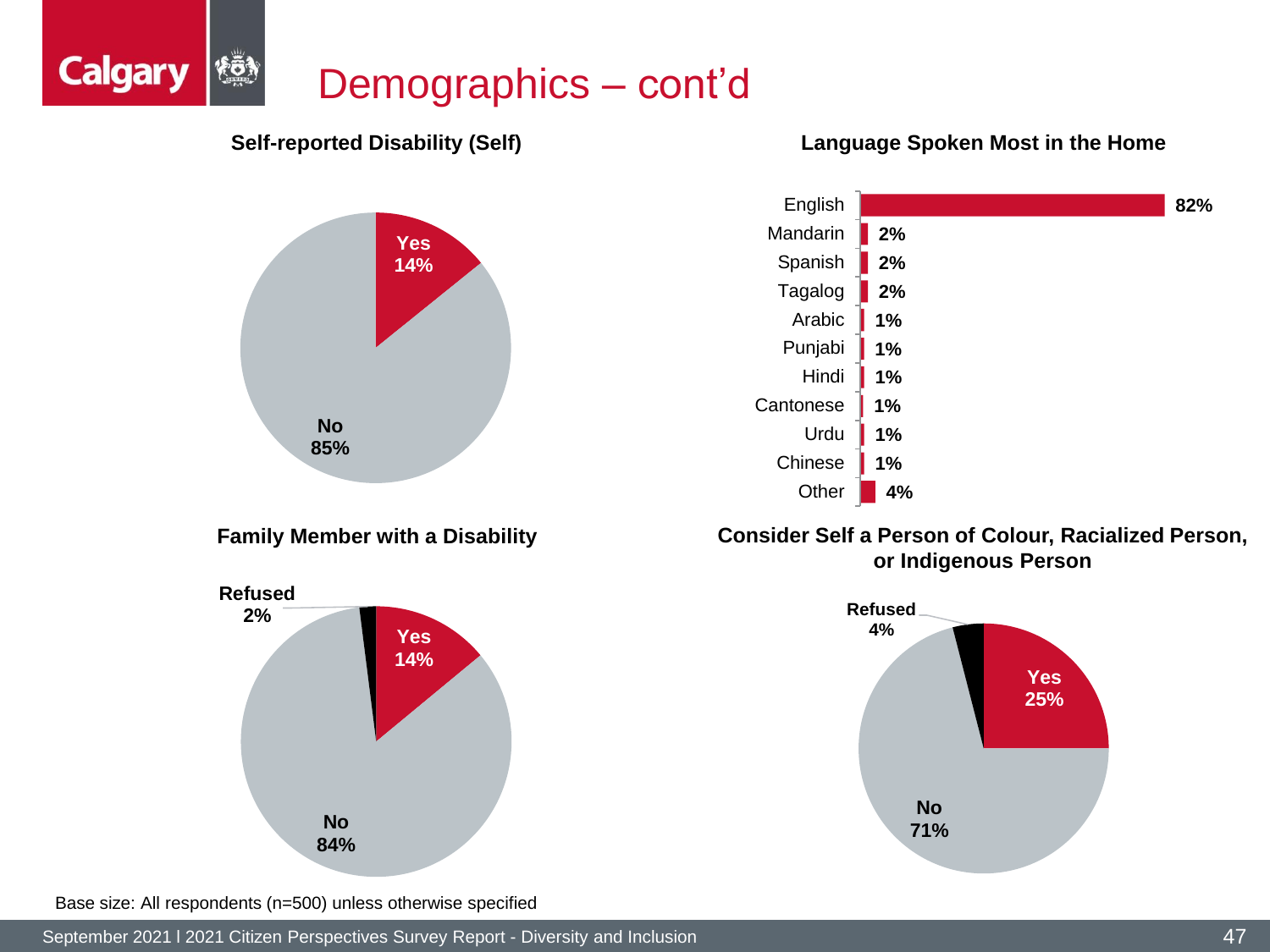# Demographics – cont'd

![](_page_47_Figure_1.jpeg)

Base size: All respondents (n=500) unless otherwise specified

**Calgary** 

September 2021 l 2021 Citizen Perspectives Survey Report - Diversity and Inclusion 48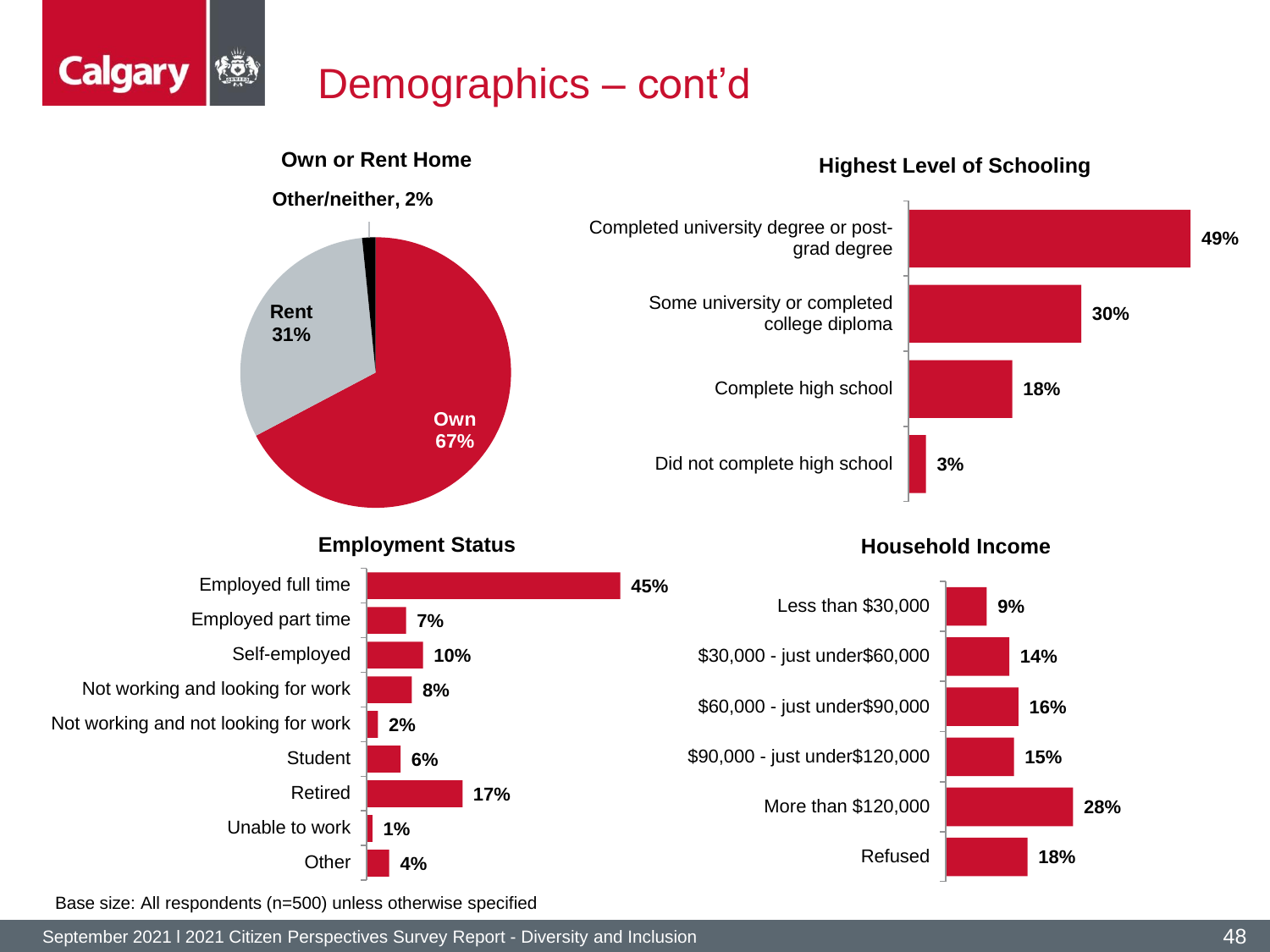![](_page_48_Picture_0.jpeg)

![](_page_48_Picture_1.jpeg)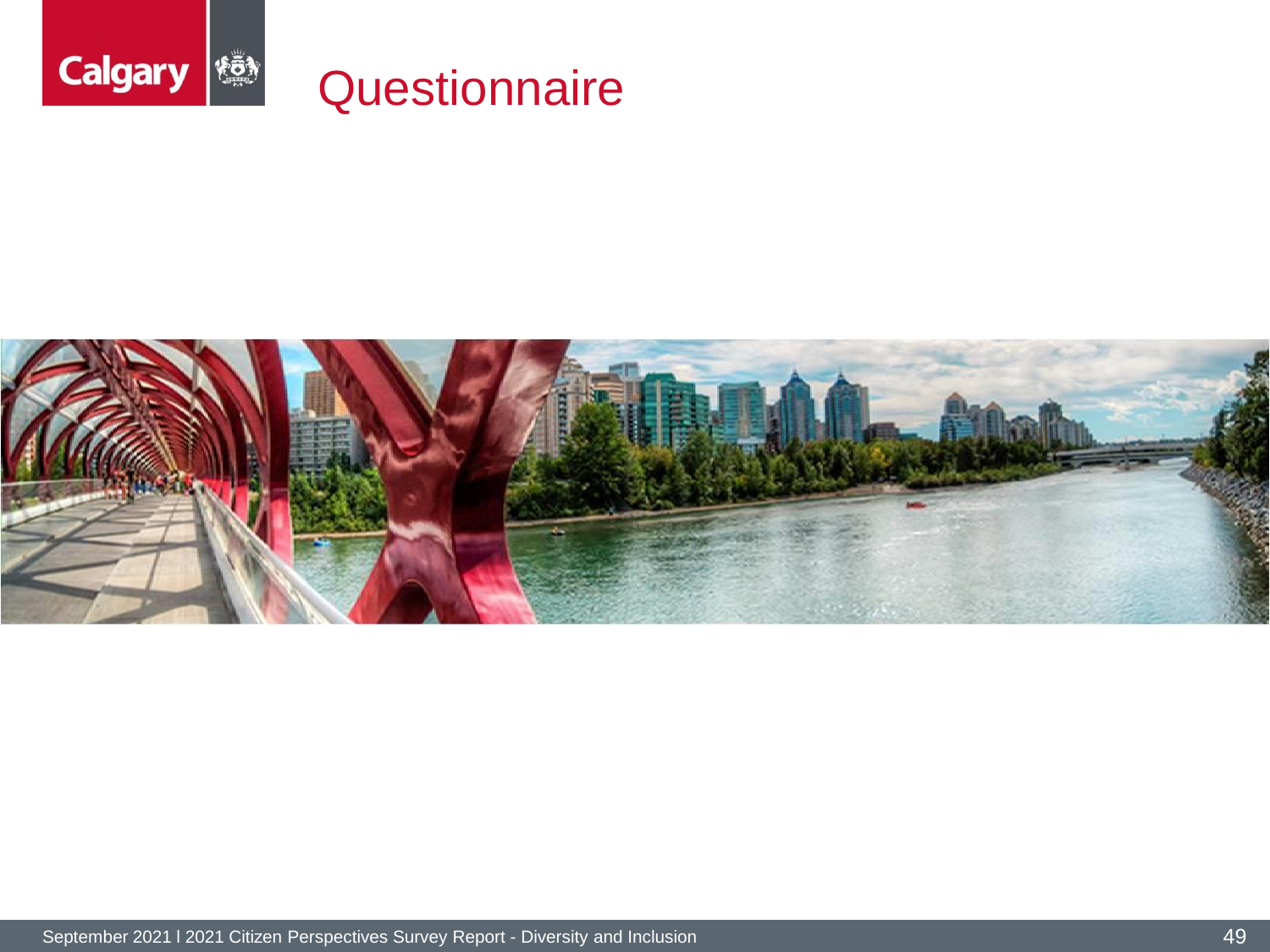![](_page_49_Picture_0.jpeg)

# Questionnaire

#### The City of Calgary 2021 Citizen Perspectives Survey - Diversity and Inclusion

#### **INTRODUCTION**

. I'm calling from Leger, a national public opinion Hello, my name is research company. I am not selling anything. The City of Calgary has commissioned us to conduct a survey to understand your opinions about living in Calgary.

(INTERVIEWER NOTE: IF CREDIBILITY IS AN ISSUE OR IF RESPONDENT HAS A CONCERN SAY: If you wish to talk to a City official about this survey, we encourage you to contact The City at 311 and specifically mention the "Citizen Perspectives Survey." City Staff would be happy to address your concerns.)

The survey will take approximately 15 minutes depending on your answers. Before we begin I have a few questions about you.

For quality control purposes, this call may be recorded.

#### PREQ

I want to let you know that the personal information collected in this survey is done so under the authority of the Freedom of Information and Protection of Privacy Act. Section 33(c) and is used to provide guidance to The City of Calgary when it comes to making decisions regarding municipal matters. If you have questions about the collection or use of your information, please contact a City of Calgary Research Coordinator at 403-268-6732 and specifically mention the "Citizen Perspectives Survey" or send a letter to "Research Coordinator. The City of Calgary. Mail code 8305, P.O. Box 2100, Station M. Calgary, AB Canada T2P 2M5.

#### **SCREENERS**

S1. Are you 18 years of age or older?

- 1. Yes [CONTINUE]
- 2. No, May I please speak with someone who is? [REPEAT INTRODUCTION]
- 3. No. not qualified / available [THANK & TERMINATE]

[TRACK GENDER QUOTAS WITHIN QUADRANTS - BASED ON S3 AND S4]

- S3. Record Gender (DO NOT ASK)
	- 1. Male
	- 2. Female

S4. Which of the following age groups do you belong to? Just stop me when I get to your age group.

1. 18 to 19 yrs

- 2. 20 to 24 yrs
- 3. 25 to 34 xrs 4. 35 to 44 yrs.
- 5. 45 to 54 yes
- 6. 55 to 64 yrs.
- 7. 65 to 74 yus
- 8. 75 and older
- 9. Refused [DO NOT READ]

#### **ITRACK AGE QUOTAS WITHIN QUADRANT S/GENDER - BASED ON S5, S3 AND S41**

- Male 18 to 34
- Male 35 to 54 Male 55 Plus
- Female 18 to 34
- Female 35 to 54
- Female 55 Plus

S5. Can you tell me which quadrant of the city you live in? (WAIT FOR RESPONSE - READ LIST TO CLARIFY IF NEEDEDI

- 1. Southwest
- 2. Southeast
- 3. Northwest
- 4. Northeast
- 5. Refused [DO NOT READ]
- 6. Does not live in Calgary [DO NOT READ]

[If outside of Calgary go to End]

#### DIVERSITY AND INCLUSION

DI1. I'm going to read you a series of statements. Please indicate the extent to which you agree or disagree with each statement. The first one is:

#### People in Calgary are very welcoming and friendly [RANDOMIZE REMAINING STATEMENTS]

Some people have advantages that allow them to have a better quality of life than others. Advancing truth and reconciliation is something that all Calgarians should be a part of. Truth and reconciliation is the process that builds respectful relationships between Indigenous and non-Indigenous people.

People in Calgary have opportunities to express and celebrate their unique cultures. Calgary is safe for all residents and visitors, regardless of things like ethnicity, race, religion, income, or sexual identity.

#### [SCALE]

Strongly agree Somewhat agree Somewhat disagree Strongly disagree Don't know (DO NOT READ) Refused (DO NOT READ)

By The City of Calgary, we're referring to the municipal government and the services and programs it offers.

DI4. As you know, there are many people living in Calgary who come from a variety of backgrounds and experiences. Please indicate the extent to which you agree or disagree that The City of Calgary meets the needs of the following groups of Calgarians. (READ ITEMS.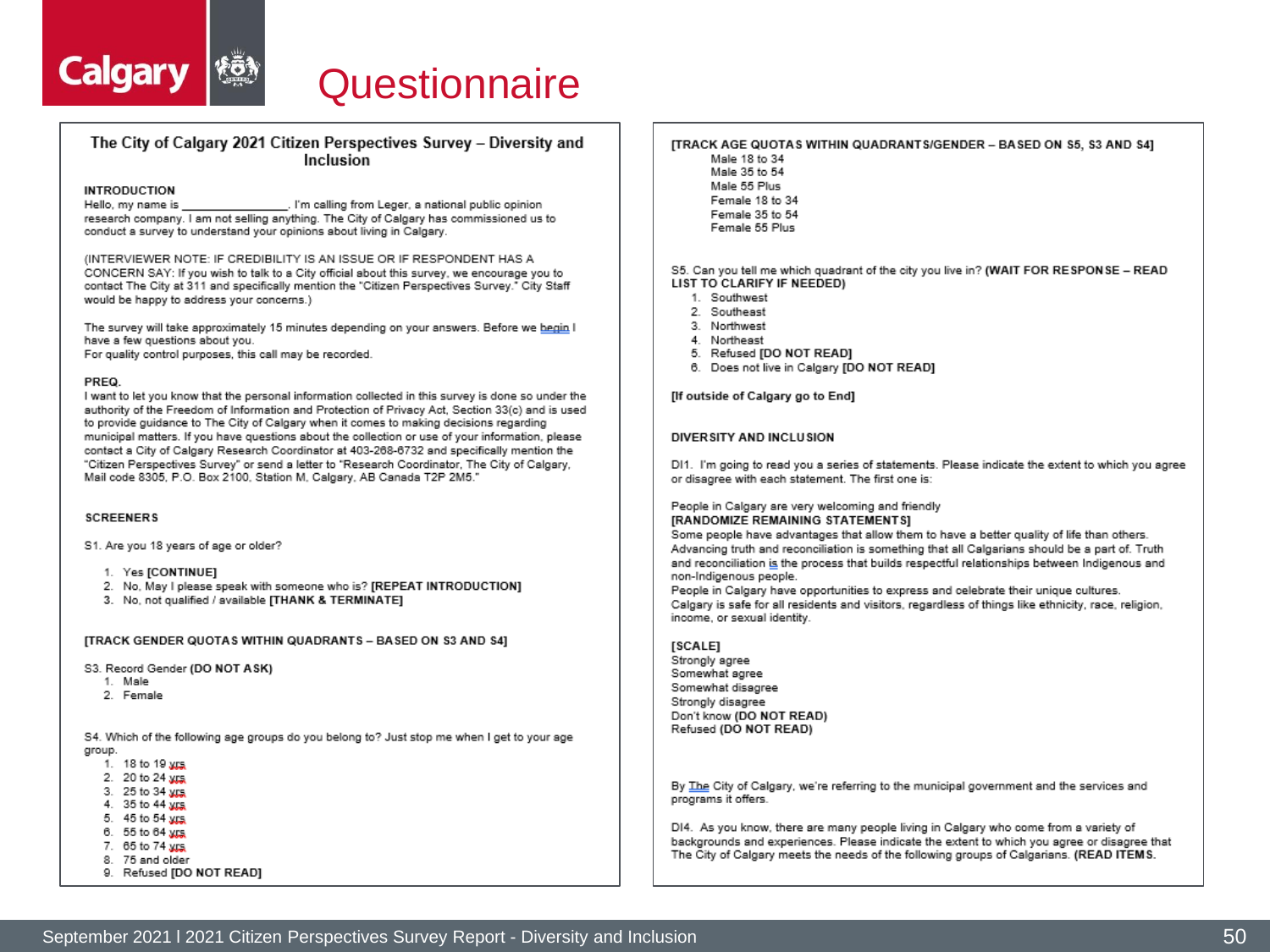![](_page_50_Picture_0.jpeg)

# Questionnaire - cont'd

PROBE FOR STRONGLY OR SOMEWHAT AGREE/DISAGREE IF NEEDED. REPEAT **SCALE AS NEEDED.)** 

#### [RANDOMIZE]

People who are recent immigrants **INEXT TWO STATEMENTS MUST APPEAR TOGETHER IN THIS ORDER)** Indigenous peoples - that is, Aboriginal, First Nations, Métis, or Inuit People of colour and visible minorities People who do not speak English as their first language People with disabilities People in low-income households Older adults, meaning people aged 65 years or older Children, meaning people aged 12 or younger Youth, meaning people aged 13 to 24 People who are members of the LGBTQ2S community (ONLY IF ASKED: LGBTQ2S STANDS FOR LESBIAN, GAY, BI-SEXUAL, TRANSGENDER, QUEER OR QUESTIONING, AND **TWO-SPIRIT)** People experiencing challenges with mental health or addictions People experiencing homelessness People who rent their homes

#### [SCALE]

Strongly agree Somewhat agree Somewhat disagree Strongly disagree Don't know (DO NOT READ) Refused (DO NOT READ)

DI6. To what extent do you agree or disagree that Calgary is moving in the right direction to address the following:

#### [ALWAYS FIRST]

Social well-being [RANDOMIZE REMAINING STATEMENTS] Truth and Reconciliation [INTERVIEWER NOTE IF ASKED: Truth and Reconciliation is the process that builds respectful relationships between Indigenous and non-Indigenous people] Gender equity Support for low income households Anti-racism Mental health and addiction

#### [SCALE]

Strongly agree Somewhat agree Somewhat disagree Strongly disagree Don't know (DO NOT READ) Refused (DO NOT READ)

DI9. Have you personally experienced challenges with inclusion when accessing any City services, program, or facilities?

Yes No Don't know (DO NOT READ) Refused (DO NOT READ)

#### [ASK IF YES at DI9]

DI10. Can you describe what you experienced, in terms of where, when, and what happened?

**IOPEN ENDI** Don't know (DO NOT READ)

DI11. In your opinion, how can The City of Calgary better meet the needs of all Calgarians? [OPEN END] Don't know (DO NOT READ)

DI13. Thinking about your neighbourhood, please indicate the extent to which you agree or disagree with the following statements:

#### [RANDOMIZE]

My neighbourhood is a place where I feel that I belong. People with diverse identities are made to feel welcome in my neighbourhood. I can personally access community facilities in my neighbourhood. I feel safe in my neighbourhood. My neighbourhood is safe for all residents and visitors, regardless of things like ethnicity, race, religion, income, or sexual identity.

#### [SCALE]

Strongly agree Somewhat agree Somewhat disagree Strongly disagree Don't know (DO NOT READ) Refused (DO NOT READ)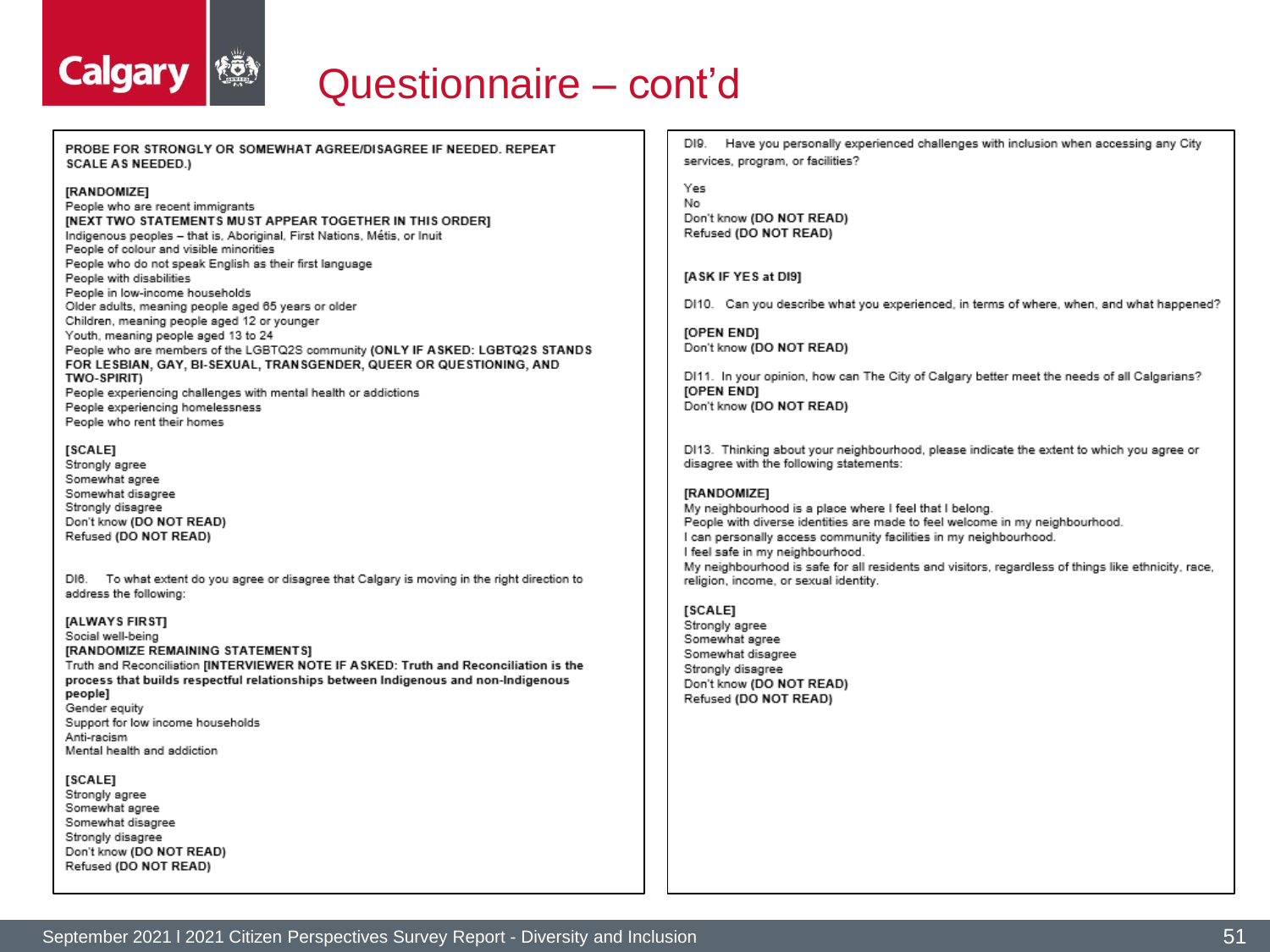![](_page_51_Picture_0.jpeg)

# Questionnaire – cont'd

#### **DEMOGRAPHICS**

And finally I have a few questions that will be used to help us classify responses.

DQ1. How many people, including yourself, live in your household?

RECORD NUMBER (RANGE 1-10) Refused [DO NOT READ]

[IF 2 OR MORE IN DQ1 ASK DQ2 AND DQ3, ELSE SKIP TO DQ4] DQ2. Do you have any children under the age of 18 living in your household?

Yes No Refused [DO NOT READ]

DQ3. Other than yourself, is there anyone aged 65 years or older living in your household?

Yes No Refused IDO NOT READI

DQ5. Do you own or rent your home?

Own Rent Other (VOLUNTEERED) Neither (DO NOT READ) Refused [DO NOT READ]

DQ7. We want to ensure our research is reflective of all Calgarians. Were you born in Canada?

Yes No Refused [DO NOT READ]

[IF YES OR DK/REF, SKIP TO DO9, ELSE CONTINUE WITH DO8]

DQ8. How old were you when you arrived in Canada? (READ LIST)

Under the age of 12 12 to 17 18 to 59 60 or older Refused [DO NOT READ]

DQ8b. How recently did you arrive in Canada?

Within the past year More than a year ago but less than five years ago More than five years ago Refused [DO NOT READ]

DQ9. What language do you speak most often at home? (PROBE TO CLARIFY ONLY IF **NECESSARY** 

English French Tagalog Punjabi Chinese (Interviewer note: some may report 'Chinese' without specifying further in the question on language spoken most often at home. These may include: Mandarin Cantonese Hakka Taiwanese Chacchow Fukien Shanghainese Spanish Italian Arabic Hindi Creoles Bengali Persian Urdu Russian Vietnamese Korean Other (specify) Refused [DO NOT READ] DQ12. What is the highest level of schooling that you have obtained? (READ LIST) Did not complete high school Completed high school Some post secondary or completed a college diploma Completed university degree or post-grad degree Refused [DO NOT READ] DQ13. What best describes your employment status? Would you say you are Employed full time Employed part time Self-employed Not working and looking for work Not working and not looking for work A student Retired Unable to work

DQ14. Which of the following categories best describes the total annual income, before taxes, of all the members of your household? Please stop me when I get to your category. (READ LIST - ACCEPT RESPONSE BEFORE FINISHING LIST)

Other

Refused [DO NOT READ]